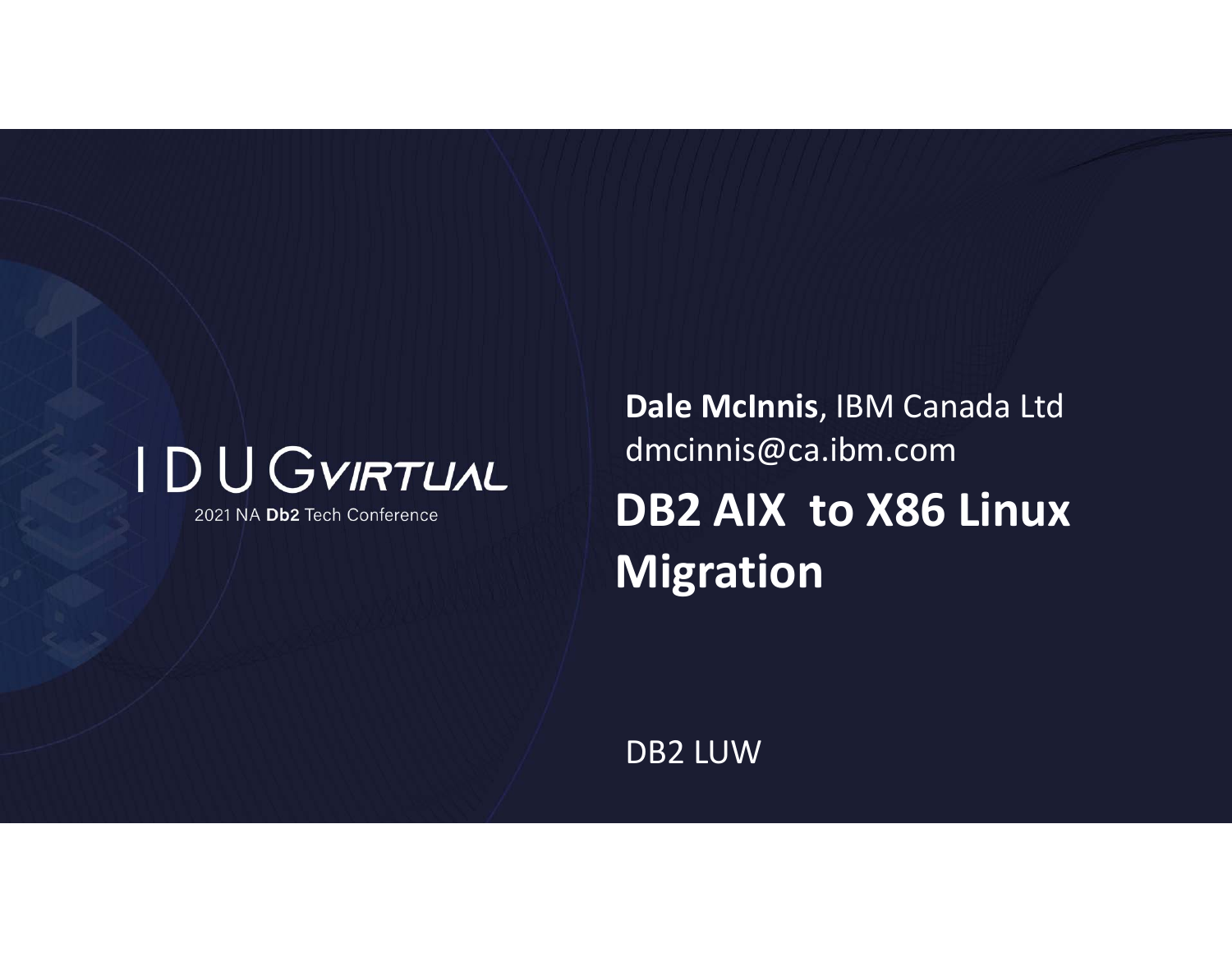# Agenda

- Database Migration Planning
- Resource Sizing
- Cluster Manager Impact
- Database Migration tools
	- Replication Challenges
- Db2 P‐Series optimization
- Db2 RHEL optimization
- Guidelines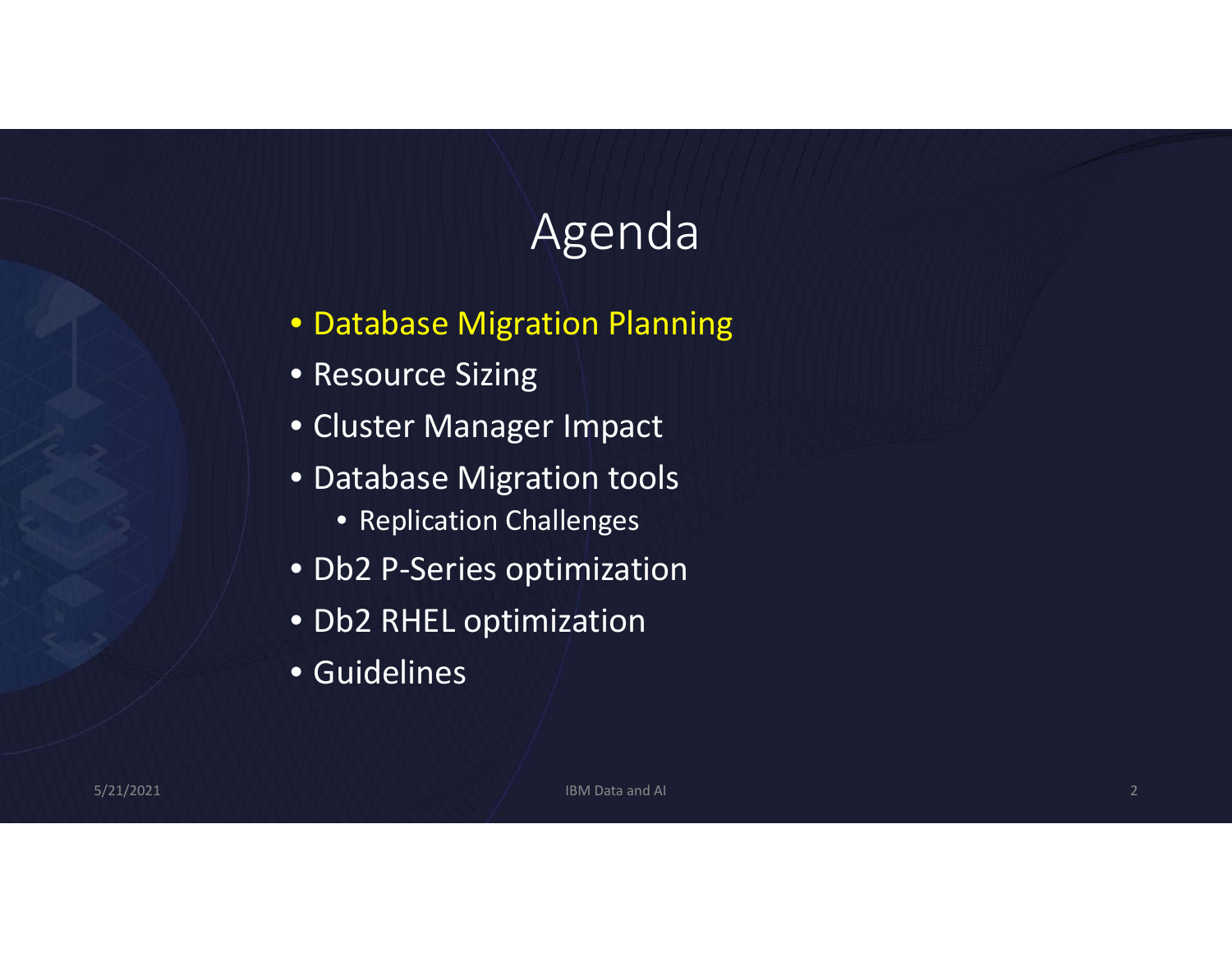#### Migration of Db2 database from P‐Series to X86

- Functionality of the database in AIX is identical to that running on RHEL X86.
- It is the same code, just recompiled with <sup>a</sup> different compiler.
- All features and functionality are *guaranteed* to be the same.
- Due to differences in endianness <sup>a</sup> traditional Db2 Backup and Restore will not work
	- The data must be "byte reversed" and reloaded
- This is a perfect time to re‐evaluate your physical database layout
	- E.g. move to automatic storage, separate LOBs into separate tablespaces, separate indexes to separate tablespaces with dedicated bufferpools, …
	- Now is the time to modernize your physical database layout
		- E.g. eliminate SMS and DMS tablespaces
- Planning is the key to success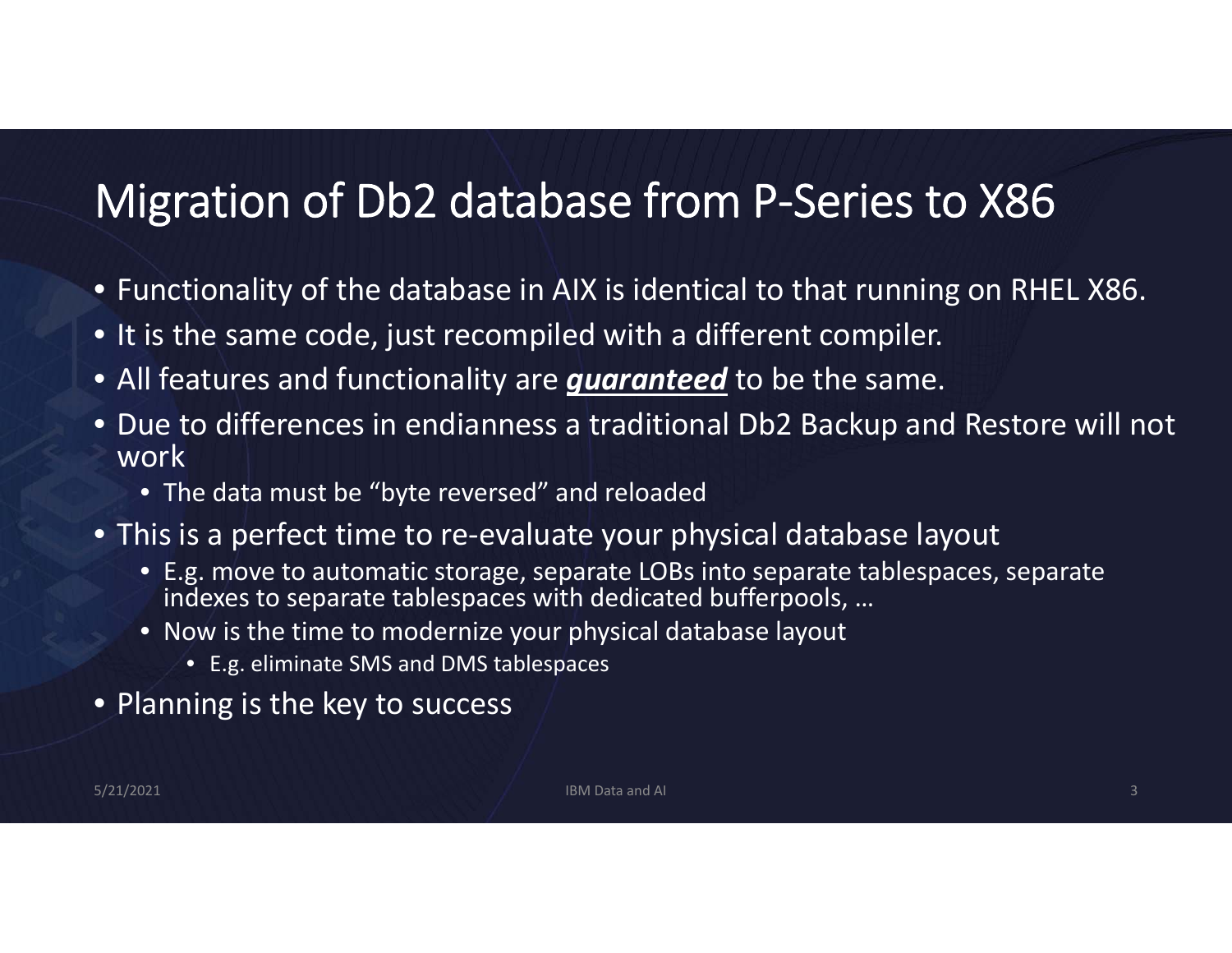## Recommended steps to follow

Thorough planning is the cornerstone to <sup>a</sup> successful migration.

The project plan must include the business objective as well as any constraint, e.g.<br>length of outage window, tools available, skill available, fall back plan, …

The following steps should be considered when planning the migration:

- Business Objective & Technical Objectives
- Technical Constraints
- Identify Potential Techniques
- Obtain Appropriate Assistance and Advice
- Analyze Each Potential Technique
- Plan for the Network & Client SW changes required
- Develop Cost Budget & Planning estimates
- Evaluate Alternatives
- Test Solutions (if needed)
- Select Solution
- Implement Strong Project Management required
- Evaluate Implementation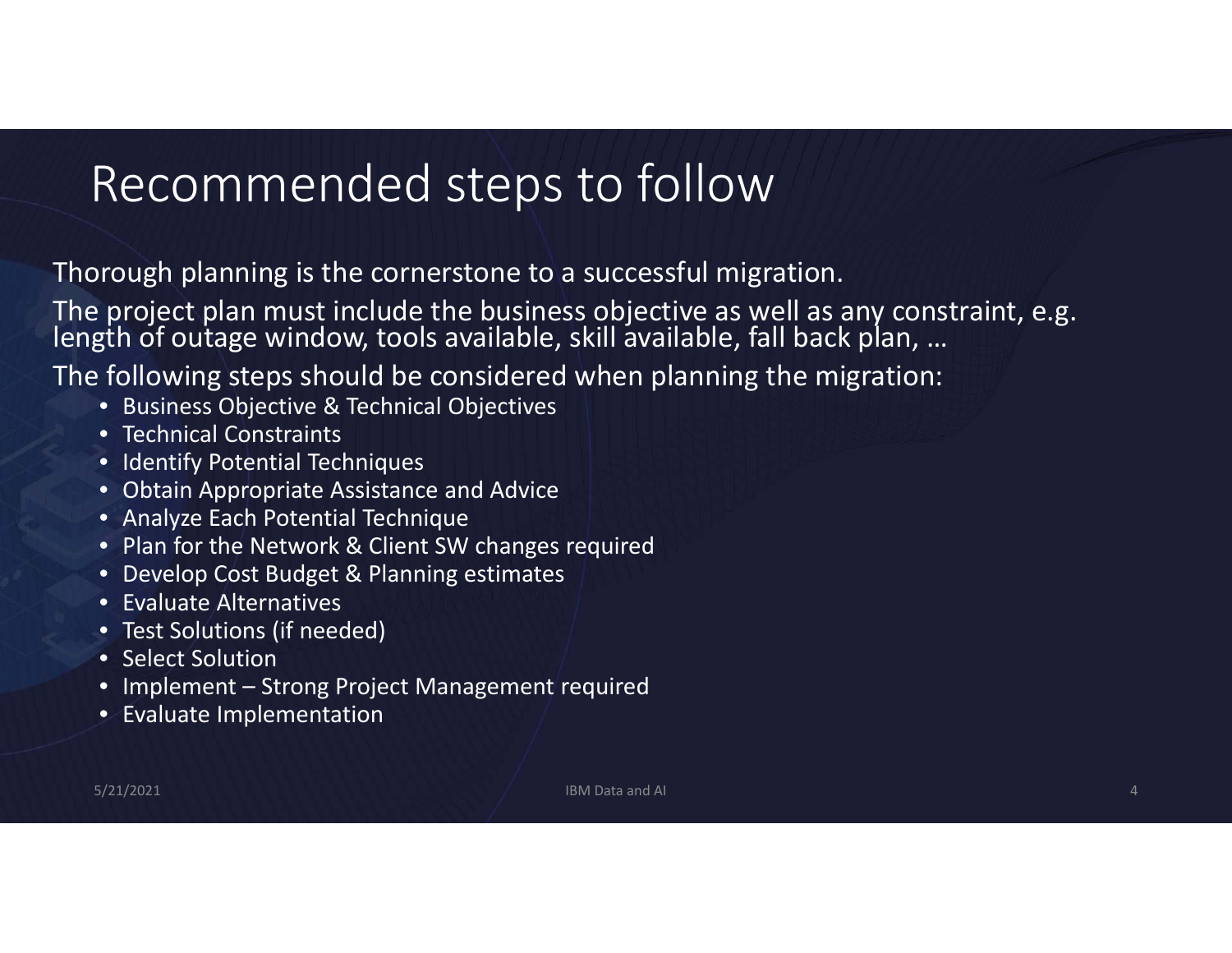# Minimizing downtime

- Minimizing the downtime of <sup>a</sup> migration is typically the #1 requirement.
	- There are several techniques that we will discuss, each with <sup>a</sup> differing amount of outage time required.
	- Do not forget to account for testing/validation on the new platform before turning the system over for production
- Using <sup>a</sup> logical replication product, such as Q Repl / CDC will provide the least amount of downtime. However certain skills and product licenses will be required
- An Unload / Reload of all data will take the longest but does not require any additional tooling
	- High Performance Unload is <sup>a</sup> licensed product that would greatly reduce the unload time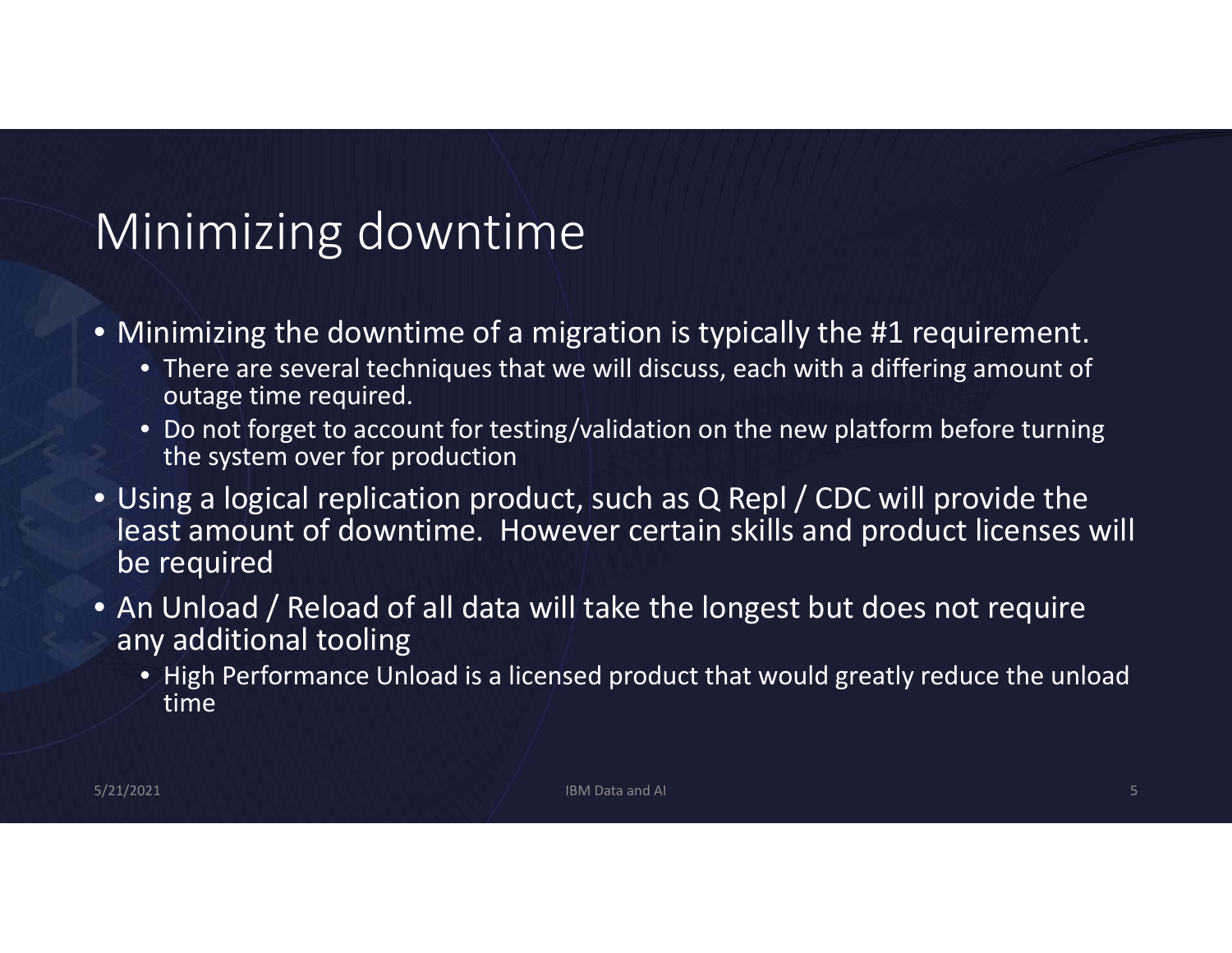# Migration Strategies Comparison

|                               | db2move                     | <b>Load from</b><br>cursor  | <b>Export / Load</b>        | <b>HPU</b>                           | <b>Logical</b><br><b>Replication</b> |
|-------------------------------|-----------------------------|-----------------------------|-----------------------------|--------------------------------------|--------------------------------------|
| <b>Outage</b>                 | Medium                      | <b>Varies</b>               | Long                        | Medium                               | Short                                |
| <b>Complexity</b>             | Low                         | <b>Medium</b>               | Medium                      | Low                                  | High                                 |
| <b>Additional Cost</b>        | <b>No</b>                   | <b>No</b>                   | <b>No</b>                   | <b>HPU license</b>                   | Depends on<br>License /<br>Release   |
| <b>Failback</b><br>capability | Extract new data            | Extract new data            | Extract new data            | Extract new data                     | Reverse<br>replication               |
| Database size                 | Good for small<br>databases | Good for small<br>databases | Good for small<br>databases | Good for<br>medium size<br>databases | Good for all sizes<br>of databases   |
| 5/21/2021                     |                             | <b>IBM Data and AI</b>      |                             |                                      | 6                                    |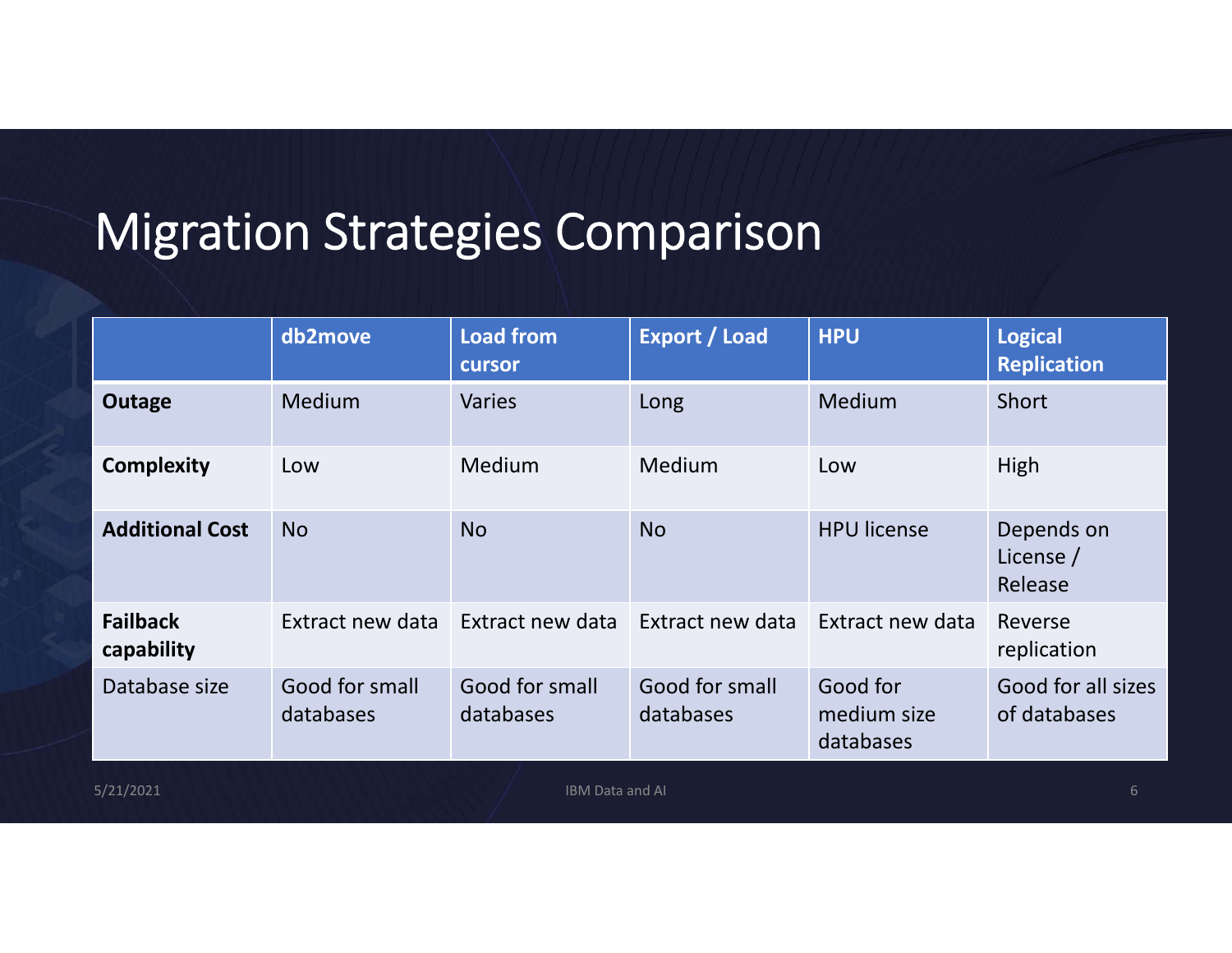# Agenda

- Database Migration Planning
- Resource Sizing
- Cluster Manager Impact
- Database Migration tools
	- Replication Challenges
- Db2 P‐Series optimization
- Db2 RHEL optimization
- Guidelines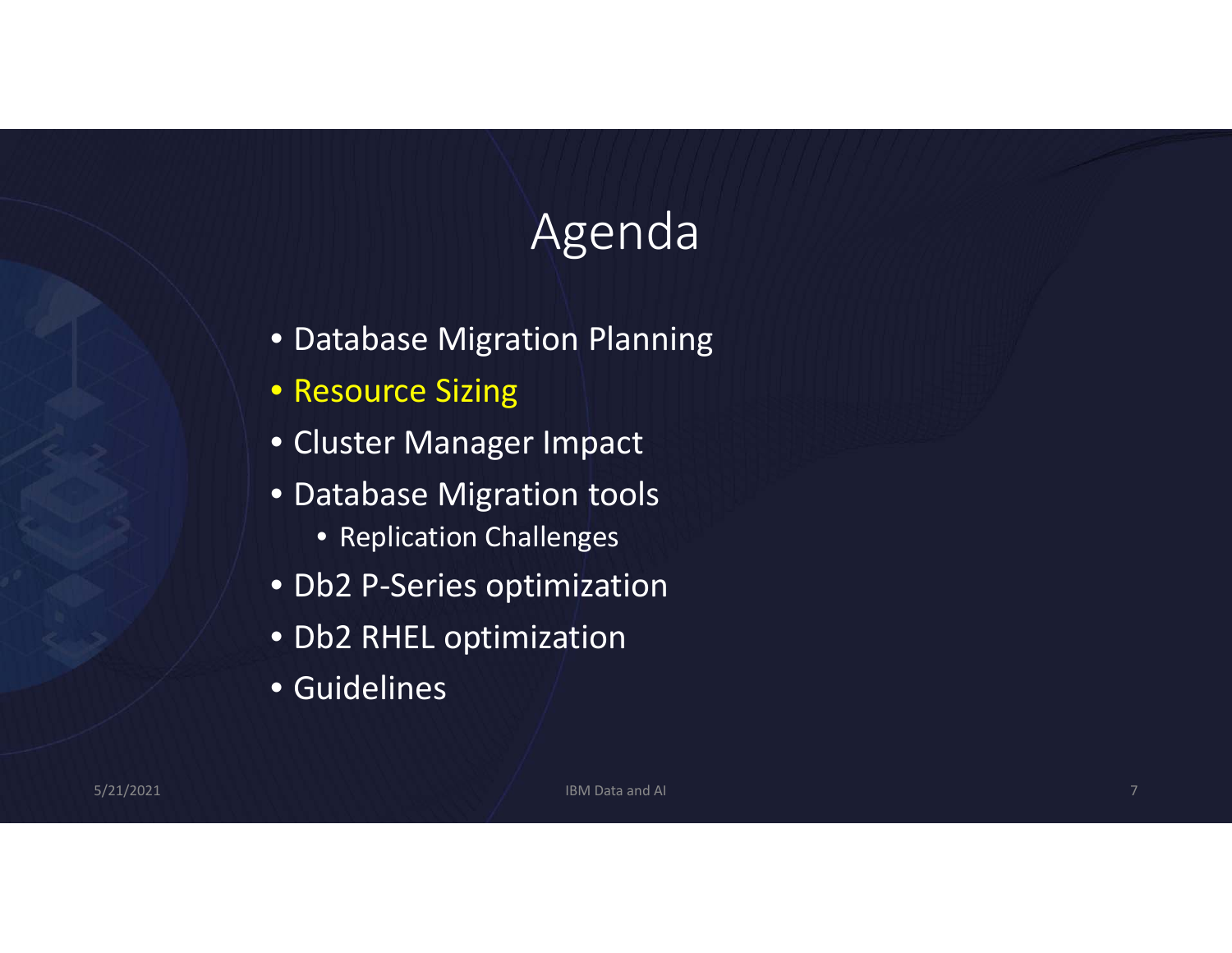# Sizing – it is not as simple as 1 to 1  $\odot$

- Ensure that you have sufficient # of cores and memory in the new environment
- 1 P‐Series core != 1 X86 core
- Hypervisors add overhead (VMWare)
- Recommend to resize each environment

| TPS 1000          |                                               |                |                                  |                           |                                         |                  |                       |                                      |               |               |
|-------------------|-----------------------------------------------|----------------|----------------------------------|---------------------------|-----------------------------------------|------------------|-----------------------|--------------------------------------|---------------|---------------|
|                   |                                               |                |                                  |                           | # cores                                 | Base2017         | Base 2017 per<br>core | Ratio                                |               |               |
| Intel X86 chipset | Intel(R) Xeon(R)<br>Gold 6248 CPU<br>2,5 GHz  |                |                                  |                           | 20                                      | 120              | 6                     | 1.479167                             |               |               |
| Power Chipset     | POWER9 IBM<br>Power S924<br>$(3.4 - 3.9$ GHz) |                |                                  |                           | 24                                      | 213              | 8.875                 |                                      |               |               |
|                   | # of members # of CFs                         |                | # cores /<br>member -<br>Pseries | # cores / CF -<br>Pseries | Total # of cores # cores /<br>- Pseries | member - X86 X86 | # cores / CF -        | Total # of cores Memory per<br>- X86 | member        | Memory per CF |
| PureScale         |                                               | $\overline{2}$ |                                  | 3                         |                                         | 5                | $\overline{2}$        |                                      | 14 250 GB     | 200 GB        |
| nonPureScale      |                                               | $\mathbf 0$    |                                  | 5                         | $\overline{0}$                          | $\overline{7}$   | 0                     |                                      | <b>500 GB</b> |               |
| 5/21/2021         |                                               |                |                                  | IBM Data and AI           |                                         |                  |                       |                                      |               | 8             |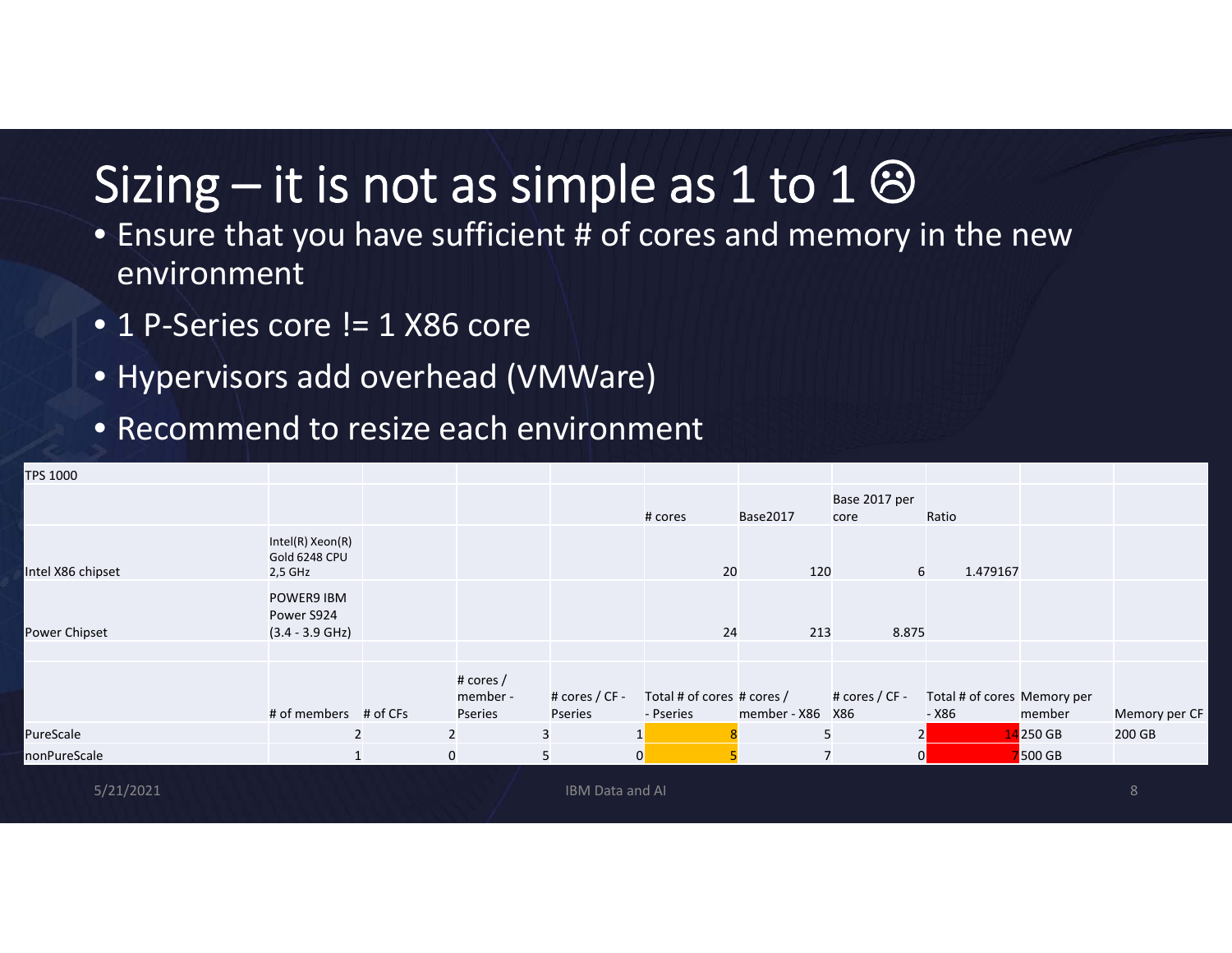#### How to size an environment



#### **IBM DB2 Sizing Guide**

70%

| <b>Target server</b>                             | S924          |
|--------------------------------------------------|---------------|
| Number of cores in chosen server                 | 24            |
| Server Relative Performance                      | 583.10        |
| <b>Relative Performance Metric</b>               | <b>rPerf</b>  |
|                                                  |               |
| <b>Target DB Transactions Per Second</b>         | 1200          |
| Maximum Database Size on Disk in GB              | 50.70         |
| Log retain duration (Hr)                         | 1.0           |
| Maximum Desired CPU Utilization                  | 70%           |
|                                                  |               |
| <b>Advanced Options</b>                          | Yes:          |
| Do you want to use DB2 pureScale feature?        | No.           |
| How many pureScale members do you want?          |               |
| What is the Read/Write ratio of SQL Statements   | Heavy (70/30) |
| %Light Transactions                              | 40%           |
| %Medium Transactions                             | 40%           |
| %Heavy Transactions                              | 20%           |
|                                                  |               |
| Specify the I/O Characteristics of the Workload? | No.           |
| Database read IO per second?                     | 12.688.877    |
| Average database read IO size (Bytes)?           | 8.192         |
| Database write IO per second?                    | 51.168        |
| Average database write IO size (Bytes)?          | 8,192         |
| Logger IO per second?                            | 1.216         |
| Average Logger IO size (Bytes)?                  | 8.192         |
| What is the minimum percentage of hot data?      | 2%            |
| <b>RAID Support</b>                              | No Protection |

|                                                     | DB2 Power DB2 x86 |           | pS Power  | pS x86    | <b>CF Power</b> | CF x86 |
|-----------------------------------------------------|-------------------|-----------|-----------|-----------|-----------------|--------|
| rperf or SPEC units required                        | 141.42            |           | 101.12    |           | 23.57           |        |
| Utilization for Bare Metal                          | 24.25%            |           | 17.34%    |           | 4.04%           |        |
| Cores Needed to Run Workload                        | 5.9               |           | 4.2       |           | 1.0             |        |
| Cores Needed to Run Workload wth Utilization Target | 8.4               |           | 6.0       |           | 1.4             |        |
| Memory (GB)                                         | 144               | 108       | 211       | 158       | 190             | 143    |
| Size Default Partition (GB)                         | 14                | 14        | 14        | 14        | 14              | 14     |
| Size DB (GB)                                        | 50.70             | 50.70     | 50.70     | 50.70     |                 |        |
| Size Log (GB)                                       | 75.21             | 75.21     | 75.21     | 75.21     |                 |        |
| Size DB Total (GB)                                  | 180.05            | 125.91    | 125.91    | 125.91    |                 |        |
| Disk Size with RAID (GB)                            | 257.22            | 179.87    | 179.87    | 179.87    |                 |        |
| Data IOPS                                           | 10,953.47         | 10,953.47 | 10,953.47 | 10,953.47 |                 |        |
| Log IOPS                                            | 2,738.37          | 2,738.37  | 2,738.37  | 2,738.37  |                 |        |
| <b>Total IOPS</b>                                   | 13,691.83         | 13,691.83 | 13,691.83 | 13,691.83 |                 |        |
| Primary CF HCA                                      |                   |           |           |           | 4               | 4      |
| Secondary CF HCA                                    |                   |           |           |           | 4               | 4      |
| <b>HCA Memory</b>                                   |                   |           |           |           |                 |        |
| PureScale Members                                   |                   |           | 2         | 2         |                 |        |
|                                                     |                   |           |           |           |                 |        |

Storage % Full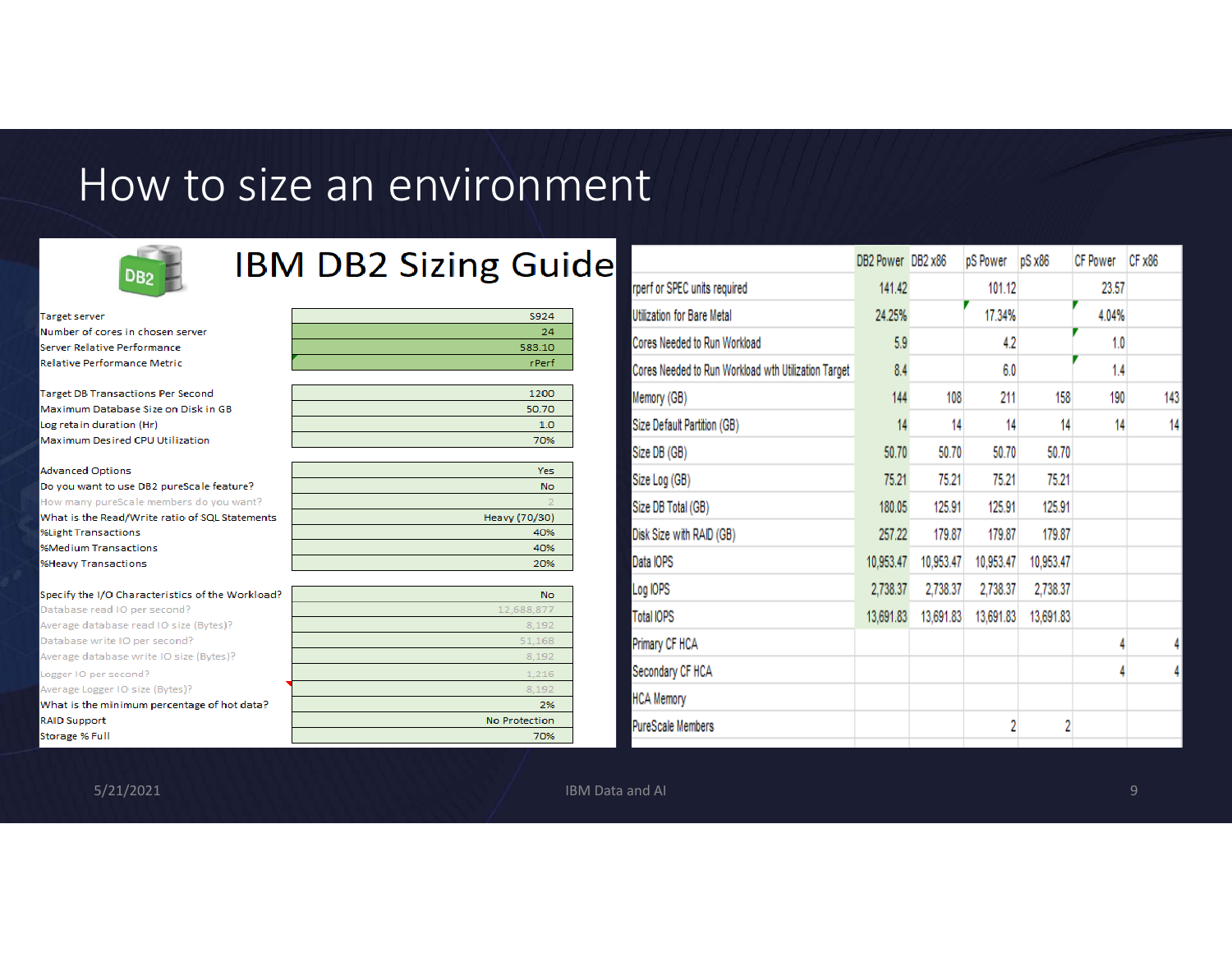# Agenda

- Database Migration Planning
- Resource Sizing
- Cluster Manager Impact
- Database Migration tools
	- Replication Challenges
- Db2 P‐Series optimization
- Db2 RHEL optimization
- Guidelines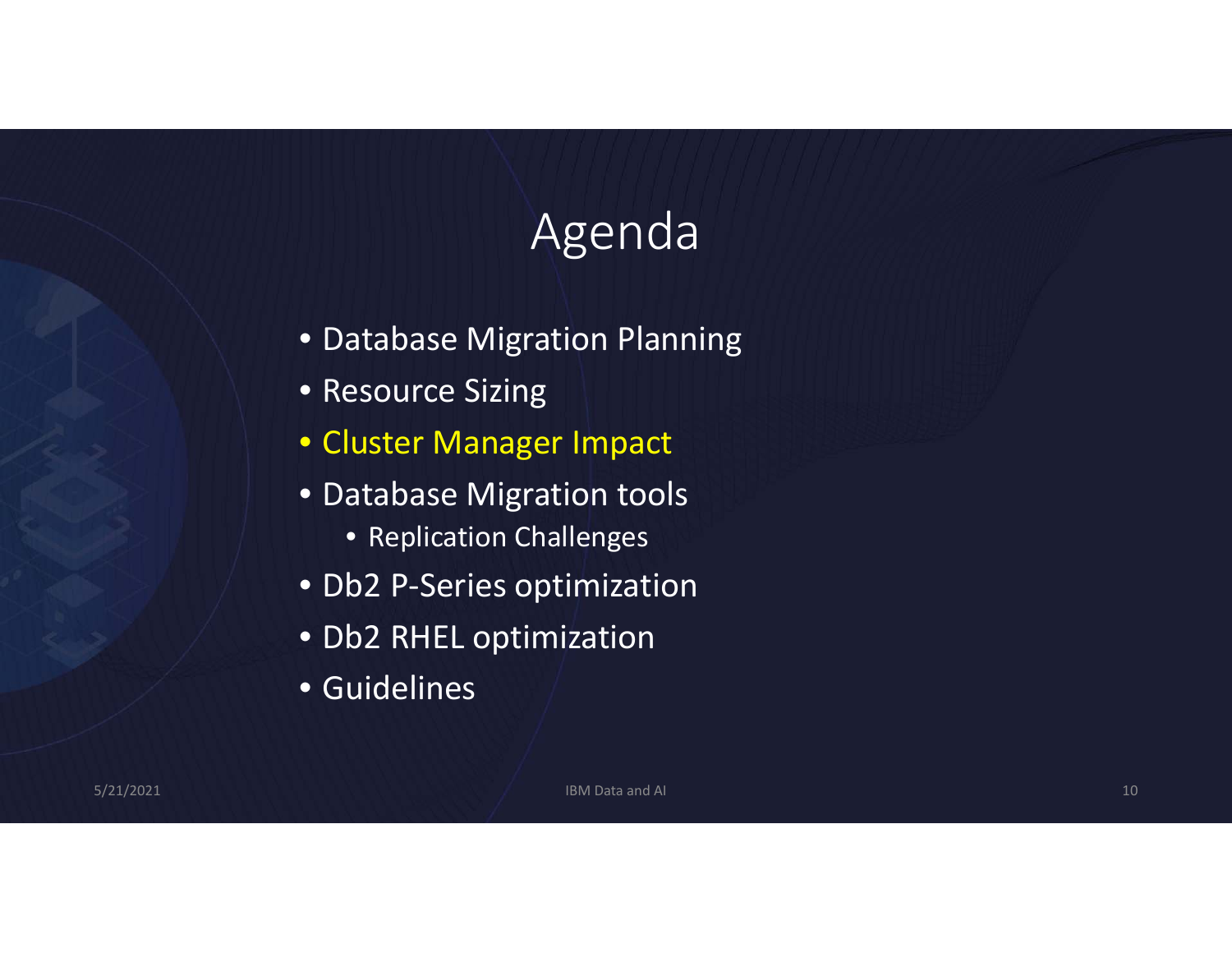# Cluster Managers

- Most popular cluster manager on AIX is PowerHA, aka HACMP
- This is an AIX only solution which is tightly tied to the operating system
- Db2 ships with <sup>a</sup> cluster manager for free
	- For both AIX and Linux Db2 includes Tivoli System Automation for Multi‐ Platforms (TSA/MP)
	- Supports 3 topologies
		- Shared Disk Cluster
		- HADR Automation
		- DPF automation
- Db2 can be configured with any external cluster manager
	- E.g. Veritas Cluster Server (VCS), RHEL HA, PowerHA(HACMP)
	- This will be done outside of the database, no sample scripts will be provided.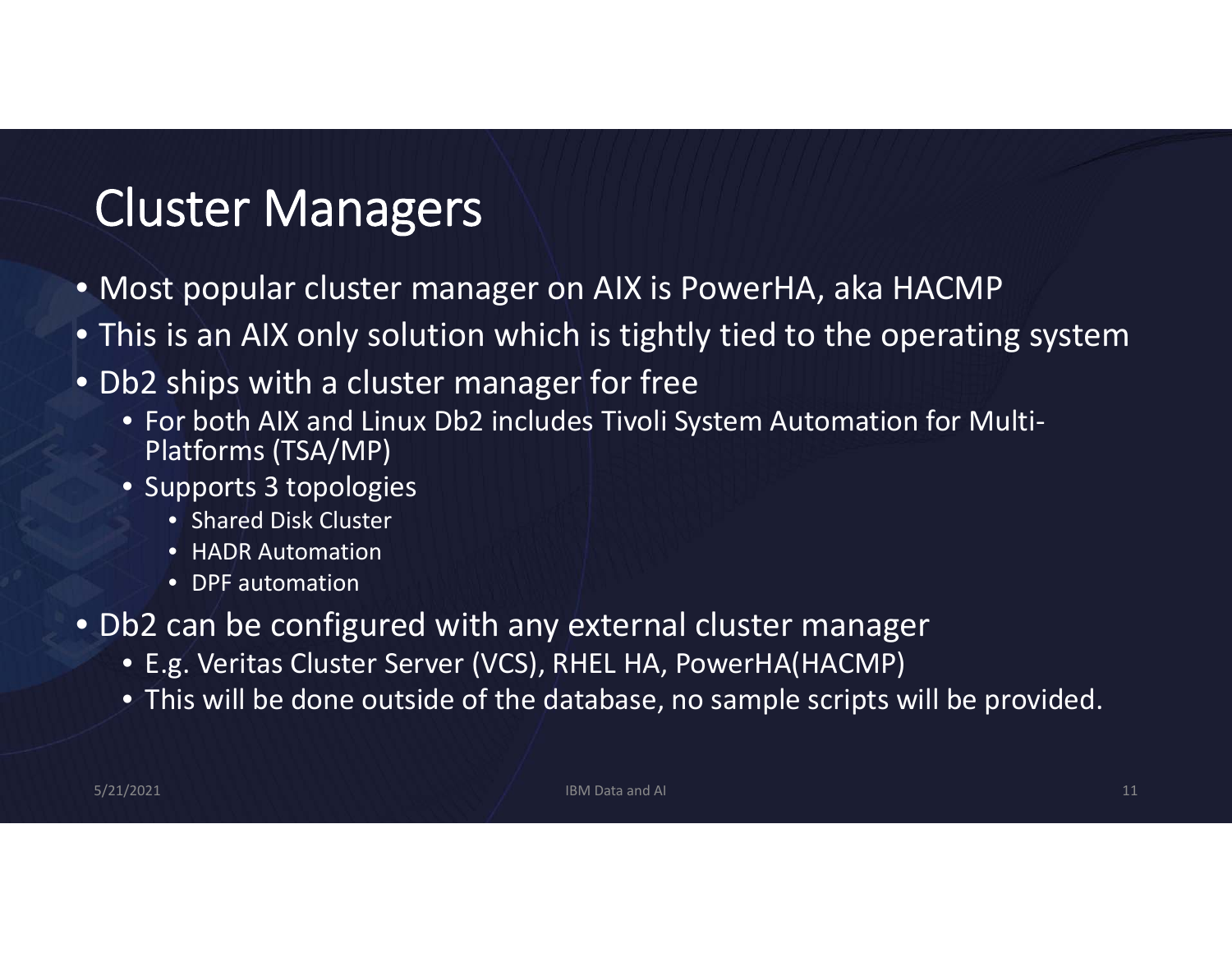#### Cluster Managers Con't

- Choice of <sup>a</sup> tiebreaker device is critical to success
- TSA supports 3 tie breakers (one per TSA cluster)
	- Network (TCP/IP)
	- Shared Disk
	- $\bullet$  3<sup>rd</sup> Node
- Recommendation is to always use 3<sup>rd</sup> node tie breaker
	- Prevents possibility of <sup>a</sup> split brain
- PaceMaker only supports 3<sup>rd</sup> node tie breaker
	- Tiebreaker can be shared across clusters and does not have to be the same endianness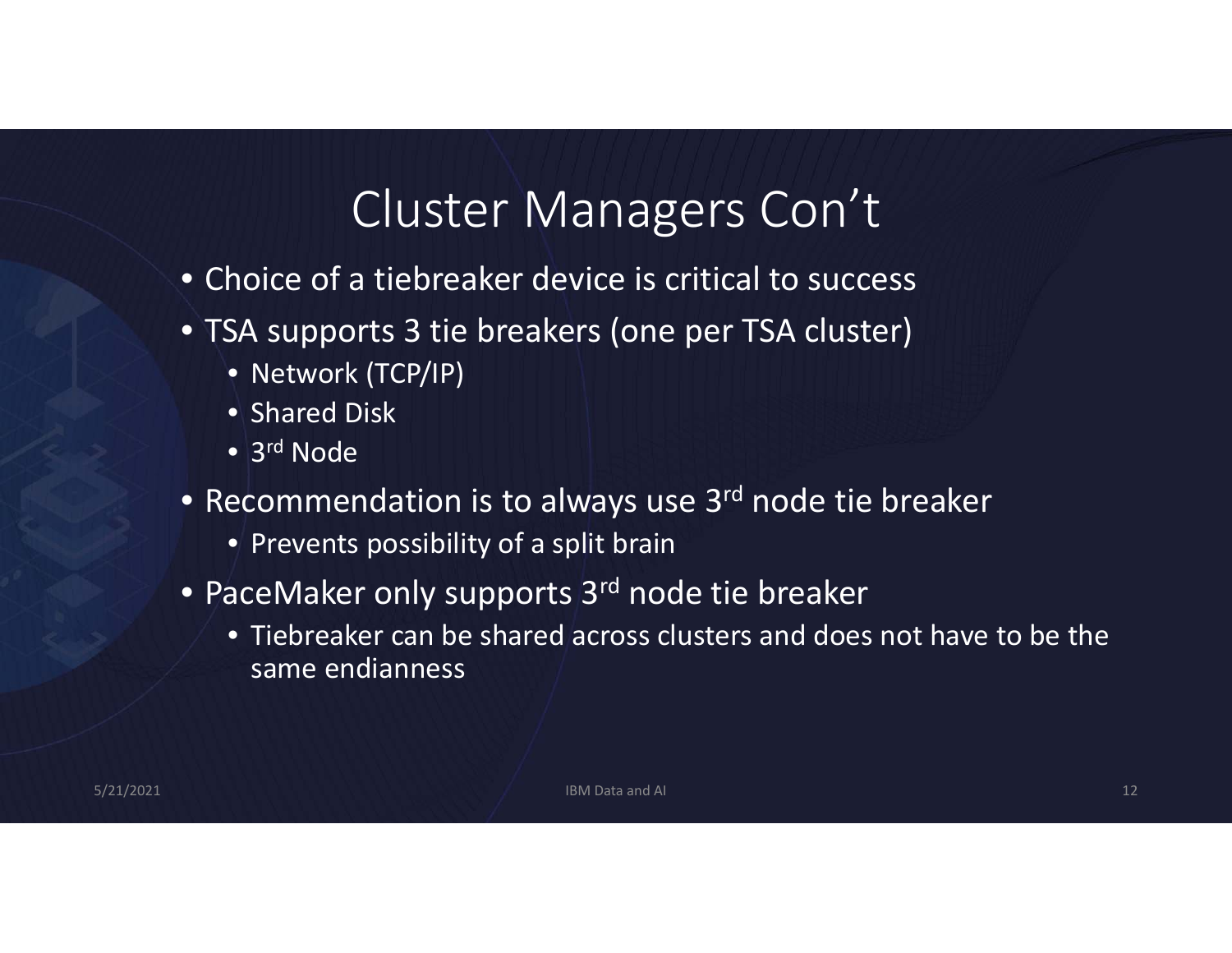### Db2 Cluster Manager Direction

- Db2 V 11.5.5.0 includes <sup>a</sup> replacement for TSA, specifically Pacemaker and Corosync on Linux only.
- All future enhancements will be made to the Pacemaker automation tool
	- AIX support for pacemaker will be provided in late 2021.
- This technology will also be used by pureScale in the 2021/2022 timeframe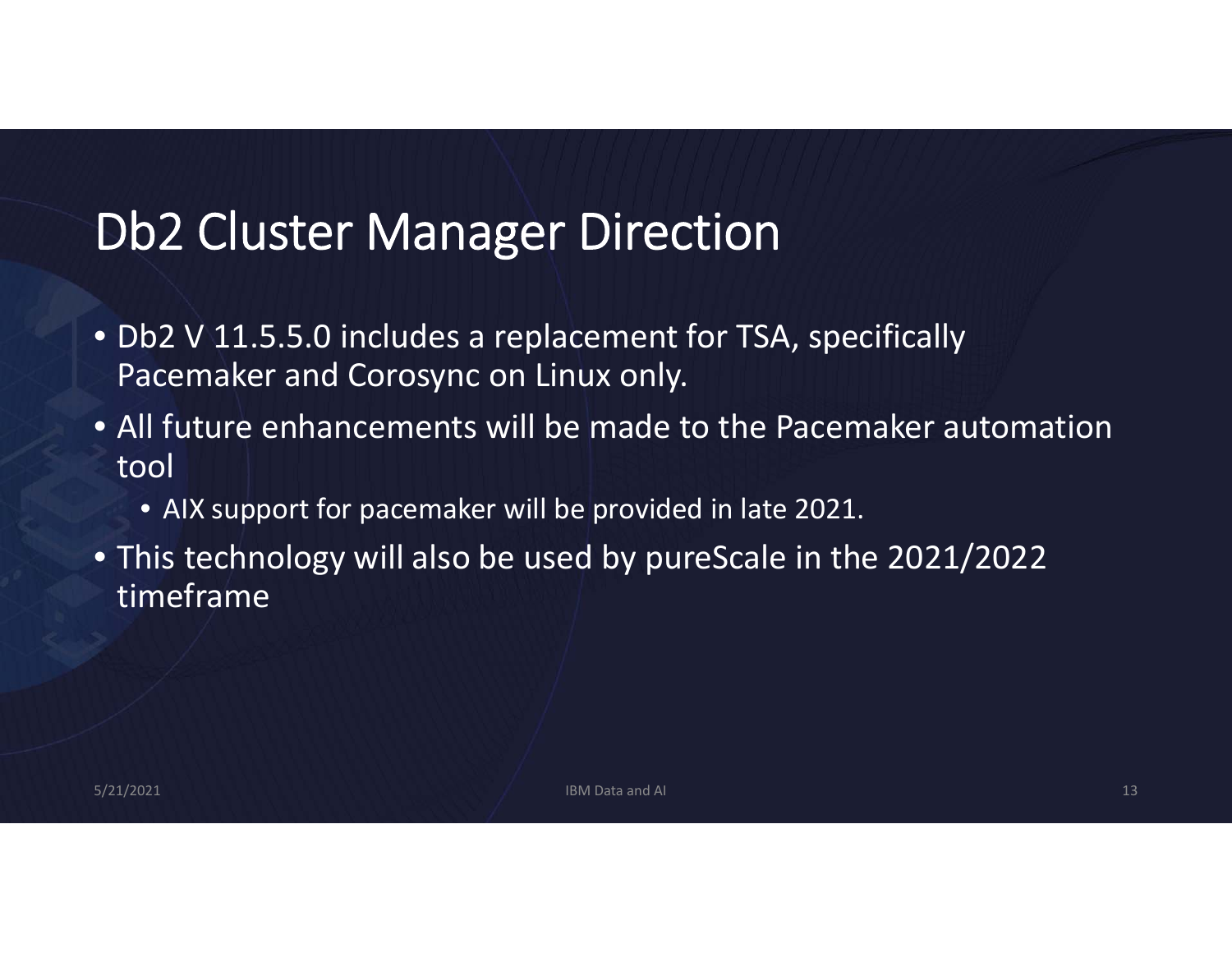# Agenda

- Database Migration Planning
- Resource Sizing
- Cluster Manager Impact
- Database Migration tools
	- Replication Challenges
- Db2 P‐Series optimization
- Db2 RHEL optimization
- Guidelines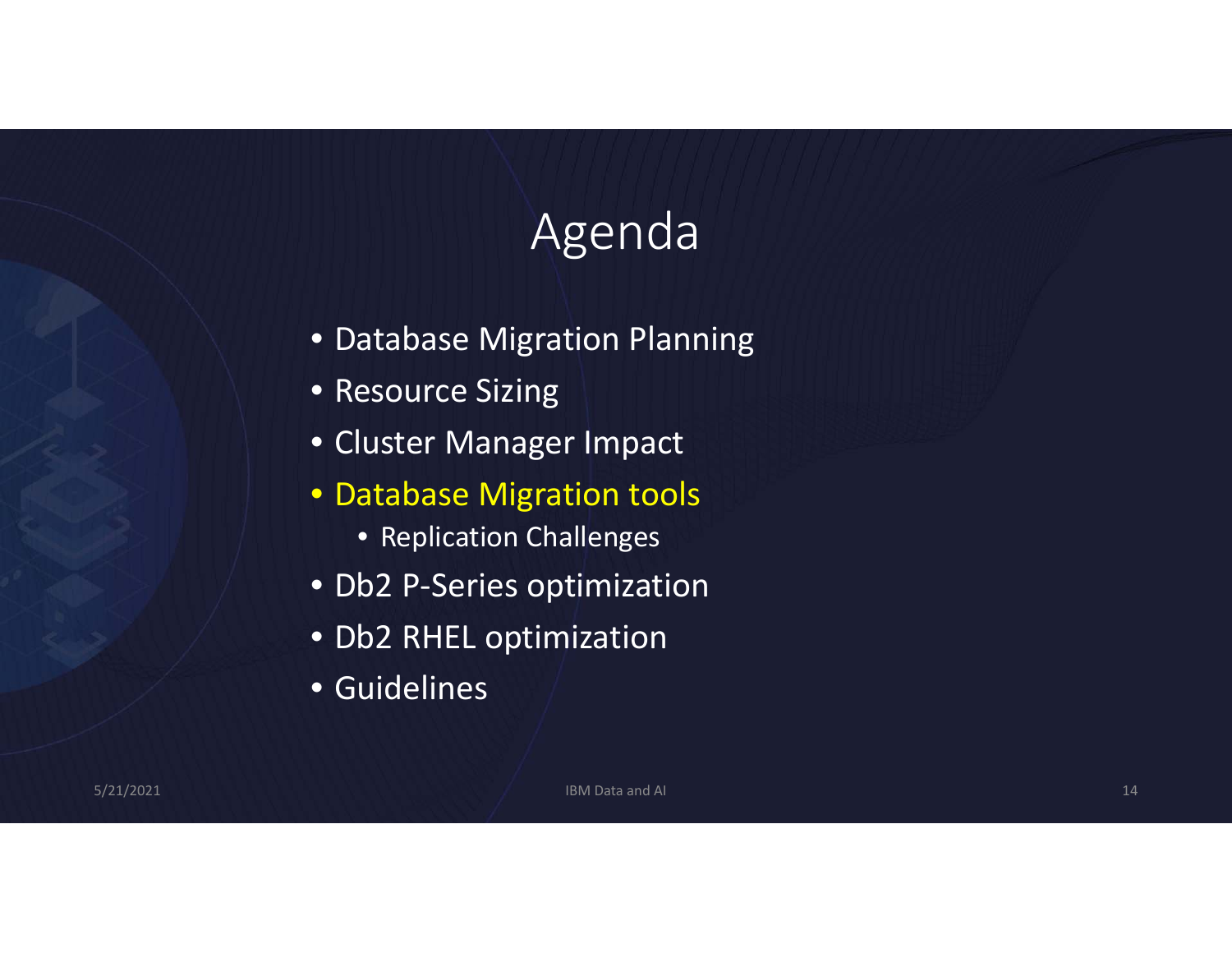## Migration of Db2 from P‐Series AIX to X86 Linux

- Due to differences in endianness on these chips, <sup>a</sup> Db2 Backup and Restore will not work
	- AIX <sup>=</sup> Big "E" whereas RHEL on X86 <sup>=</sup> Little "E"
- The data must be unloaded, converted to the new format then reloaded on the target database
- Step 1: Extract the DDL from the source DB
	- See db2look section
- Step 2: Create an empty database on the target server
	- This is a great time to re‐evaluate your table/index to tablespace assignments
	- Ensure that the new target database is created with AUTOMATIC STORAGE
		- Both DMS and SMS tablespaces have been deprecated
- Step 3: Create the tablespaces and bufferpools, recreate all of the objects<br>contained in the db2look.out file
- Step 4: Copy the data into the new DB
	- Several approaches are possible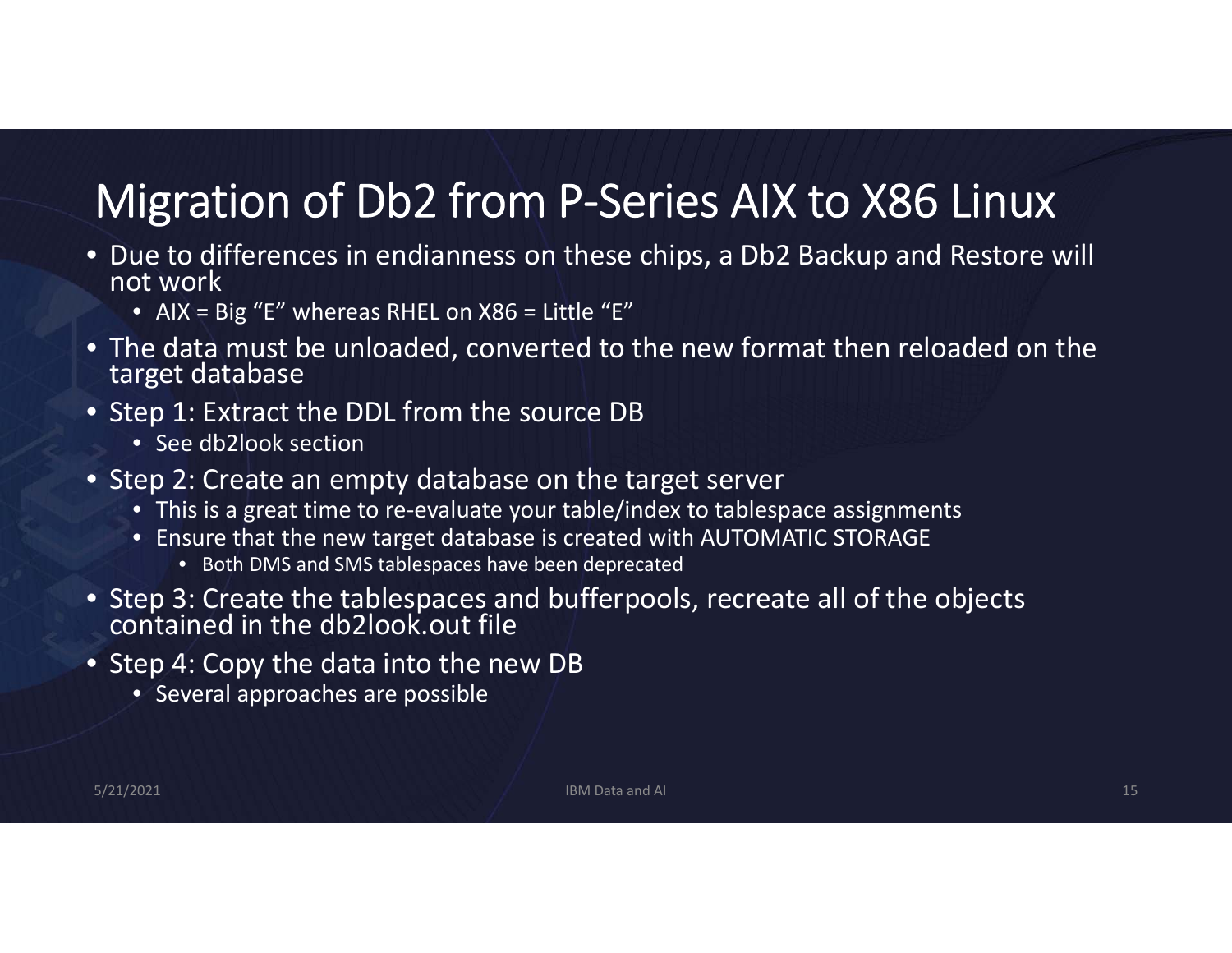# Db2look – DDL extraction utility



Generate a Data Definition Language (DDL) file using the **db2look** command. The **db2look** command generates the DDL statements by object type. Note that this command ignores all objects under the SYSTOOLS schema except user-defined functions and stored procedures. Using the **db2look** utility, we were able to generate DDL statements for schemas, statements for table, statements for user-defined functions and procedures, statements for foreign keys, and statements for trigger queries in SQL files.

**#db2look -d <DBname>-a -e -m -l -x -f -o DBname.sql**

#### **Command parameters:**

- **-d** <DBname>: Is the alias name of the database that is to be moved.
- **-a**: Generates DDL statements for objects that were created by any user, including inoperative objects.
- **-e**: Extracts DDL statements.
- **-m**: Generates the UPDATE statements that are required to replicate the statistics on tables, statistical views, columns, and indexes.
- **-l**: Generates DDL statements for user-defined table spaces, user-defined database partition groups, and user-defined buffer pools.
- **-x**: Generates authorization DDL statements such as GRANT statements.
- **-f**: Extracts the configuration parameters and registry variables that affect the query optimizer.
- **-o**: Writes the output to the DBname.sql file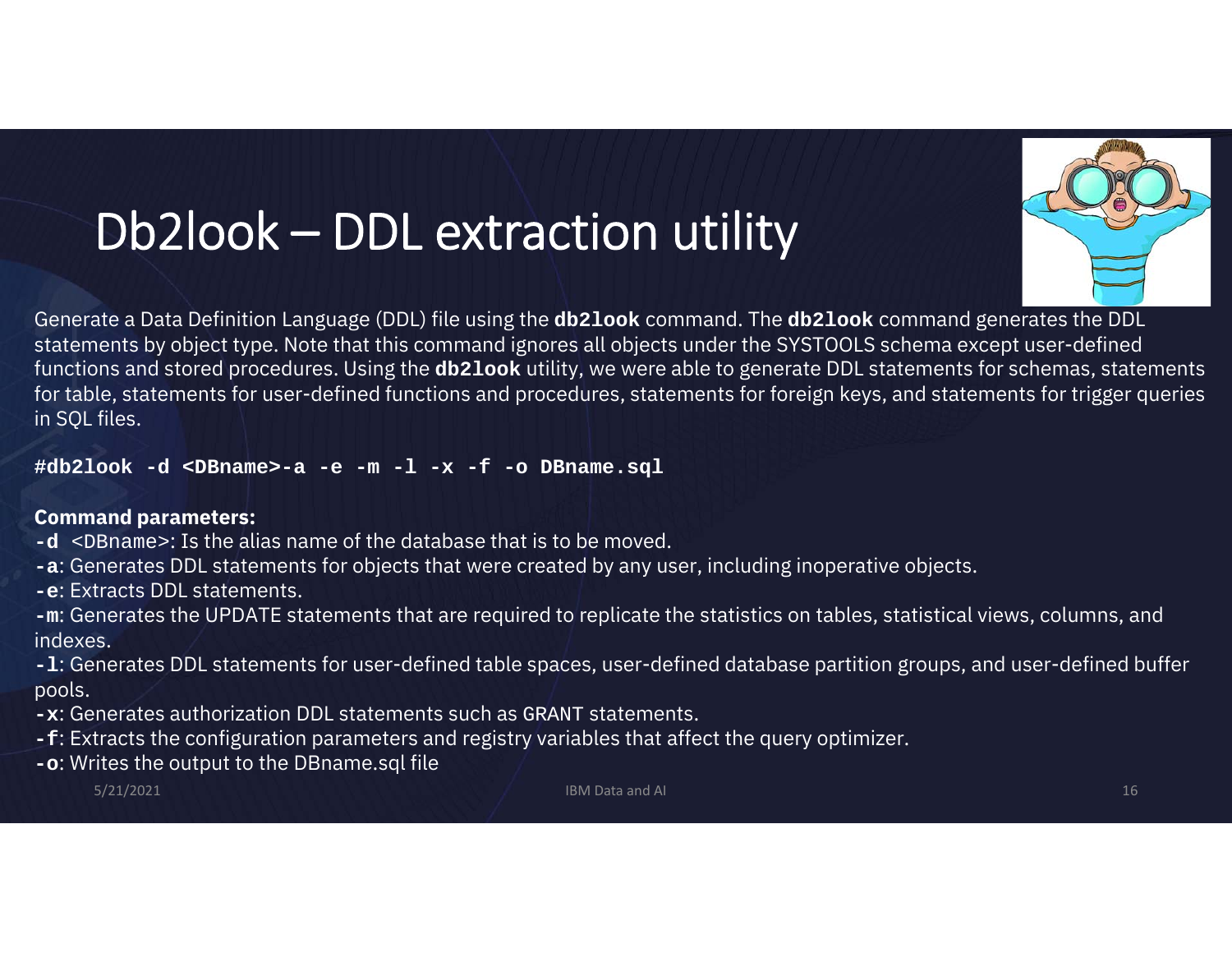## Execution of db2look

db2hadev:/home/dmcinnis/CrossPlatformMigration/db2look> db2look -d sample -a -e -m -l -x -f -o sample.sql

- -- Generate statistics for all creators
- -- Creating DDL for table(s)
- -- Running db2look in mimic mode
- -- Output is sent to file: sample.sql

db2hadev:/home/dmcinnis/CrossPlatformMigration/db2look> ls sample.sql

db2hadev:/home/dmcinnis/CrossPlatformMigration/db2look>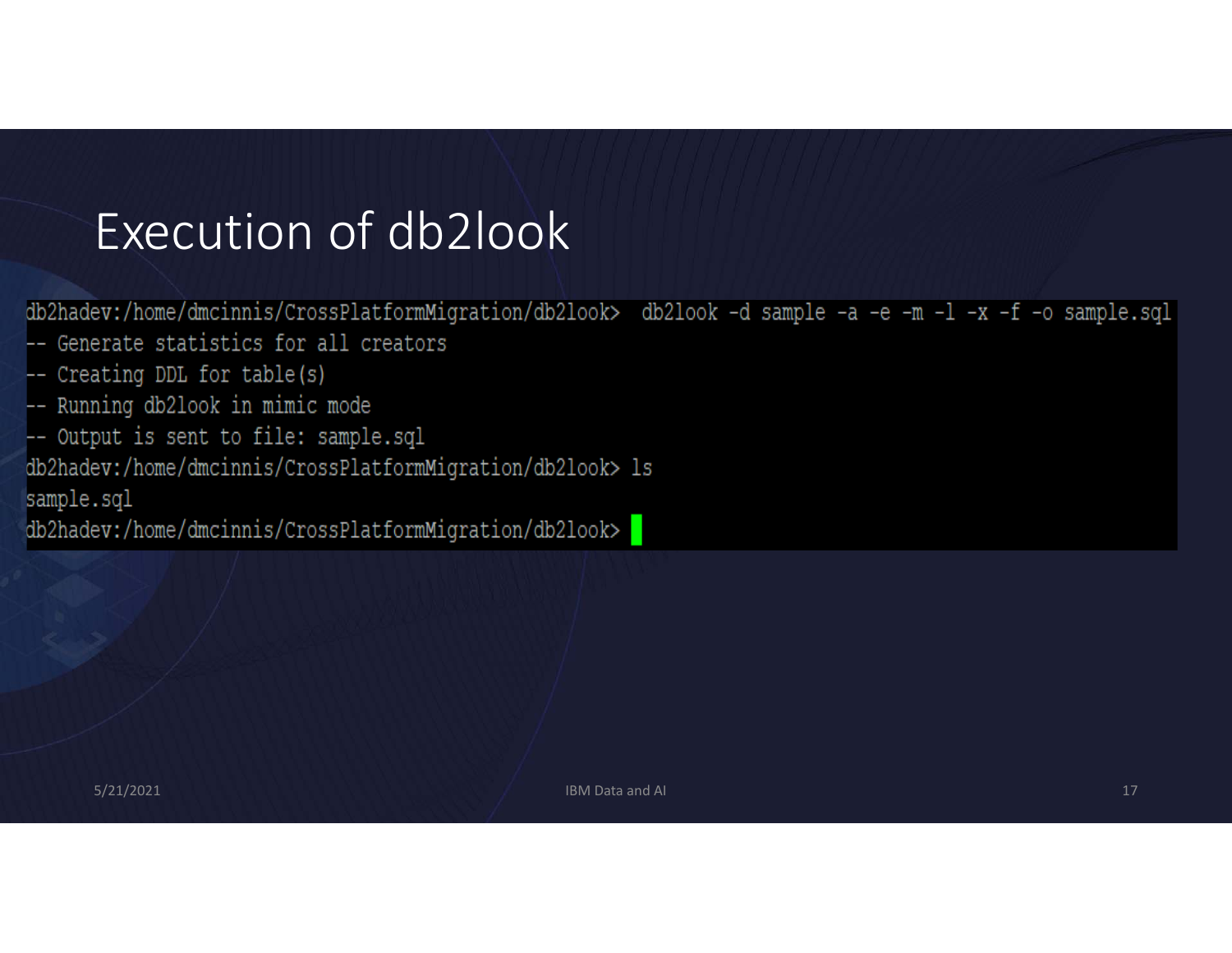

# db2look con't

- Separate the foreign key and the triggers from the DBname.sql file.
- If you execute the *DBname.sql* without separating the foreign keys, we may get errors due to missing primary key during import. Imported rows will be rejected due to dependencies between tables. You can see the error messages under **tabXX.msg**.
- From the above generated SQL *DBname.sql* file, search for triggers, and separate the triggers into <sup>a</sup> new file named *DBname\_Trigger.sql*. You will get error (*"SQL3550W The field value in row "noX." and column "no.X" is not NULL, but the target column has been defined as "GENERATED ALWAYS"*) if you run the DDL file (for example, *dbname.sql*) without separating triggers.

db2hadev:/home/dmcinnis/CrossPlatformMigration/db2look> ls sample Foreign.sql sample Trigger.sql sample.sql  $\overline{a}$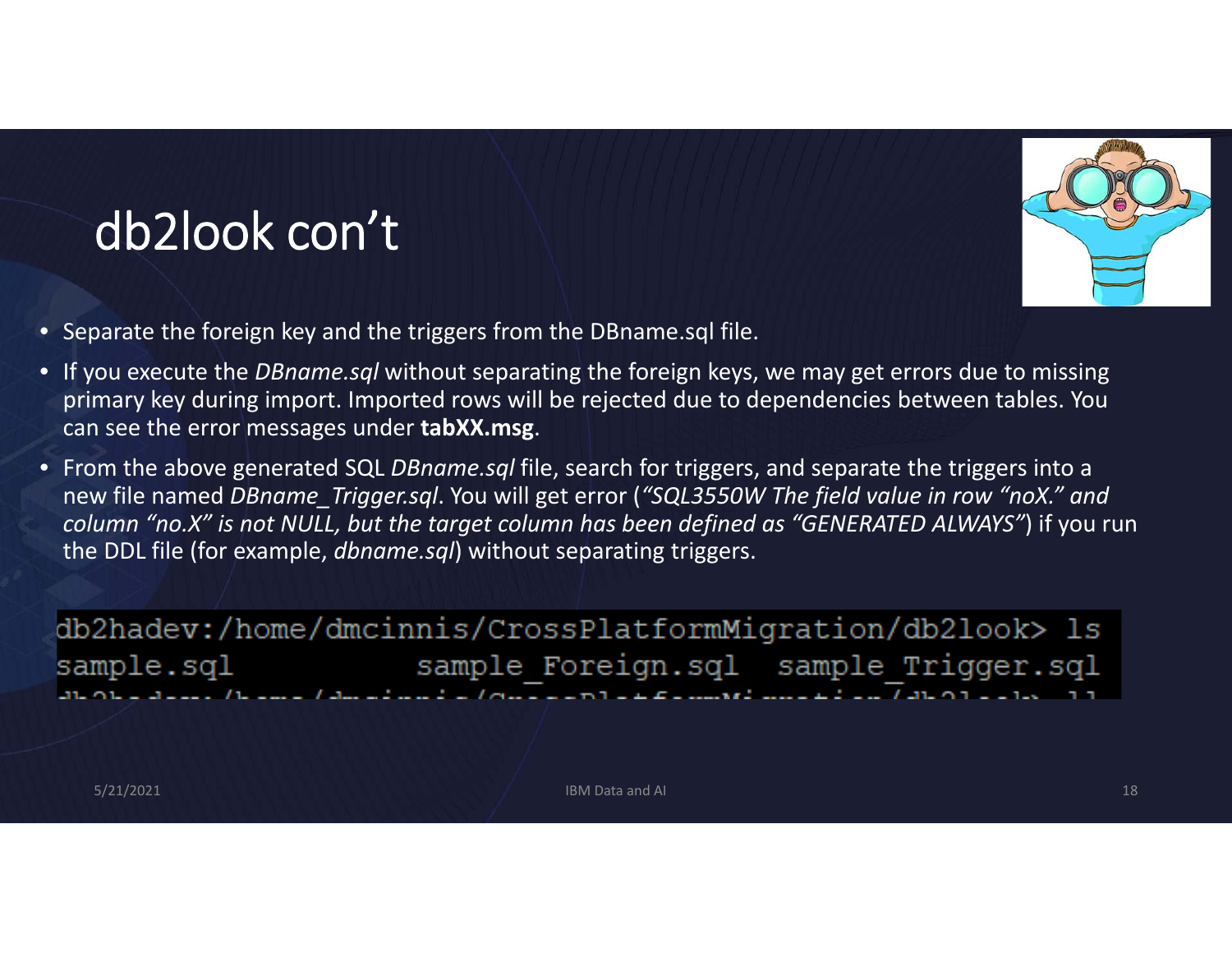# Create tablespaces <sup>+</sup> bufferpools in target DB



- This is the perfect time to re‐evaluate your table to tablespace and bufferpool assignments.
- If you are using LOBs this is the time to separate them into <sup>a</sup> separate tablespace.
	- LOB tablespaces should be configured with FILE SYSTEM CACHING ENABLED
	- Particularly important in cloud environments
		- One customer experienced 4X slowdown when then moved to Azure on all LOB inserts
		- Selection of storage devices should be driven by IOPS requirement
- Consider putting indexes into <sup>a</sup> separate bufferpool to ensure the pages stay in memory longer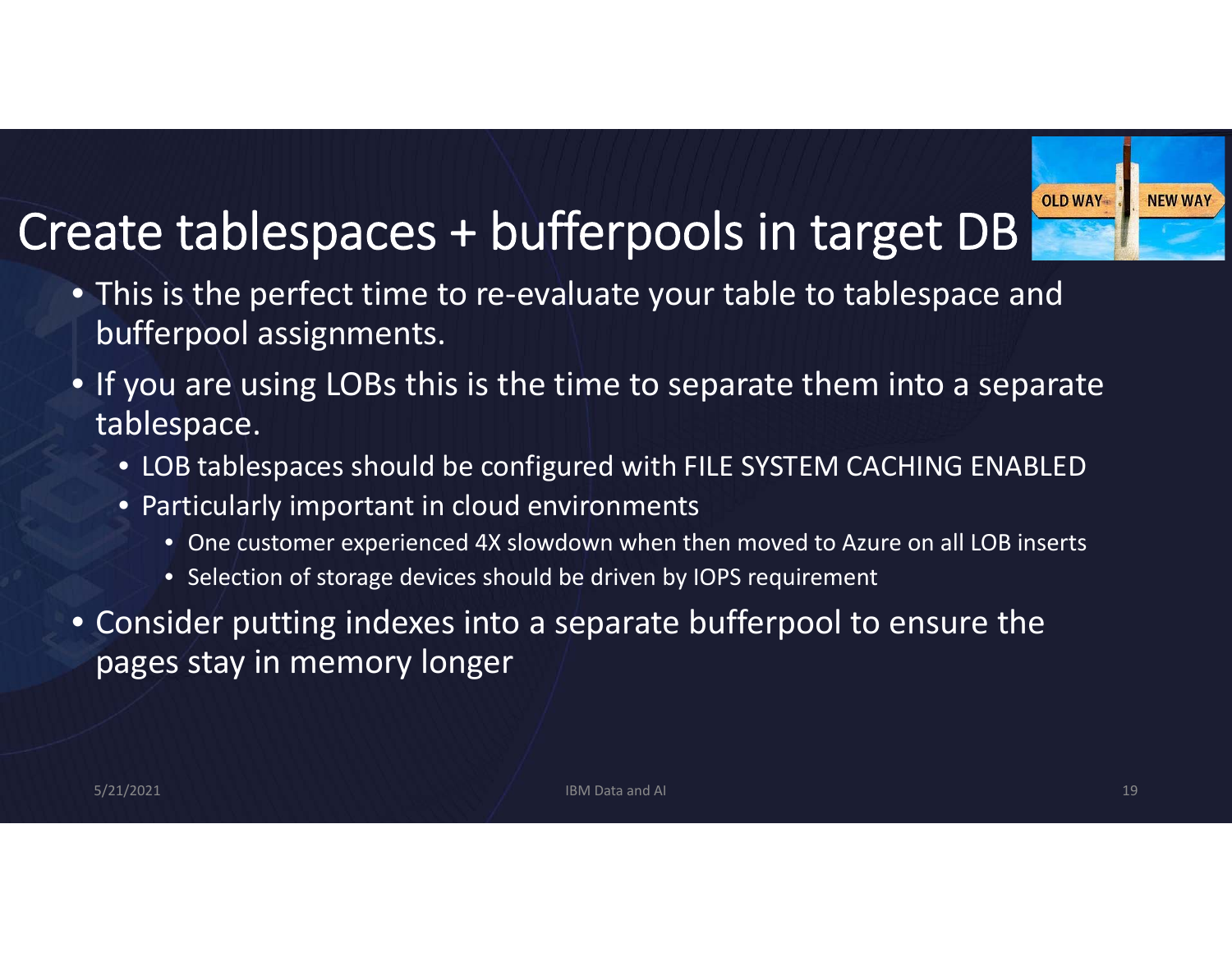# Create tablespaces <sup>+</sup> bufferpools in target DB



- If you have very active tables you may want to consider putting them into separate tablespaces with separate bufferpools.
- Db2 native backup and recovery granularity is at the tablespace level, so consider placing tables that are dependent upon each other in the same tablespace so they can be recovered as <sup>a</sup> group
- Finally get eliminating the use of SMS/DMS containers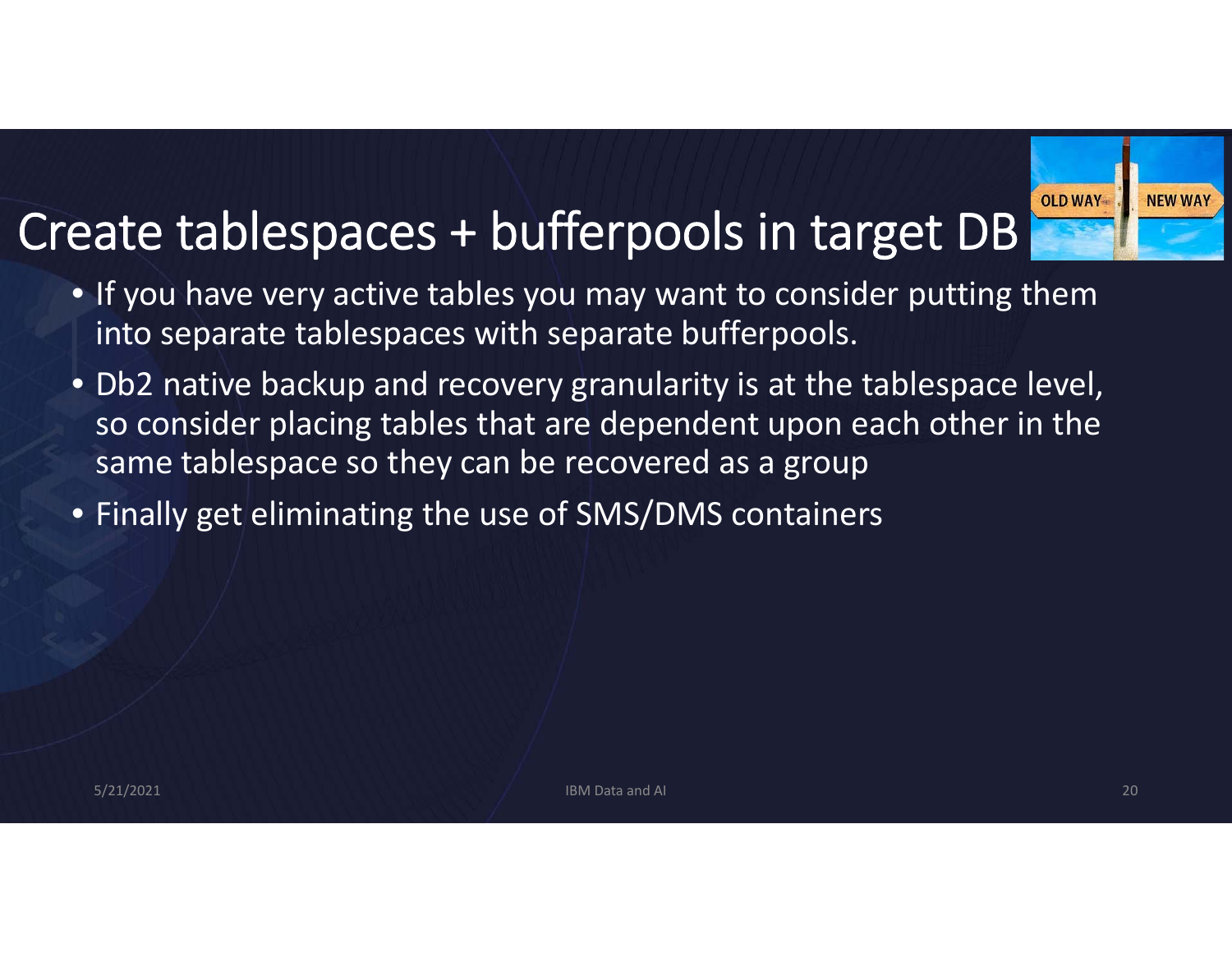# Migration Strategies Comparison

|                               | db2move                     | <b>Load from</b><br>cursor                 | <b>HPU</b>                           | <b>Logical</b><br><b>Replication</b> |
|-------------------------------|-----------------------------|--------------------------------------------|--------------------------------------|--------------------------------------|
| Outage                        | <b>Medium</b>               | varies                                     | Medium                               | Short                                |
| <b>Complexity</b>             | Low                         | Medium                                     | Low                                  | High                                 |
| <b>Additional Cost</b>        | <b>No</b>                   | <b>No</b>                                  | <b>HPU license</b>                   | Depends on<br>License                |
| <b>Failback</b><br>capability |                             | Extract new data                           | Extract new data                     | Reverse<br>replication               |
| Database size                 | Good for small<br>databases | Good for small<br>databases, few<br>tables | Good for<br>medium size<br>databases | Good for all sizes<br>of databases   |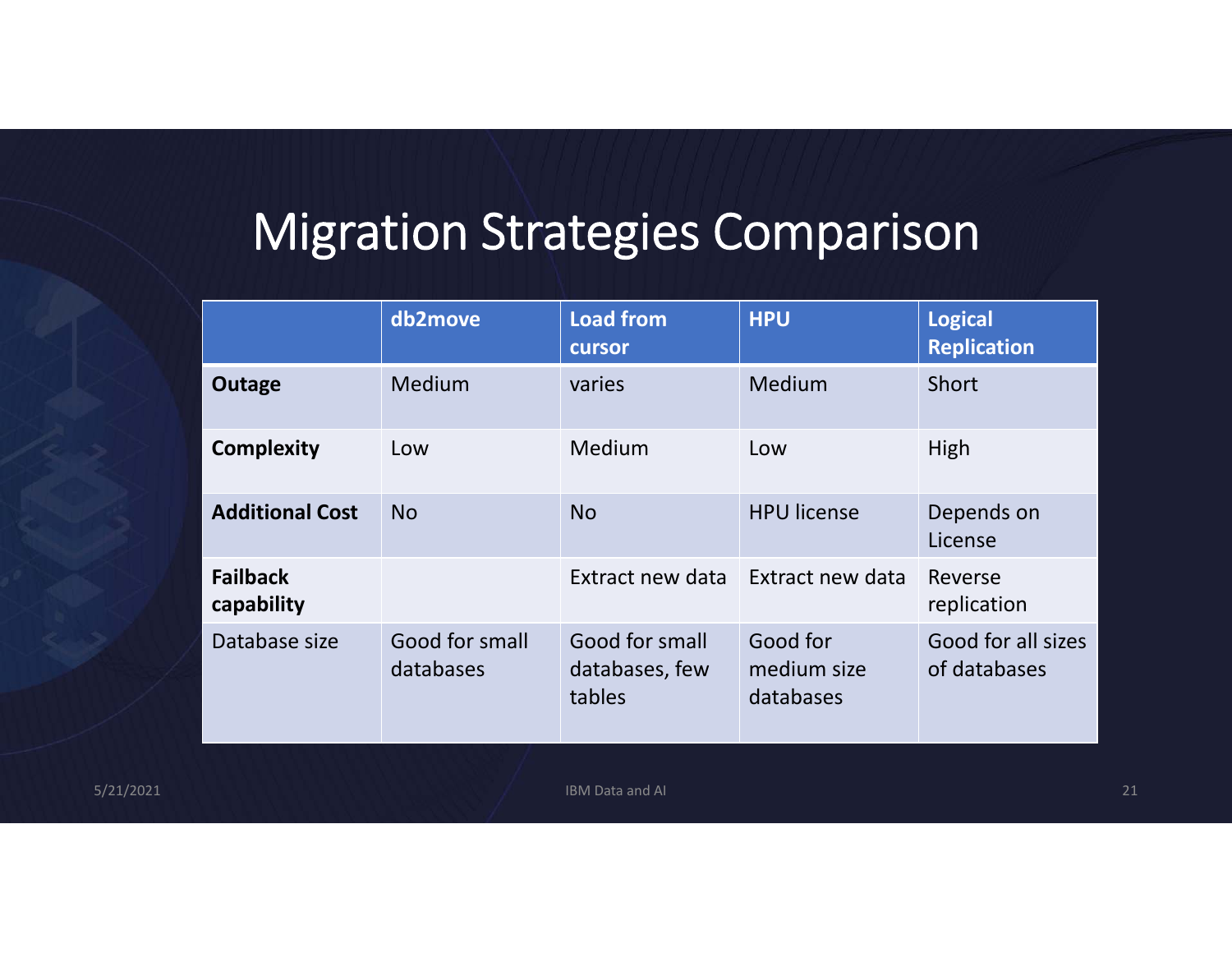# Migration Strategies



- db2move
- Load from cursor
	- Does not require any additional storage
- Unload (HPU) / Load
	- Chargeable feature (HPU)
	- Extremely fast
- Logical Replication (Q Repl)
	- Requires source and target to be V 11.5.4.0 or above for Columnar support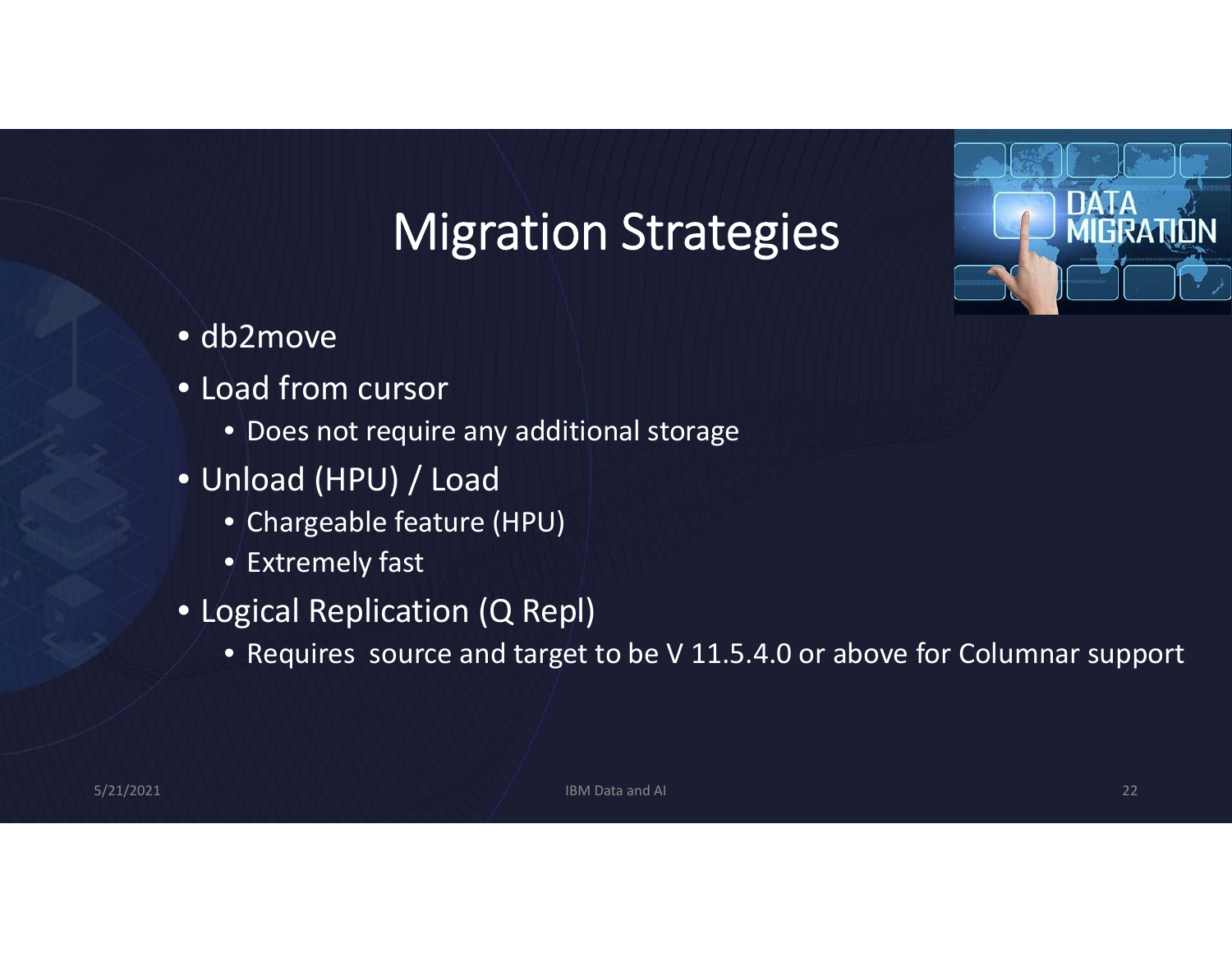# Exporting the data: using db2move

Export all data from the source server (AIX) using the db2move utility to retrieve a list of all user tables in a database from the system catalog and export these tables to the PC/IXF format. Export all the tables that meet the filtering criteria according to the option specified. If you do not specify an option, then all tables are exported.

Internal staging information is stored in the *db2move.lst* file.

#### **db2move <DBname> Export**

•**EXPORT.out:** Shows the summarized result of the EXPORT action.

•**db2move.lst:** Holds the list of original table names, their corresponding PC/IXF file names (tabnnn.ixf), and message file names (tabnnn.msg). This list, the exported PC/IXF files, and large object (LOB) files (tabnnnc.yyy) are used as input to the db2move IMPORT or LOAD action.

•**tabnnn.ixf:** Is the exported PC/IXF file of <sup>a</sup> specific table.

•**tabnnn.msg:** Is the export message file of the corresponding table.

•**tabnnnc.yyy:** The exported LOB files of <sup>a</sup> specific table.nnn is the table number. 'c' is <sup>a</sup> letter of the alphabet. 'yyy' is <sup>a</sup> number ranging from 001 to 999. These files are created only if the table being exported contains LOB data. If created, these LOB files are placed in the path of the LOB directories. There is <sup>a</sup> total of 26,000 possible names for the LOB files.

•**System.msg:** Is the message file that contains system messages for creating or deleting <sup>a</sup> file or directory commands. This is only used if the action is EXPORT, and <sup>a</sup> LOB path is specified.

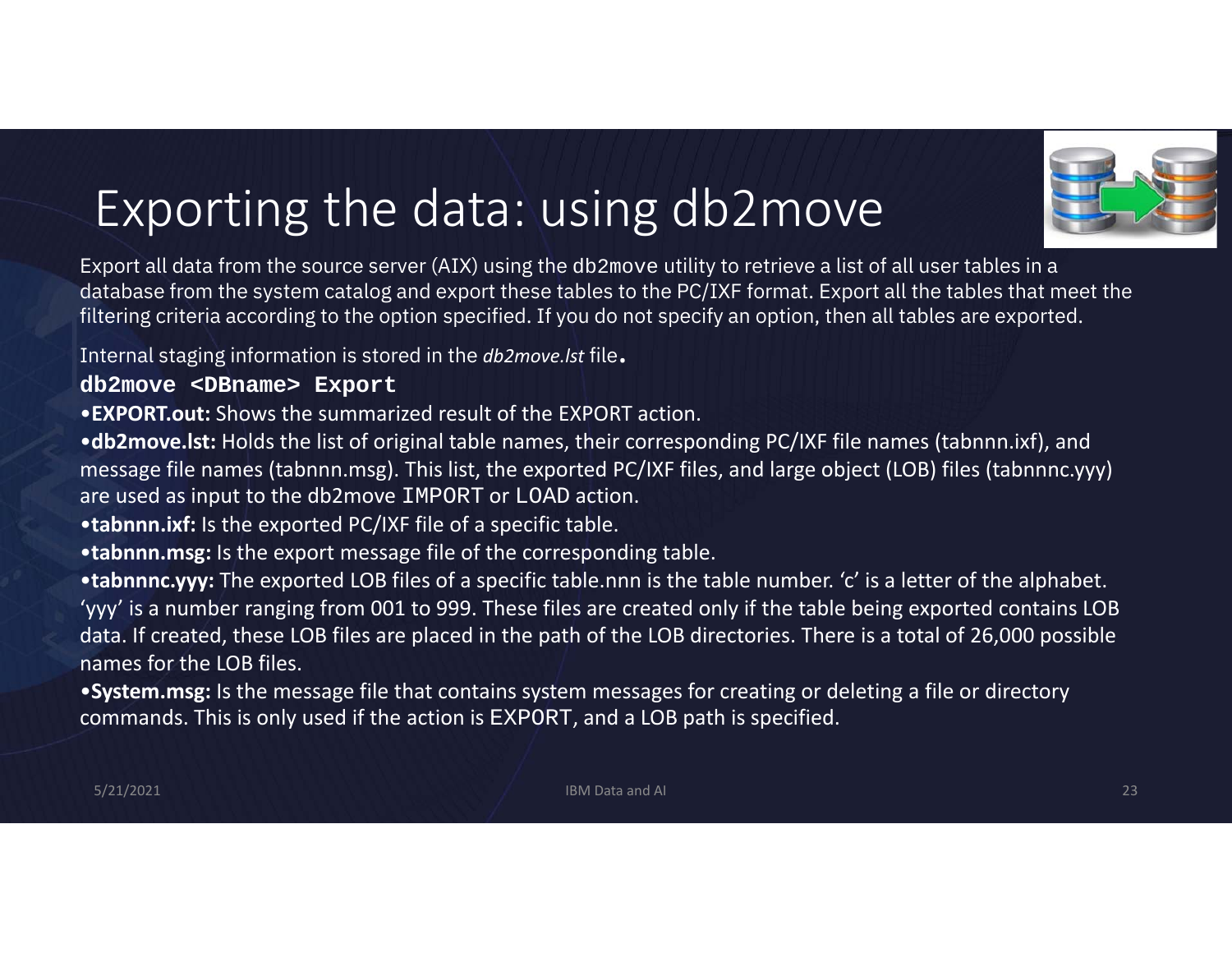# Executing db2move

#### • db2move sample export

|                                                 |                | ib2hadev:/home/dmcinnis/CrossPlatformMigration> ls |                |               |  |  |  |
|-------------------------------------------------|----------------|----------------------------------------------------|----------------|---------------|--|--|--|
| EXPORT.out                                      | tab13.msq      | tab18.msq                                          | tab23.ixf      | tab5.ixf      |  |  |  |
| ib2move.lst                                     | tab14.ixf      | tab19.ixf                                          | tab23.msq      | tab5.msq      |  |  |  |
| tabl.ixf                                        | tab14.msq      | tab19.msq                                          | tab24.ixf      | tab6.ixf      |  |  |  |
| tab1.msq                                        | tab15.ixf      | tab2.ixf                                           | tab24.msq      | tab6.msq      |  |  |  |
| tab10.ixf                                       | tab15.msq      | tab2.msq                                           | tab25.ixf      | tab7.ixf      |  |  |  |
| tab10.msq                                       | tab16.ixf      | tab20.ixf                                          | tab25.msq      | tab7.msq      |  |  |  |
| tab10a.001.1ob                                  | tab16.msq      | tab20.msg                                          | tab25a.001.xml | tab8.ixf      |  |  |  |
| tab11.ixf                                       | tab16a.001.lob | tab21.ixf                                          | tab3.ixf       | tab8.msq      |  |  |  |
| tab11.msq                                       | tab17.ixf      | tab21.msq                                          | tab3.msq       | tab9.ixf      |  |  |  |
| tab12.ixf                                       | tab17.msq      | tab21a.001.xml                                     | tab4.ixf       | tab9.msq      |  |  |  |
| tab12.msq                                       | tab17a.001.xml | tab22.ixf                                          | tab4.msq       | tab9a.001.1ob |  |  |  |
| tab13.ixf                                       | tab18.ixf      | tab22.msq                                          | tab4a.001.xml  |               |  |  |  |
| db2hadev:/home/dmcinnis/CrossPlatformMigration> |                |                                                    |                |               |  |  |  |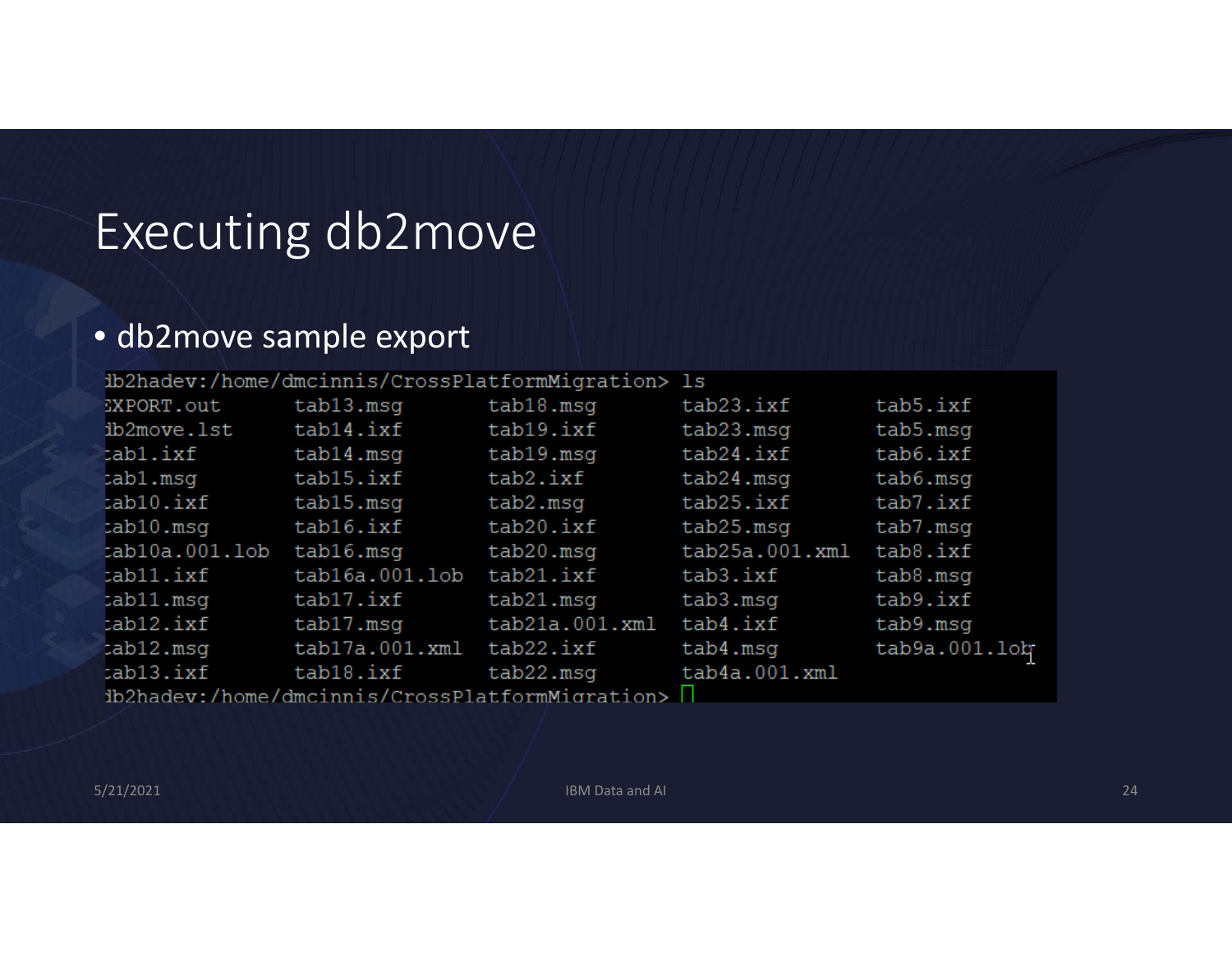

### Exporting the data: using db2move con't

Copy all the files, that is, the SQL files (*DBname.sql, DBname\_Foreignkey.sql, "DBname\_Trigger.sql"*) and the exported data, to any directory on the RHEL destination system

#### Connect to the database and capture the output of the following command to grant <sup>a</sup> similar level permission to the connection ID.

*"db2 "select char(grantee,8) as grantee, char(granteetype,1) as type, \ char(dbadmauth,1) as dbadm, char(createtabauth,1) as createtab, \ char(bindaddauth,1) as bindadd, char(connectauth,1) as connect, \ char(nofenceauth,1) as nofence, char(implschemaauth,1) as implschema, \ char(loadauth,1) as load, char(externalroutineauth,1) as extroutine, \ char(quiesceconnectauth,1) as quiesceconn, \ char(libraryadmauth,1) as libadm, char(securityadmauth,1) \ as securityadm from syscat.dbauth order by grantee"*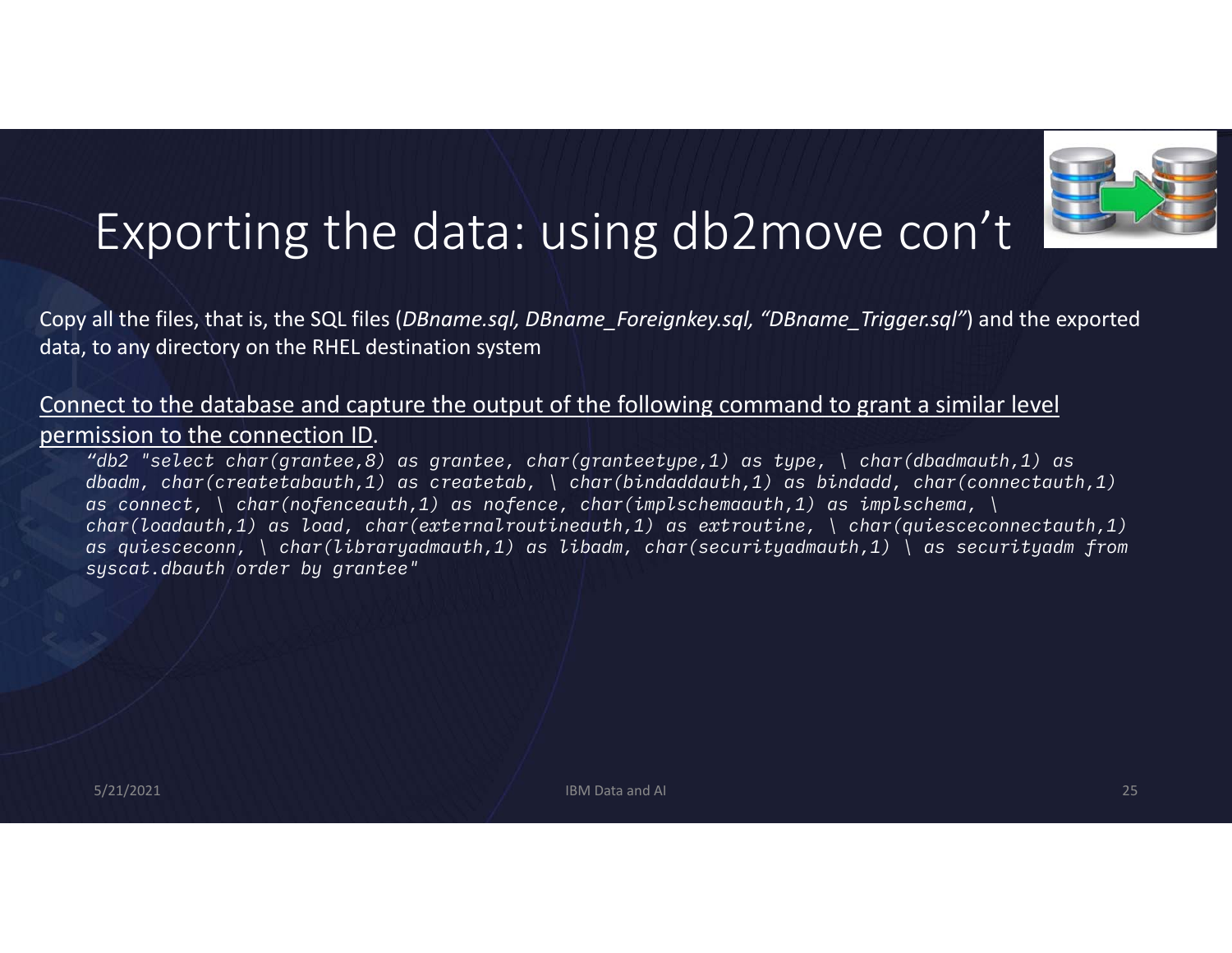# Importing the data – using db2move



1.Create <sup>a</sup> database using automatic storage stripped across multiple filesystems.

*db2 'CREATE DATABASE <DBname> AUTOMATIC STORAGE YES on PATH /db2fs1, /db2fs2, /db2fs3 DBPATH /db2fs4'; Db2 'CONNECT TO <DBname>';*

2.Run <sup>a</sup> SQL query that was generated on the source server that is, the *DBname.sql* script to create <sup>a</sup> tables and indexes. Note: Do not run *DBname\_Foreignkey.sql* and *Dbname\_Trigger.sql* before the import to avoid errors. *db2 -tvf DBname.sql*

3.<u>Grant similar level permissions to the connection ID and instance c</u>aptured earlier.

4.Import all the tables listed in the db2move.lst internal staging file. Use the ‐io option for import‐specific actions. It loads the actual data into the blank tables which are created using the db2 ‐tvf DBname.sql command (in step 2). While importing, the data utility shows the progress (table wise as shown below):

*db2move <DBname> import*

The following files act as the input while importing data:

**db2move.lst**: An output file from the EXPORT action. **tabnnn.ixf**: An output file from the EXPORT action. **tabnnnc.yyy**: An output file from the EXPORT action.

The following files are generated when using the Import command:

**IMPORT.out**: The summarized result of the IMPORT action. **tabnnn.msg**: The import message file of the corresponding table. 5/21/2021 IBM Data and AI 26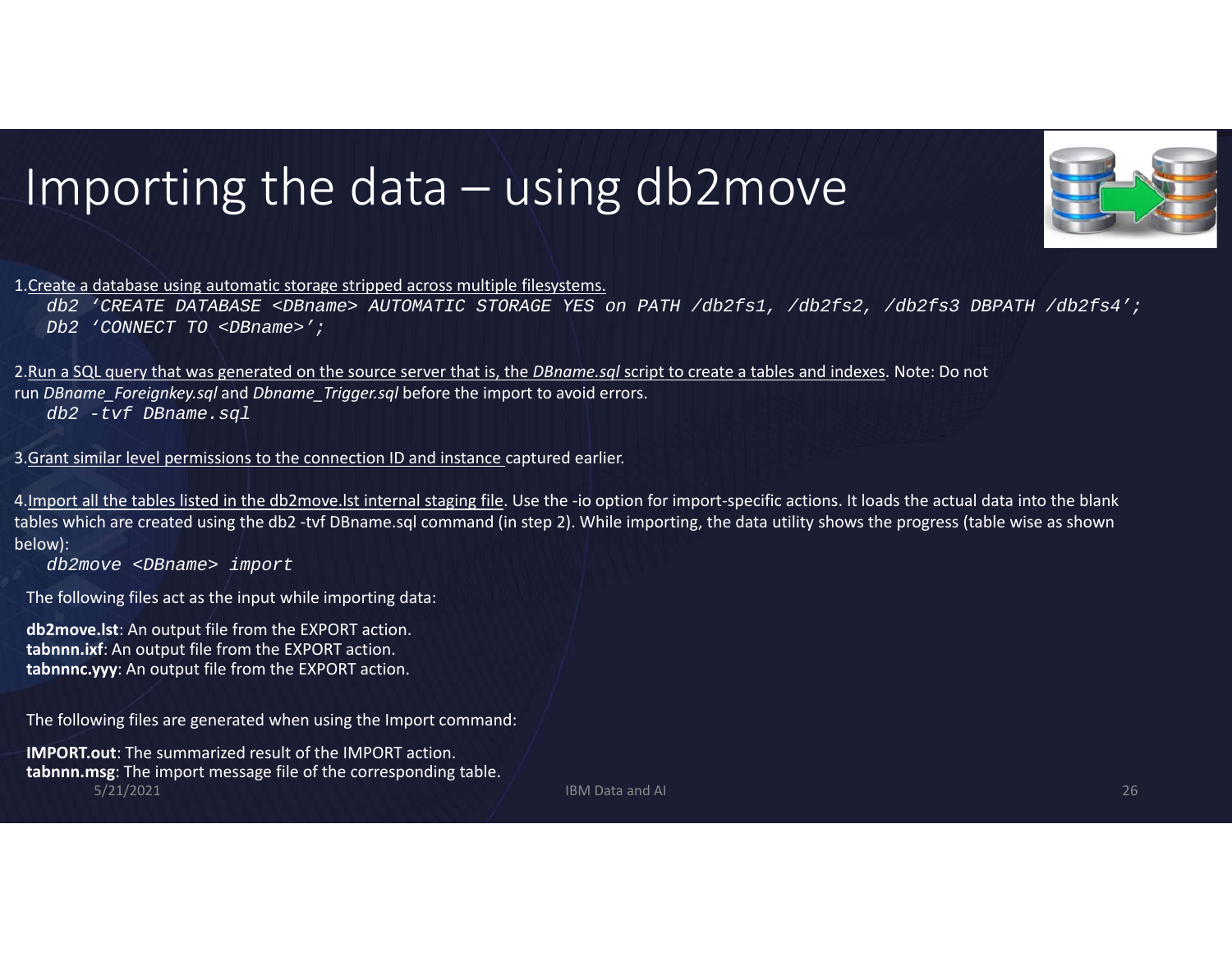## Importing the data – using db2move



5.Run the *DBname\_Foreignkey.sql* and *DBname\_Trigger.sql* files separately to re-establish the foreign key relationships and triggers

db2 -tvf DBname\_Foreignkey.sql db2 -tvf DBname\_Trigger.sql

6. Issue a runstats on all tables to ensure statistics are up to date

7. Before enabling a connection between the database and the application, take a backup of the database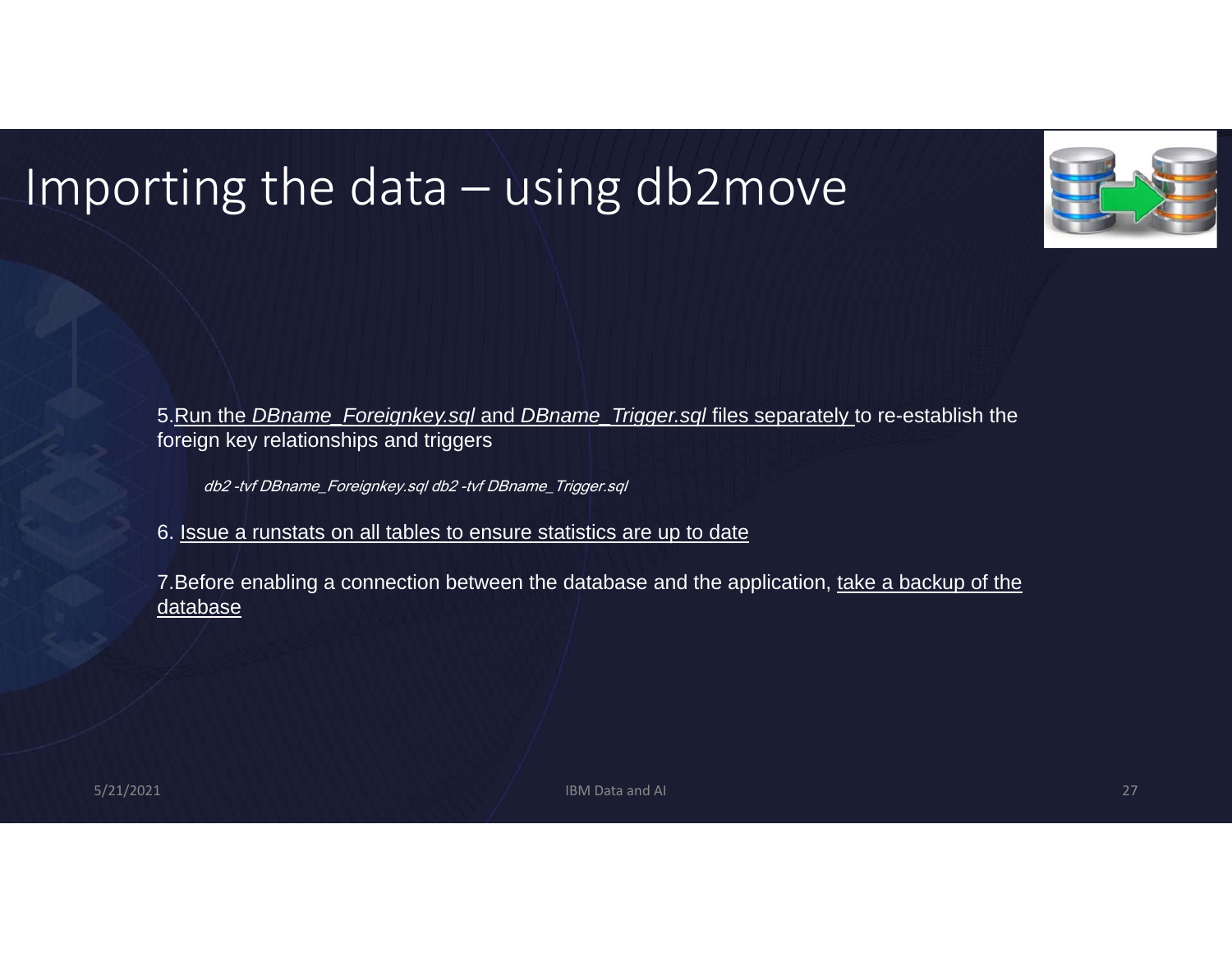#### Db2move

• See article https://developer.ibm.com/tutorials/migrating-db2-fromlittle-endian-linux-to-big-endian-aix/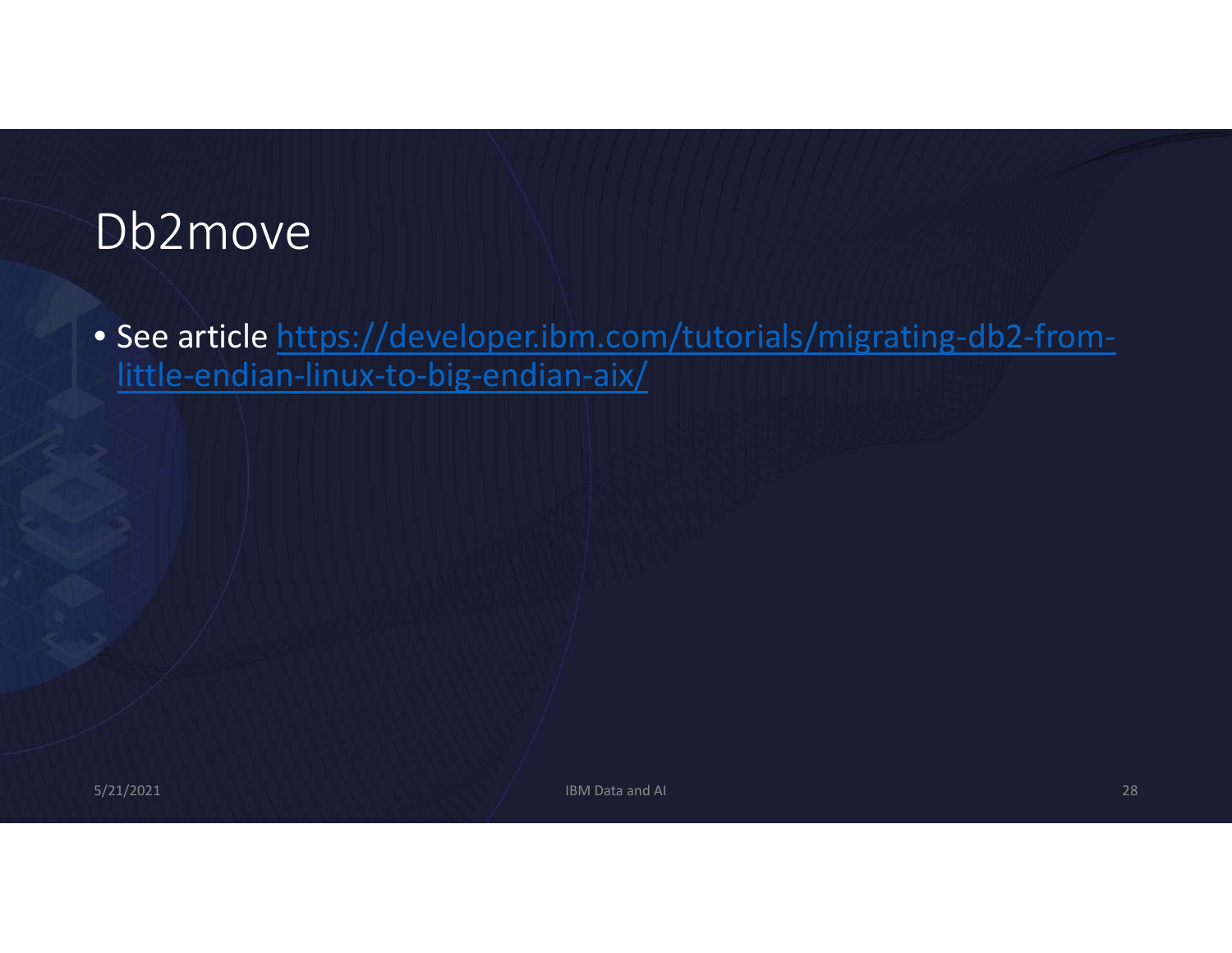# High Performance Unload (HPU)



•Create an empty database, NEWDB, with the new instance, newinst, on node2. NEWDB must be identical to the OLDDB database on node1. All of the tables must have the same names and the same data types and sizes. You can use any tool to create the database (for example, the db2look tool).

•Install Optim High Performance Unload on both node1 and node2.

•Create a Optim High Performance Unload control file and specify the migration options. For example (scenario2.ctr):

GLOBAL CONNECT TO OLDDB UMASK "022"

;

;

MIGRATE DATABASE TARGET ENVIRONMENT (INSTANCE "newinst" ON "node2" IN NEWDB) WORKING IN ("user\_dir\_on\_new\_system") TARGET KEYS (CURRENT PARTS(ALL)) FORMAT MIGRATION

See: https://www.ibm.com/docs/en/iohpufdflu-and-w/6.1?topic=SSC6UE\_6.1.0/inmutsk\_scenmigration.html

•Save the control file in a directory on the old system. For example, */home/db2inst1*/HPU\_ControlFiles/scenario2.ctr.

•Create credentials of local type for the user concerned on the target environment.

5/21/2021 IBM Data and AI 29 •Open the command line and run the Optim High Performance Unload command with the control file: db2hpu -f /home/db2inst1/HPU\_ControlFiles/scenario2.ctr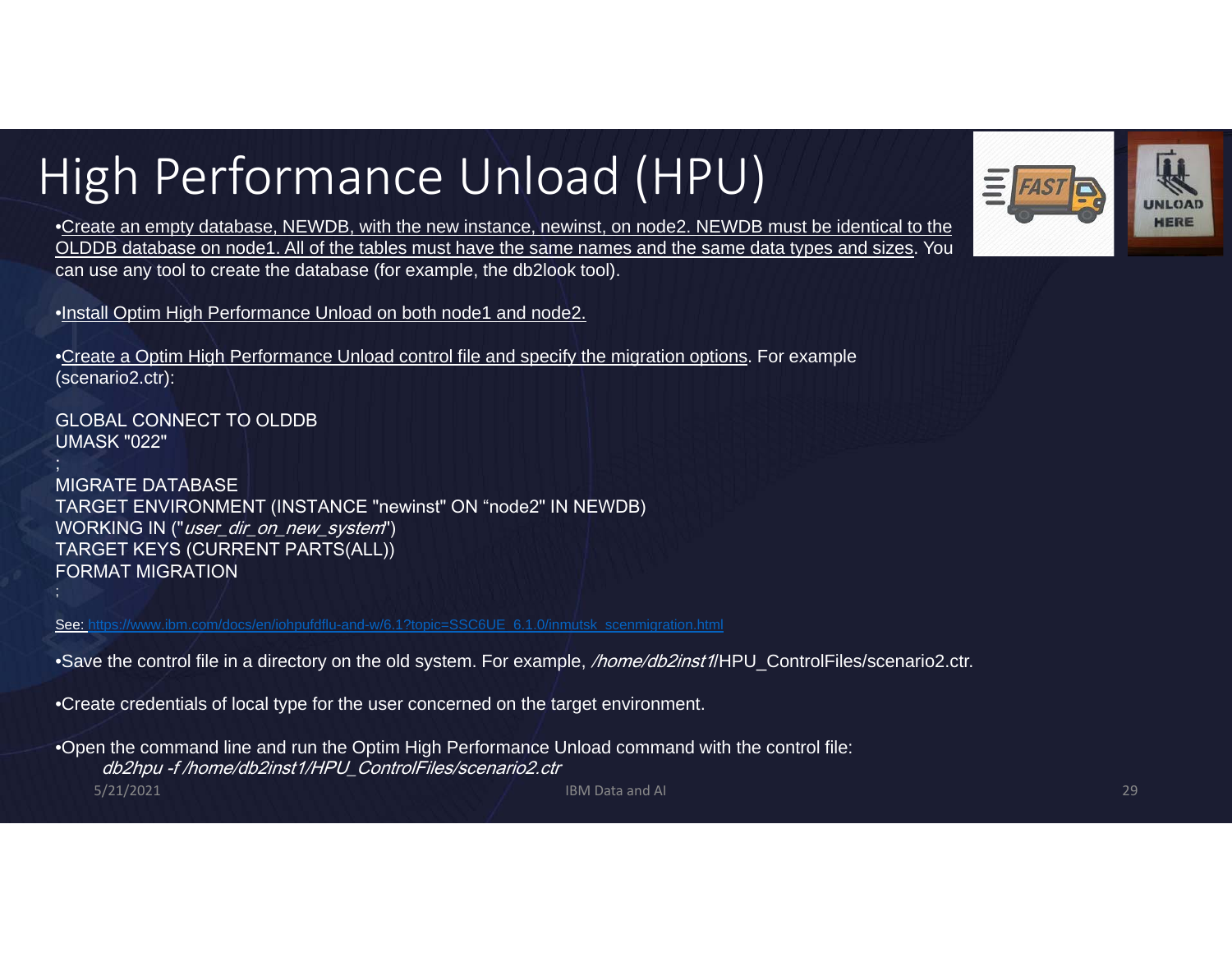### Load from cursor ‐ Federation

Approach 1 uses <sup>a</sup> federated access to the source database to copy table contents. This approach requires that the target database is configured as federated database. Therefore the parameter FEDERATED of the corresponding DB2 instance has to be set to YES (UPDATE DBM CFG). After changing the DBM CFG parameter FEDERATED, the DB2 instance has to be restarted (db2stop/db2start).

Next extract the DDL from the source database using the db2look utility or you can just generate <sup>a</sup> list of tables

Execute the DDL generate by the db2look utility

Create entries in the node and database directory to access the remote database

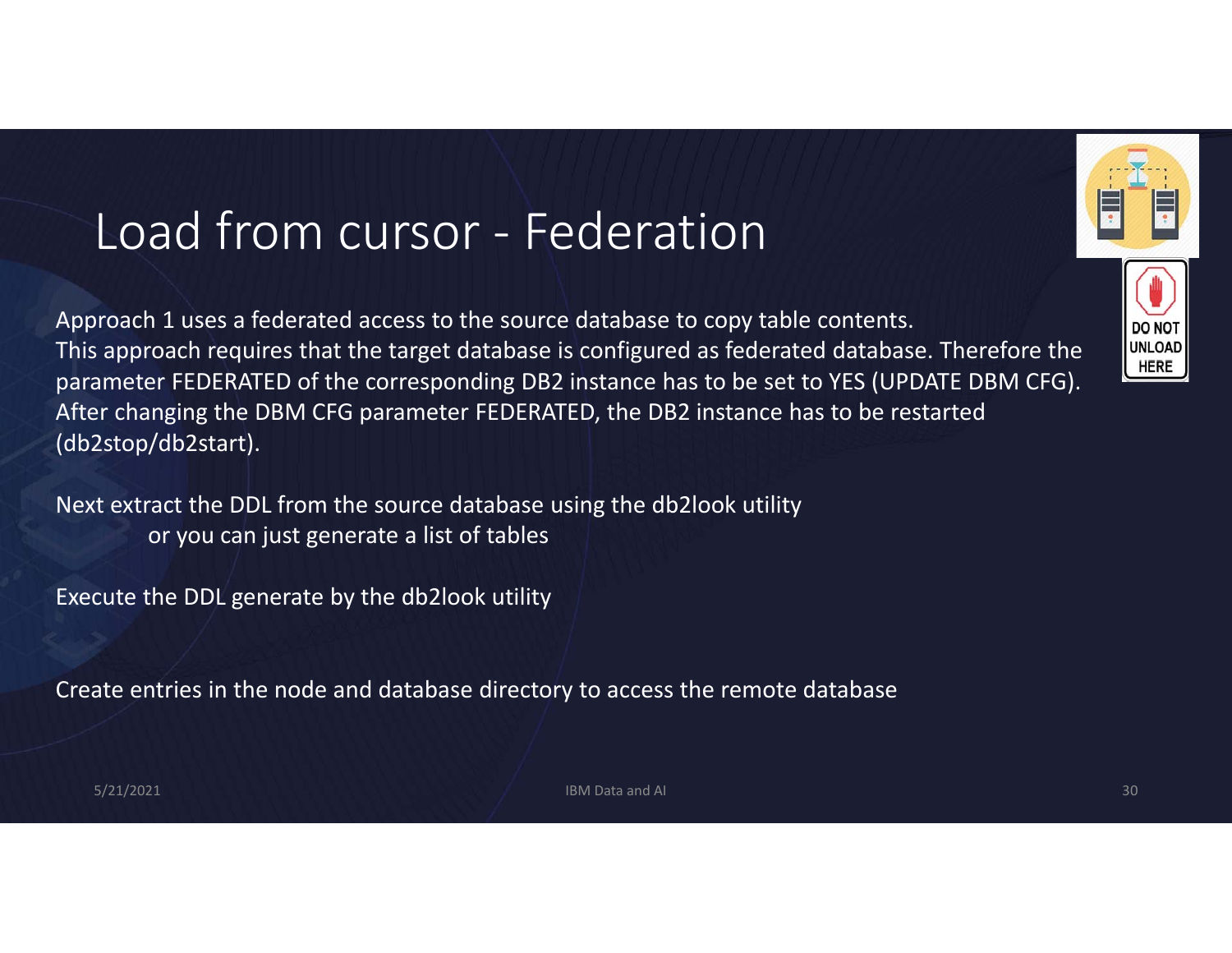# Load from cursor ‐ Federation

There are essentially three steps once the source database is cataloged on the server of the target database:

1.On target server, connect to target database

2.Declare cursor against the source database: `db2 "DECLARE C1 CURSOR select \* from schema.table with ur"

3.Load from cursor: `db2 "LOAD FROM C1 of CURSOR MESSAGES test\_load.msg replace into schema.table nonrecoverable"`

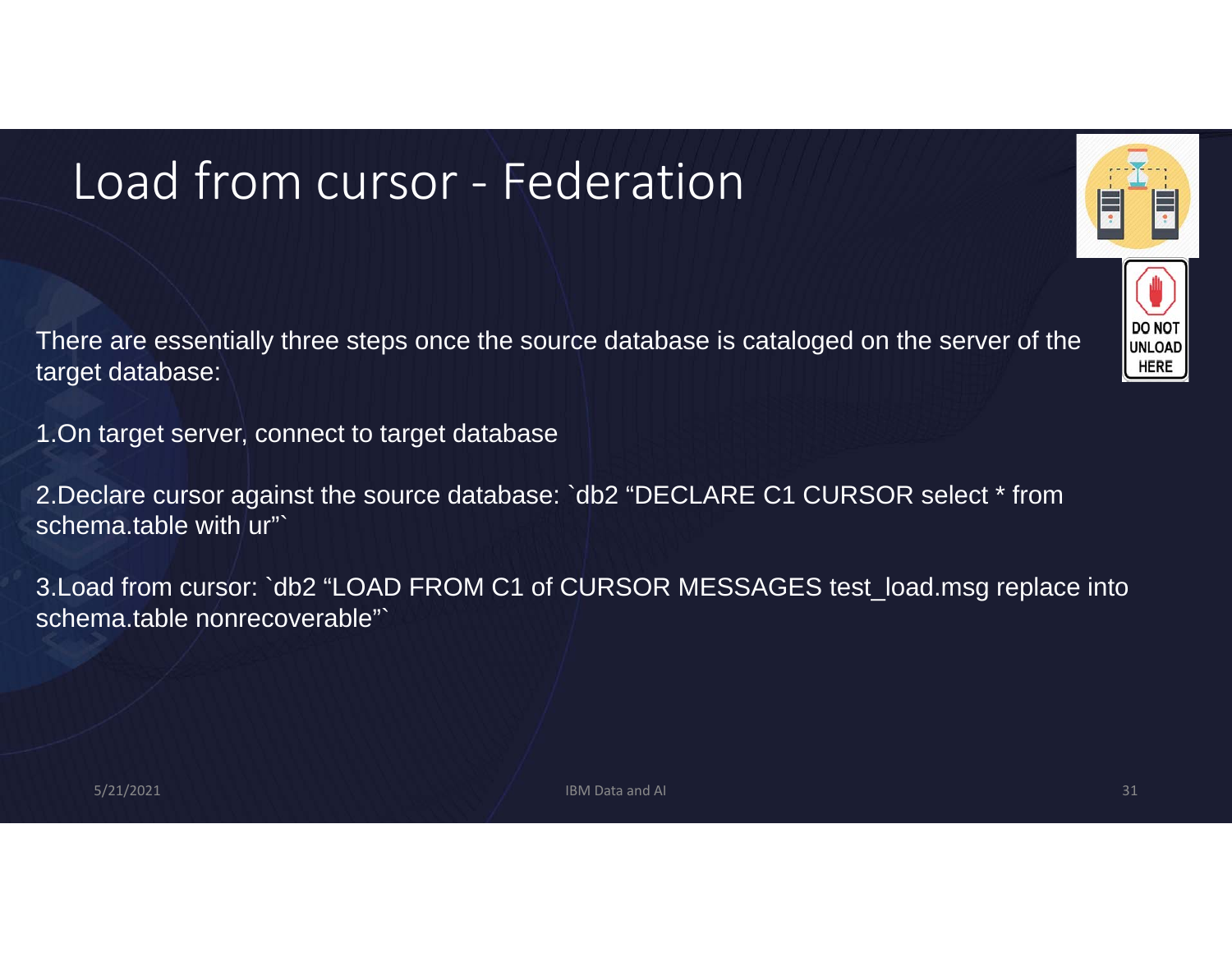#### Setting up federation – on RHEL X86

•db2 update dbm cfg using federated yes

•db2stop

•db2start

•db2 catalog TCPIP NODE db2hadev REMOTE db2hadev SERVER 50000

•db2 catalog database sample as aixsampl at node db2hadev authentication server

•db2 create db sample

•db2 connect to sample

•db2 create wrapper DRDA

•db2 " create server db2hadev type DB2/UDB Version 11 WRAPPER DRDA authorization \"dmcinnis\" PASSWORD \"mypassword\" options (ADD DBNAME 'aixsampl')"

•db2 create user mapping for dmcinnis server db2hadev options (REMOTE\_AUTHID 'dmcinnis', REMOTE\_PASSWORD 'mypassword')

•create nickname sourceschema.tablename for db2hadev.sourceschema.sourcetablename #REPEAT FOR EACH TABLE you want to load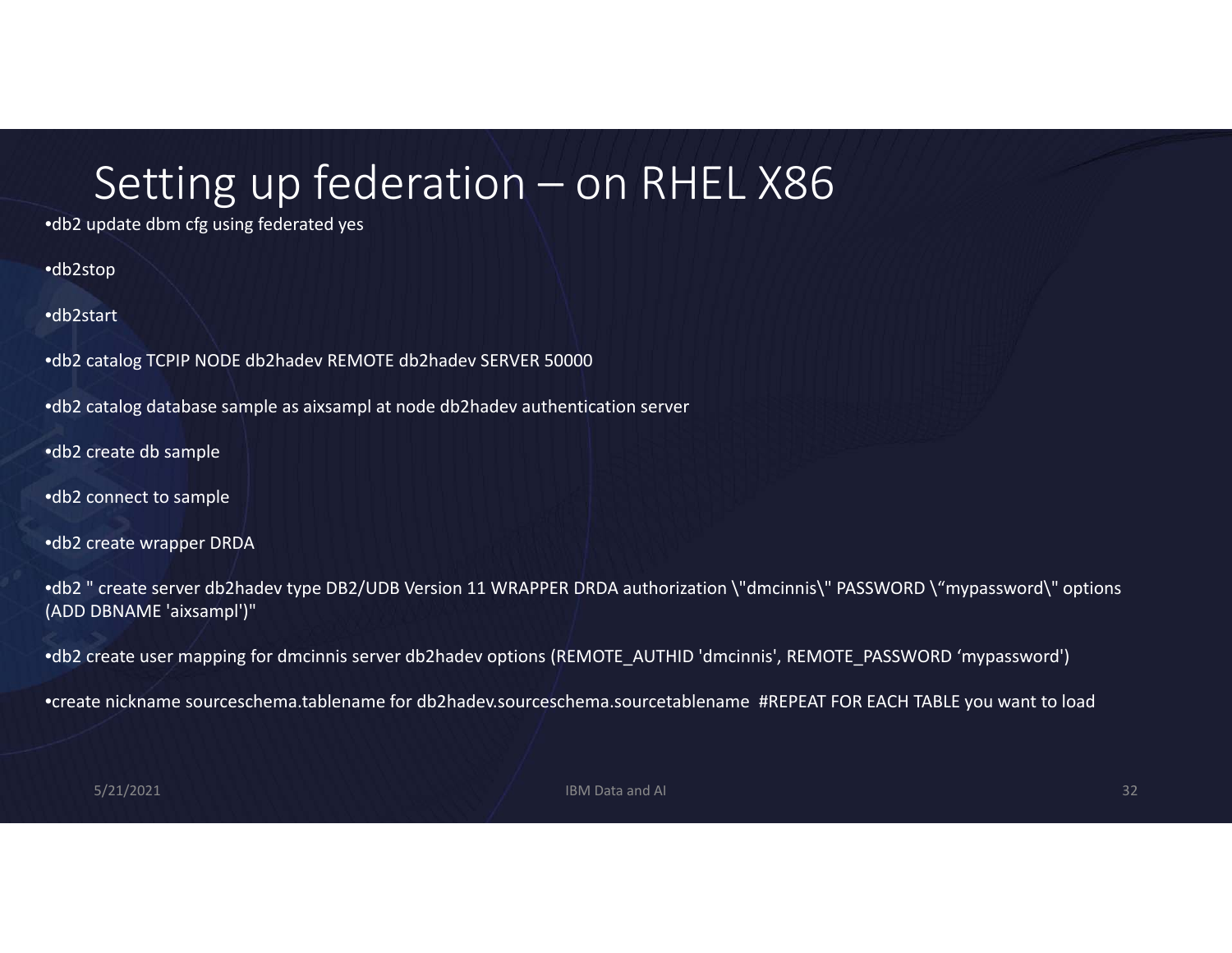#### Setting up federation – on RHEL X86

•drop table targetschema.tablename;

•create table targetschema.tablename like sourceschema.tablename ;

•declare C1 cursor for select \* from sourceschema.tablename with ur;

•load from C1 of cursor messages test\_load.msg insert into targetschema.tablename nonrecoverable;

•select count(\*) from targetschema.tablename ;

•select count(\*) from sourceschema.tablename ;

•terminate;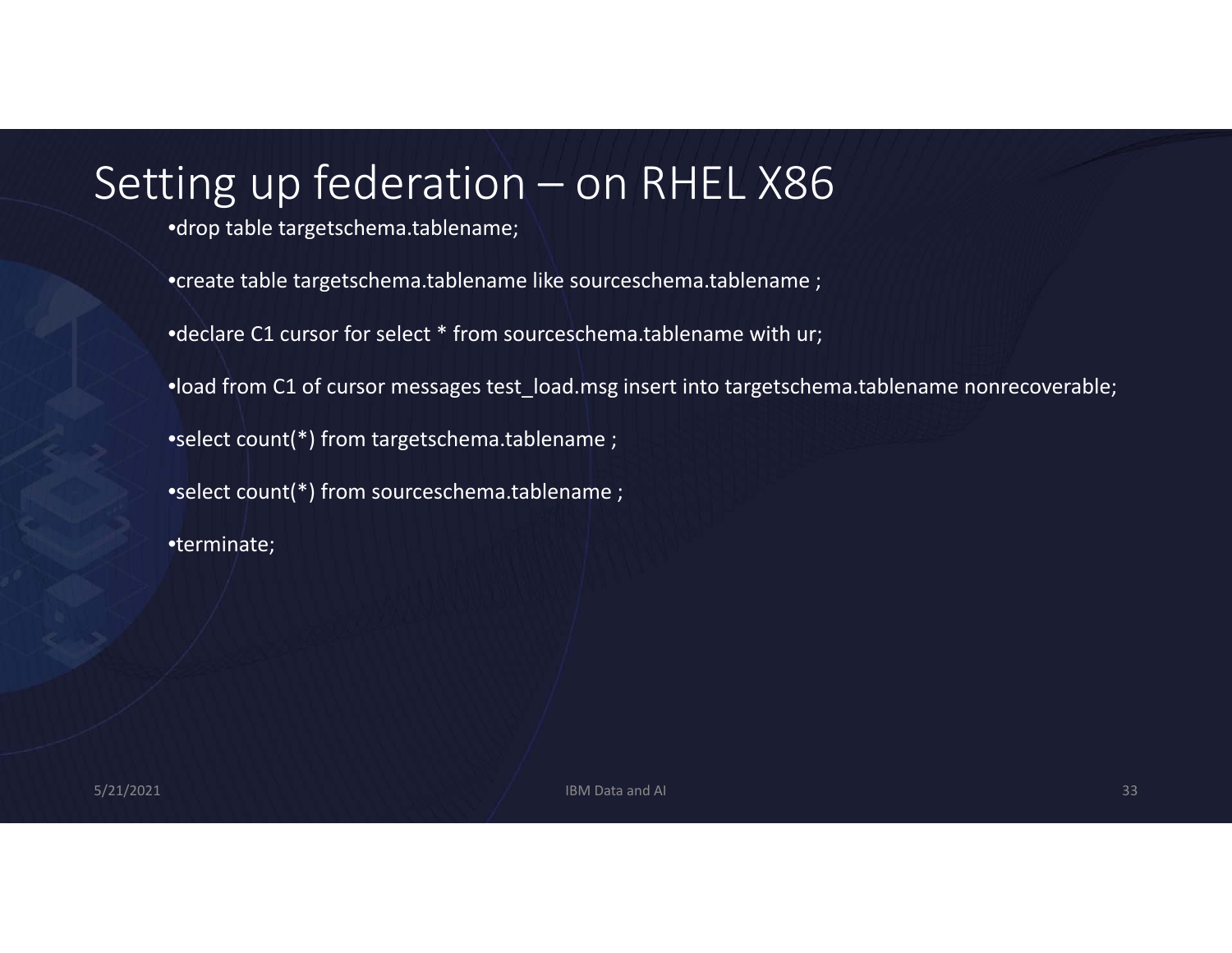

## Logical replication

- The IIDR product includes 3 technologies that can be used
	- Q Repl Best suited for DB2 to DB2 homogenous replication
	- CDC Best suited for heterogenous replication
	- SQL Repl Best suited for publish/subscription topologies
- Both Q Repl and CDC can be used for migrating from AIX to RHEL X86
	- SQL Repl will require an additional table (CD\_TABLE) for every table that will be replicated
- If your source DB makes use of Referential Integrity(RI) Constraints then Q<br>Repl is the preferred technology to use
	- CDC Best Practices state that the RI constraints on the target be dropped OR fast replay will be disabled
	- Q Repl allows for RI constraints to be on the target with fast replay enabled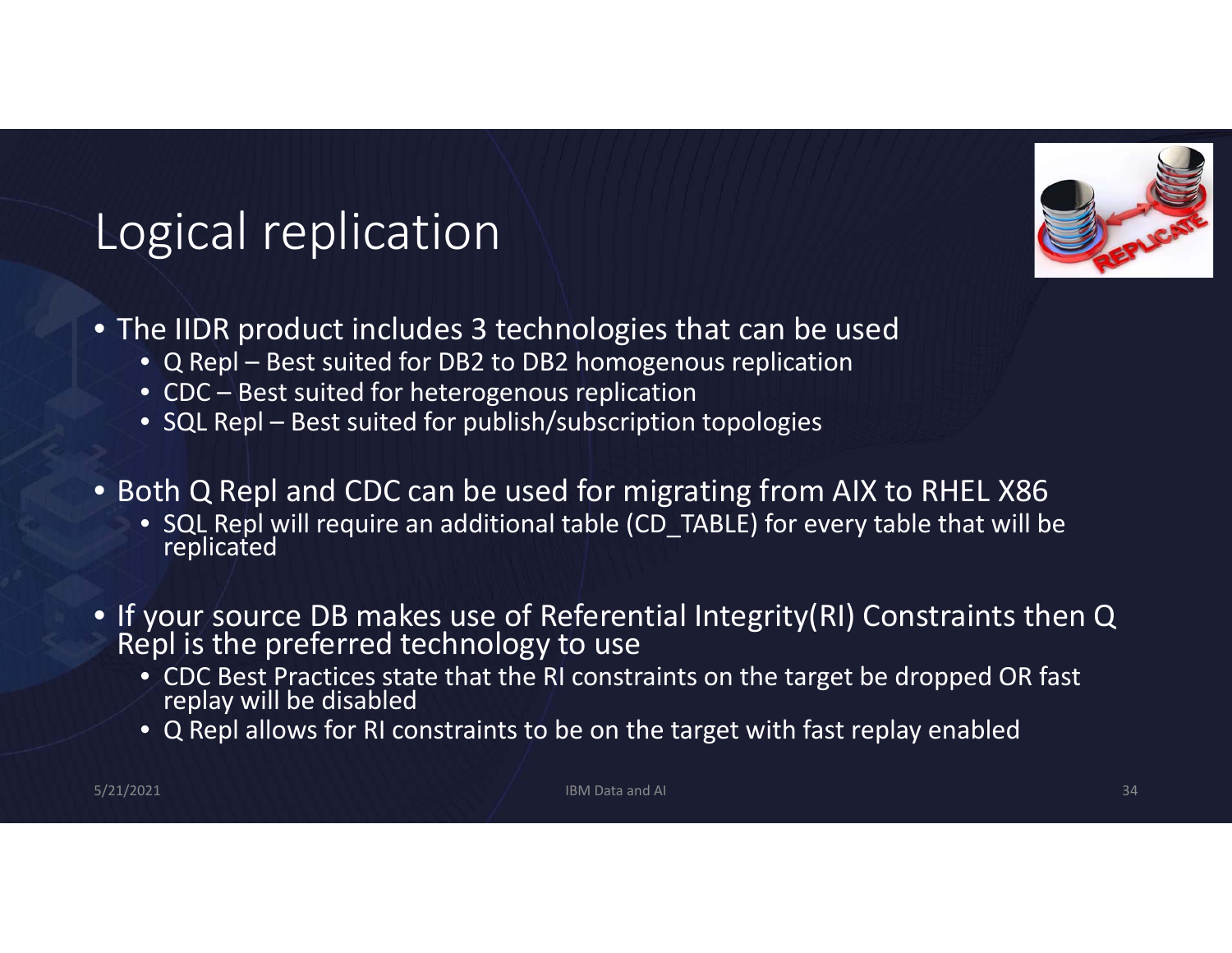#### Logical Replication - Q Replication

- *Change data read from database log*
- $\bullet$  *Changes shipped directly to target* • No staging
- *MQ provides transport persistence*
	- A key to recoverability
- *Data then applied to target tables*
	- Highly parallel … more on next slide
- *DBA friendly*
	- All metadata in tables
	- Statistics and messages in tables



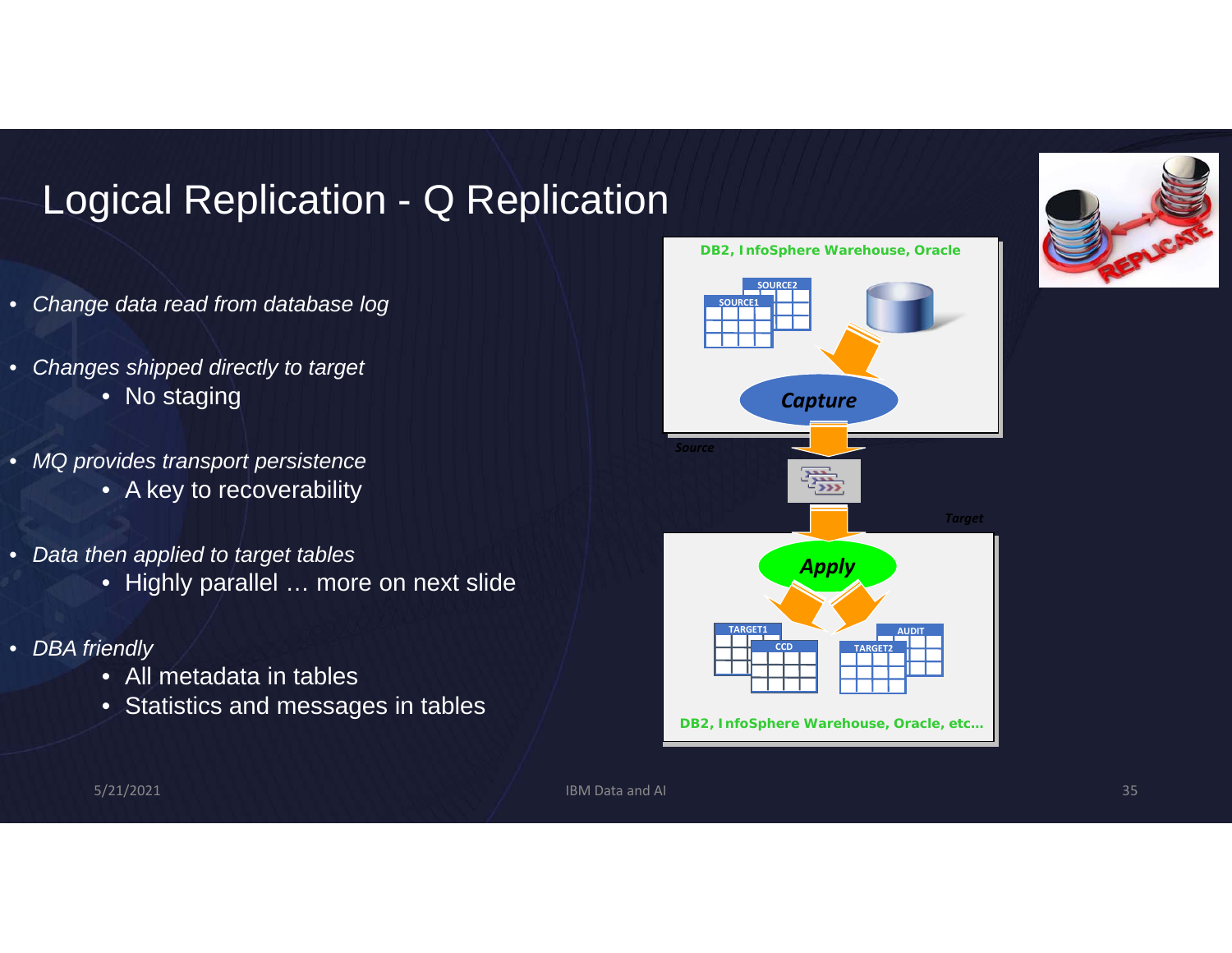#### Best of Breed Performance – Parallel Apply

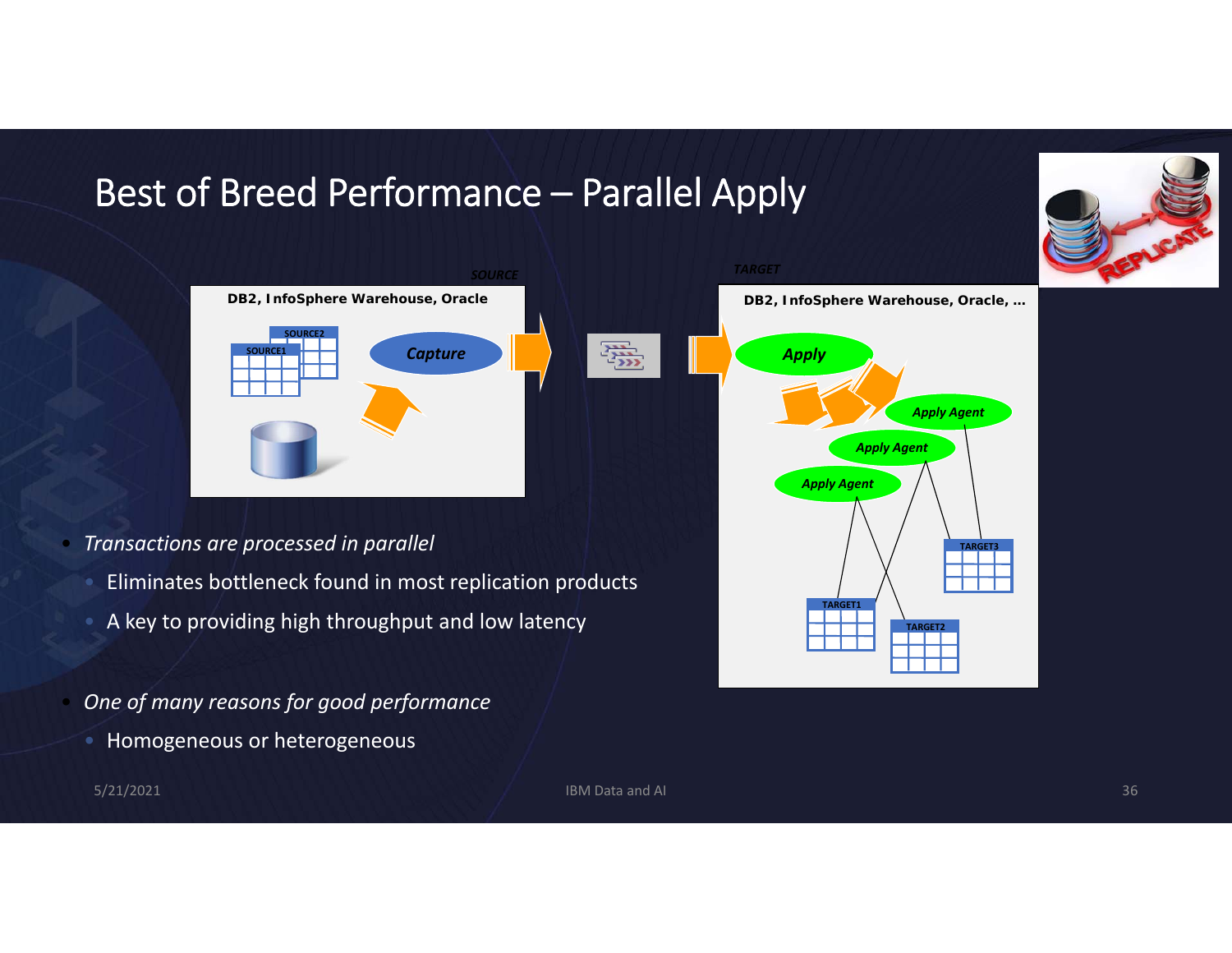#### Maintenance or Upgrade of <sup>a</sup> Site

**Failover:**

- 1. Stop Applications at Site A; Wait for replication to replicate all changes to Site B (usually a few seconds)
- **2. Reroute Applications to Site B**
- **3. Perform maintenance at Site A**
	- •**•** You can continue to capture changes at site B during maintenance of A and stage them in the xmit or receive queue ready for a faster restart after the maintenance is completed; it allows DB2 logs to be archived at site B

**Go‐Home:**

**1. Restart Replication to deliver changes accumulated at site B during the maintenance**



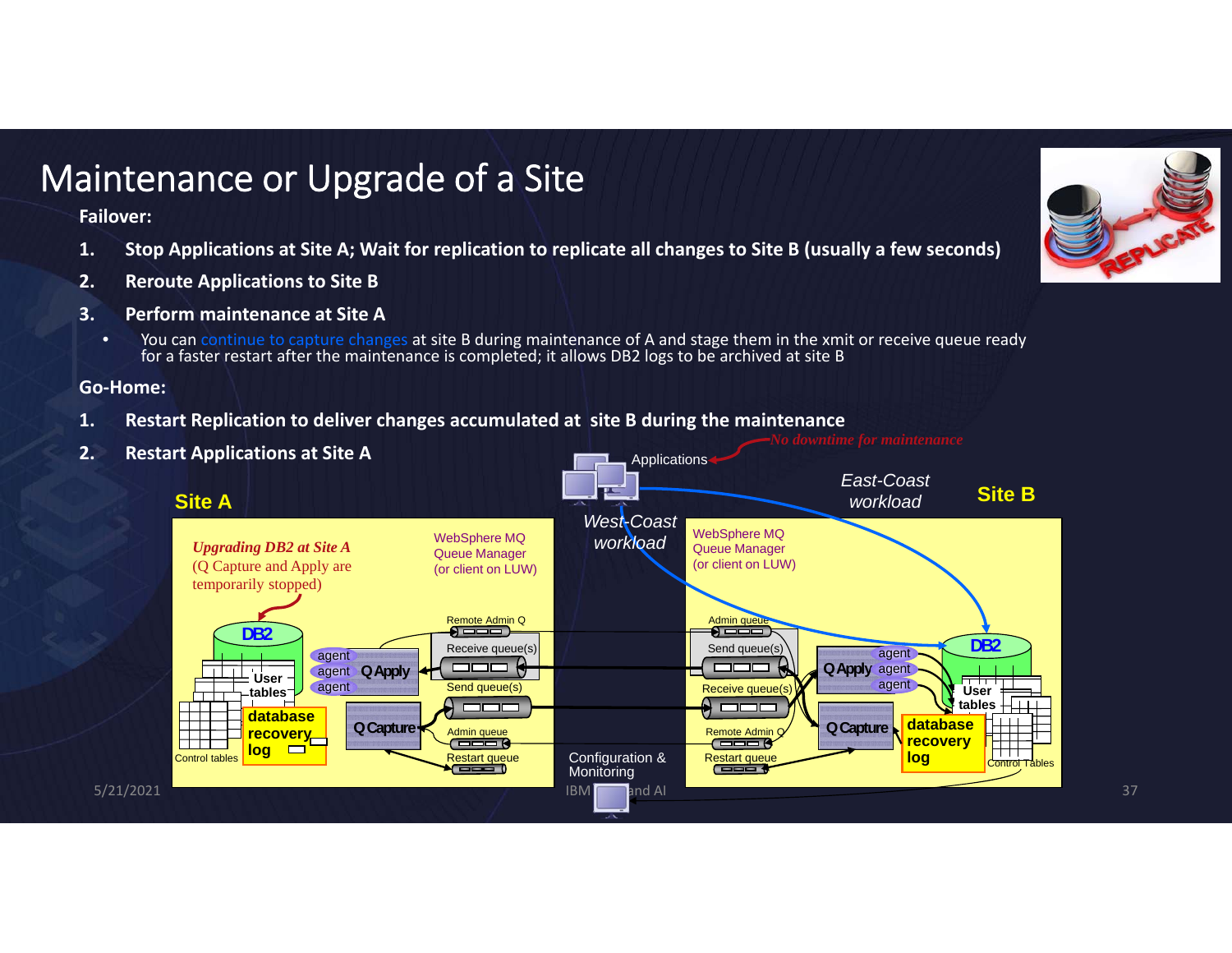# Agenda

- Database Migration Planning
- Resource Sizing
- Cluster Manager Impact
- Database Migration tools
	- Replication Challenges
- Db2 P‐Series optimization
- Db2 RHEL optimization
- Guidelines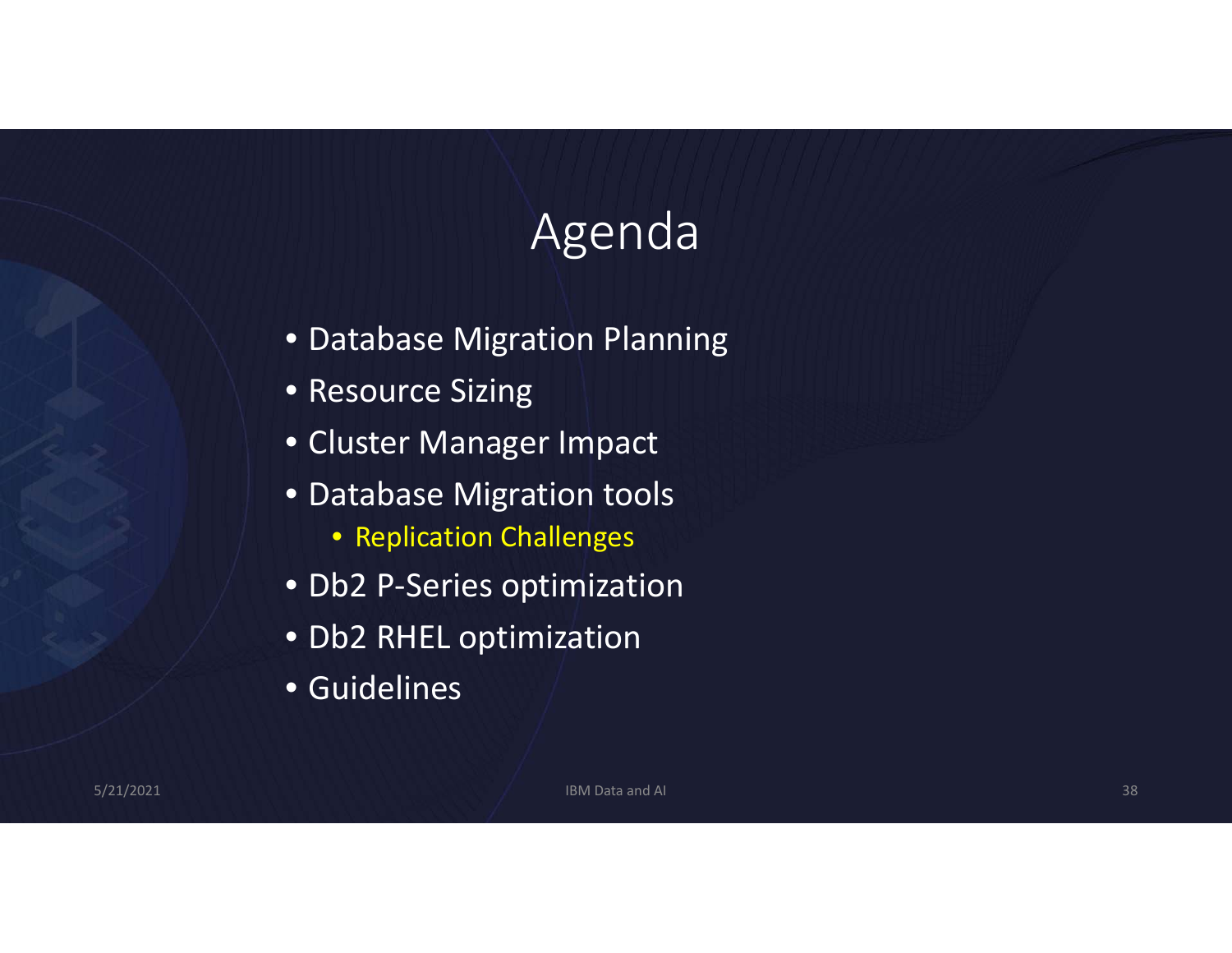# Replication Challenges

- Tables with no unique indexes
- Generated Always Columns
- Tables with Identity Columns
- Data Sequences
- Large Objects
- Referential Integrity
- Tables with triggers that update other tables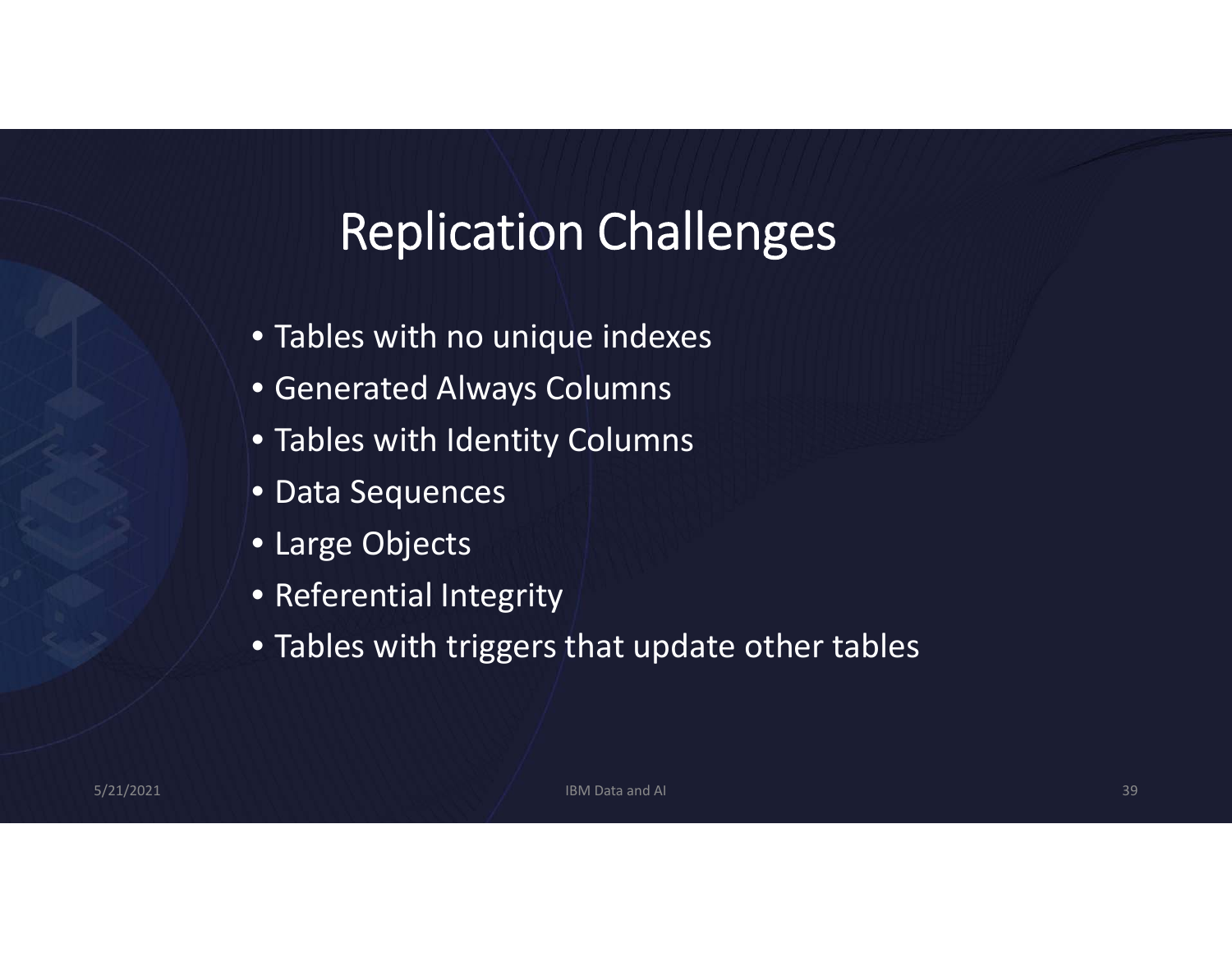#### Tables with no unique index

- Tables with no primary key or unique index can be replicated, but they cannot be loaded automatically by Q Replication unless the source application is temporarily suspended.
- Use one of the following methods if you need to load target tables with no primary key or unique index: Use the no load option for the Q subscriptions to those tables and load them at both sites before starting these Q subscriptions.
- Let replication perform the load, but suspend any changes to the source table until the load has completed at the target and the Q subscription is in active state.
- Create <sup>a</sup> unique index at the target, if possible, for better replication performance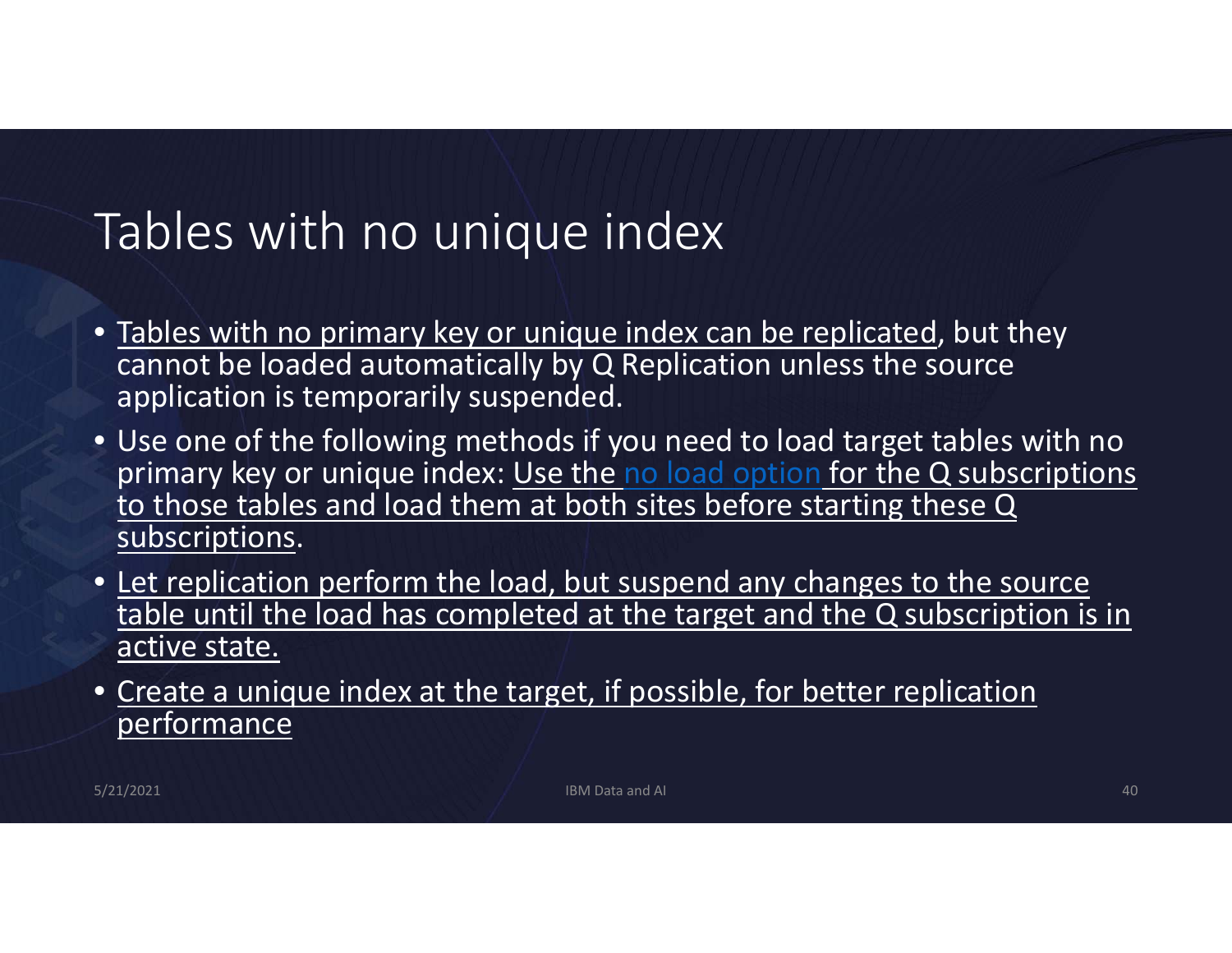#### Generated Always columns

• A Db2 system does not allow the Q Apply program at the target to update columns that are defined with <sup>a</sup> GENERATED ALWAYS clause by using the value that was generated at the source database.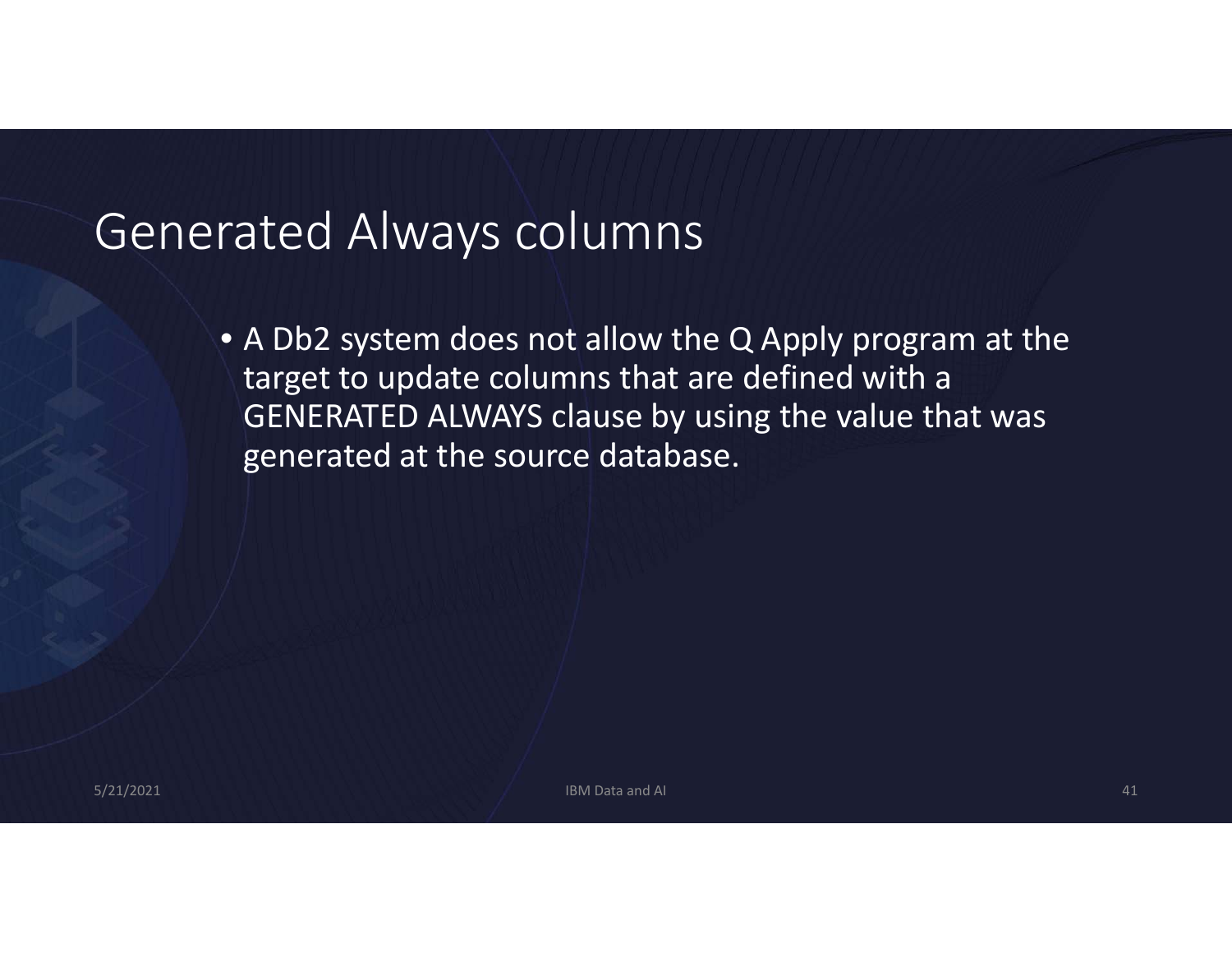# Tables with Identity columns

For identity columns the range of values that are generated must not overlap between the source and the target databases. For example: CREATE TABLE CUSTOMER (ID SMALLINT GENERATED BY DEFAULT AS IDENTITY(START WITH 100 INCREMENT BY 1),

NAME VARCHAR(30));

#### **Follow these recommendations:**

•Use an odd-even scheme if you are replicating between two sites, or different ranges at each site. For example, if you use ranges, alter the table at the target: ALTER TABLE CUSTOMER ALTER COLUMN ID RESTART WITH 16000In this example, values 1 to 15999 will be used at site 1, and values 16000 and greater at site 2.

•When you use replication in an active/standby configuration (where read-write operations against the same data are allowed only on one site until failover to the standby), write a script to alter identity columns at the standby site to start from MAX(identity-column-name)+1 before failover of the application to the standby site. For example: SELECT MAX(ID)+1 FROM CUSTOMER ALTER TABLE CUSTOMER ALTER COLUMN ID RESTART WITH :val

**Tip:** If you have a unique constraint on the identity column, Q Replication can detect overlaps. If these occur, Q Apply follows the conflict action that is defined for the Q subscription.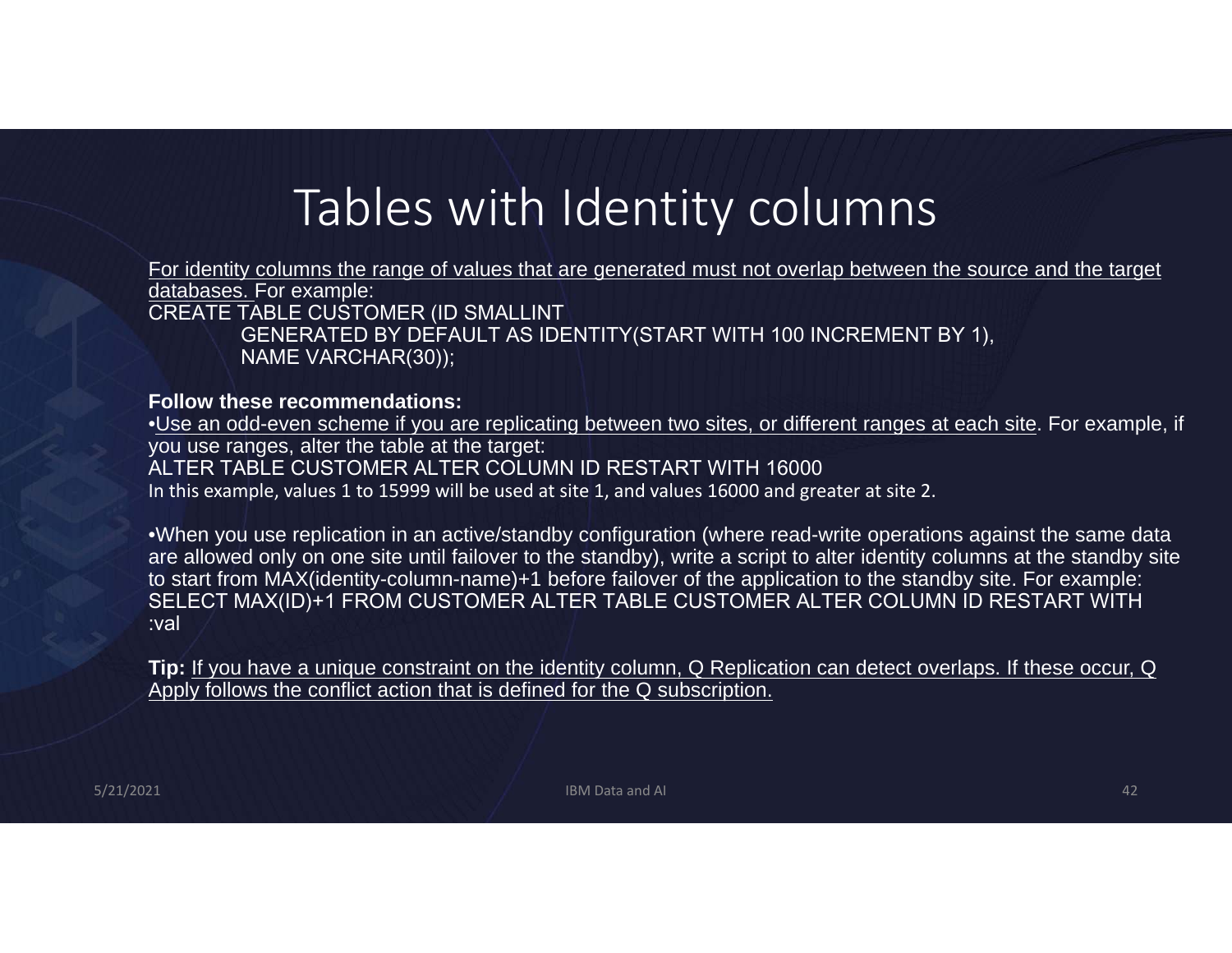#### Data Sequences

Sequences are database objects that you can use to generate values for insert or update into tables. For example, insert into t2(col1) values(next value for myseq). Follow these recommendations:

•Partition sequence generation between sites, using either an odd/even scheme or different value ranges, so that values do not overlap. A sequence that can generate overlapping values cannot be used in an active/active configuration without a high risk of conflicts.

•**Active/standby configurations:** In situations where the application will failover in case of a disaster or for maintenance, alter the sequence to max+1 before rerouting the application, for example: ALTER SEQUENCE ORG\_SEQ RESTART SELECT NEXT VALUE FOR ORG\_SEQ, ORG.\* FROM ORG.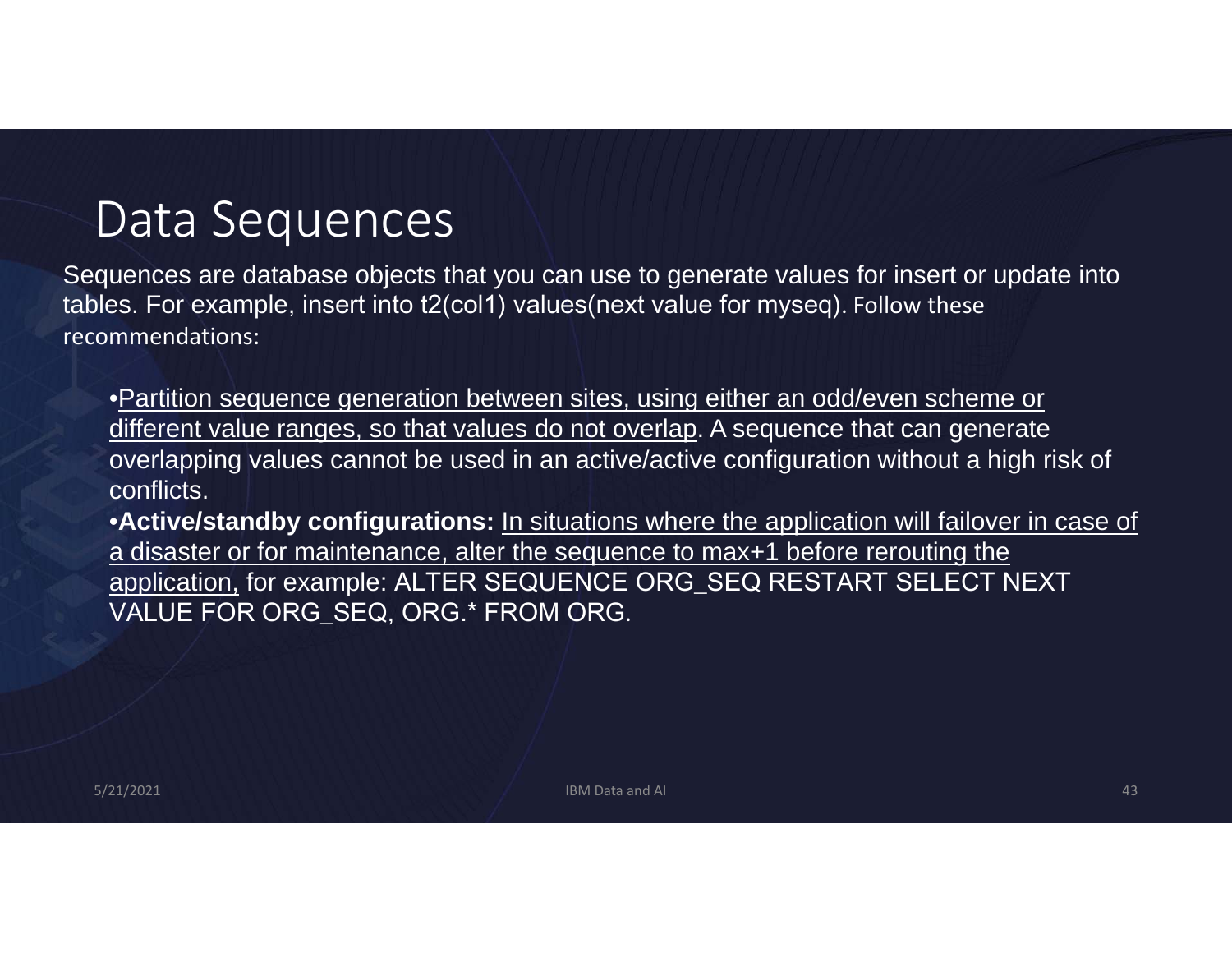#### Large Objects (LOBS)

- LOB data can be replicated with no size limit: Replicating LOB data reduces the maximum replication throughput because large LOBs are fetched from the source database by the Q Capture program when it finds <sup>a</sup> change to <sup>a</sup> LOB column in the log record.
- LOB data can require <sup>a</sup> considerable amount of additional disk space at the target if the Q subscription is defined with automatic load and the Q Apply program selects the LOAD from CURSOR option that uses <sup>a</sup> nickname. In this case, Db2 at the target creates <sup>a</sup> temporary table space and materializes the entire contents of the LOB data. If LOB data is larger, use LOAD TYPE 3 (EXPORT and LOAD utilities) for the Q subscription, or use a manual load in which you load the table outside of replication, rather than LOAD from CURSOR.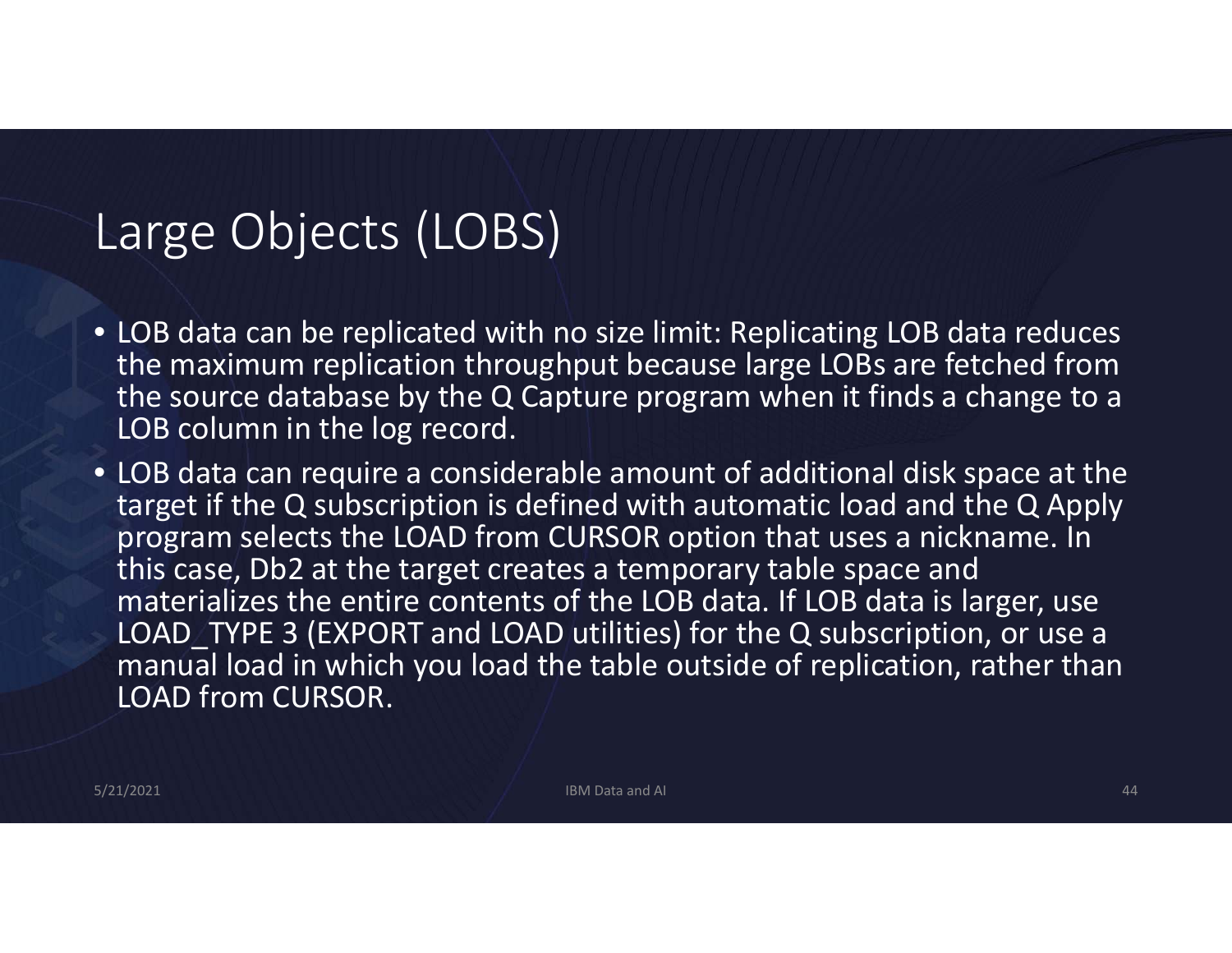#### Referential‐integrity constraints

Very complex RI dependencies affect the database performance and the maximum level of parallelism that the Q Apply program can achieve. Replication supports RI constraints on replicated objects, but the constraints affect Db2 and replication performance. For improved performance, avoid overly complex constraints if and when possible.

**Tips:** Follow these tips to improve replication performance with referential integrity constraints: •For fallback after a prolonged outage, drop RI constraints at the site that is being brought back online for faster resynchronization. Restore the RI constraints before rerouting applications to that site.

•Use the igncasdel parameter to instruct the Q Capture program not to replicate delete operations that result from the delete of parent rows (cascading deletes). This method gives better performance because fewer changes are propagated.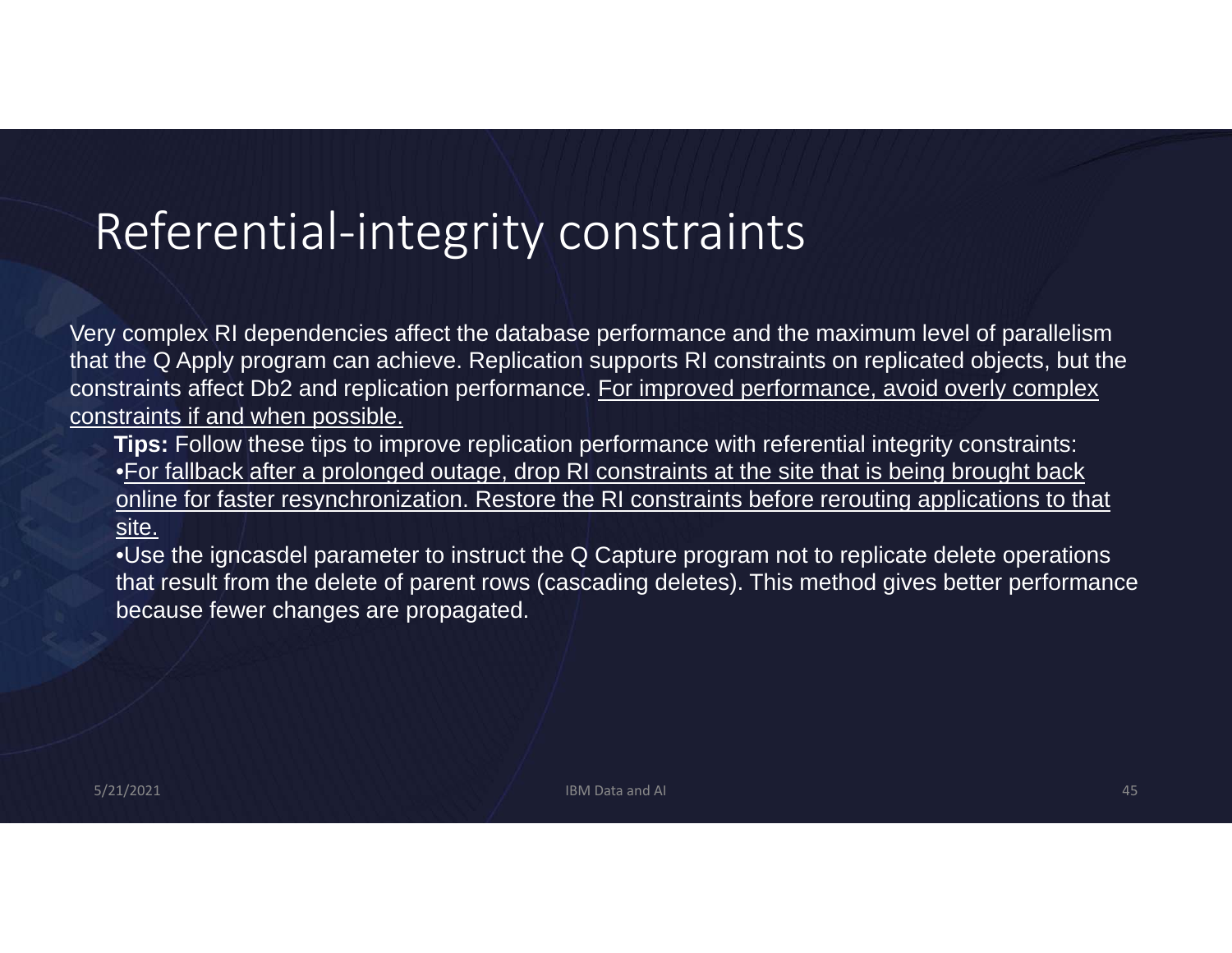#### RI Constraints Enhancement to Q Repl

Requires source Q Capture to ensure always sending Foreign Key data values<br>for child tables even if those columns did not change.

• <sup>Q</sup> Capture sending RI column data values automatically controlled by <sup>a</sup> new optional column SEND\_RI\_COLUMN\_VALUES (='Y'/'N') in IBMQREP\_SENDQUEUES table :

ALTER TABLE !CSH.IBMQREP\_SENDQUEUES ADD COLUMN SEND\_RI\_COLUMN\_VALUES CHAR(1) WITH DEFAULT NULL;

• <sup>Q</sup> Apply doing RI dependency by values is controlled (at RECVQ level) by <sup>a</sup> new optional column RI\_DEPENDENCY\_BY\_VALUES (='Y'/'N') in IBMQREP\_RECVQUEUES table :

ALTER TABLE !ASH.IBMQREP\_RECVQUEUES ADD COLUMN RI\_DEPENDENCY\_BY\_VALUES CHAR(1) WITH DEFAULT NULL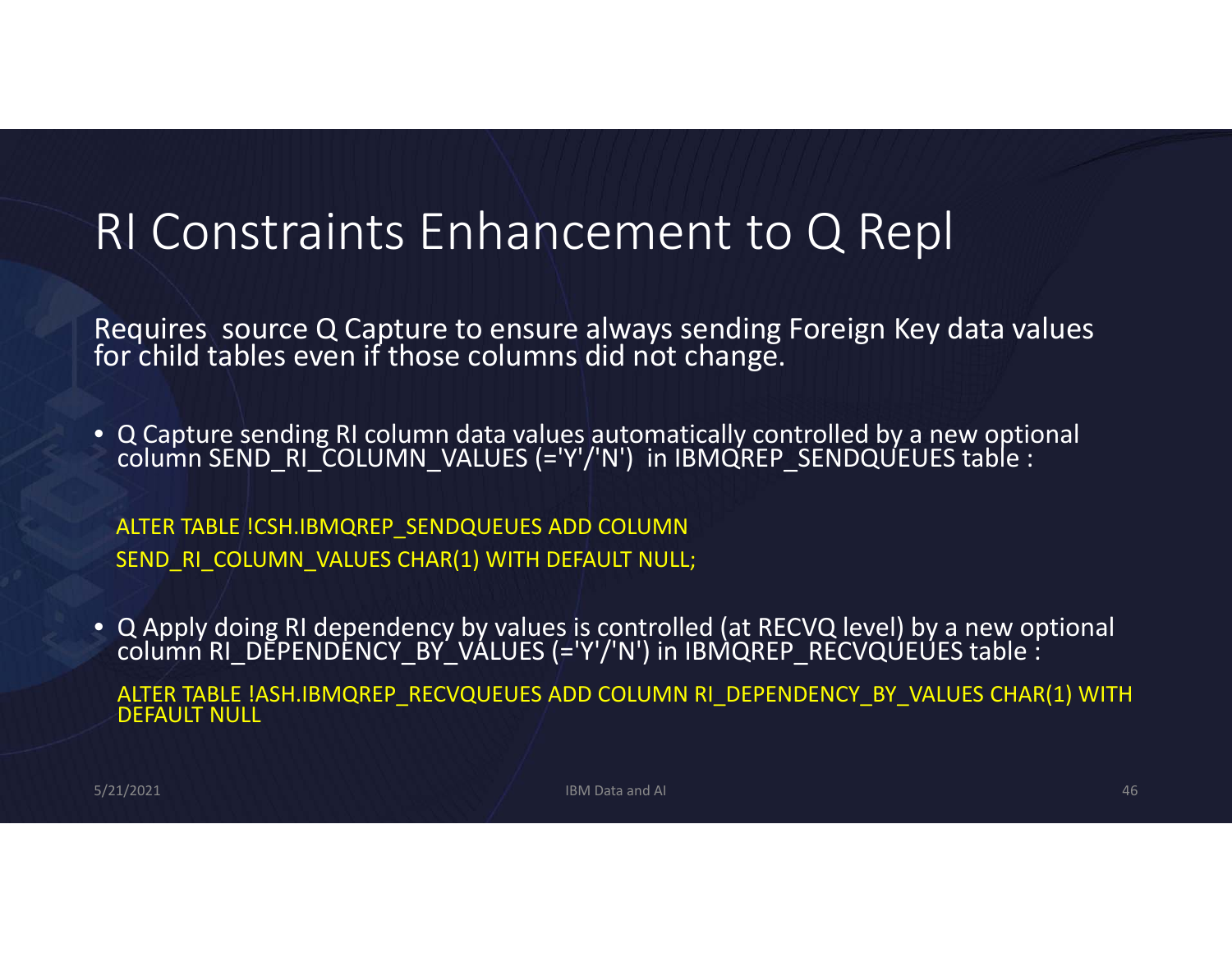# Tables with triggers that update other tables

Tables with triggers that update other tables can be replicated; however you must choose one of the following actions if both the table that includes the trigger and the table that receives the triggered value need to be replicated:

#### **Unidirectional configurations**

If you can remove the trigger at the target, do so. Nothing else needs to be done. Create Q subscriptions for both tables and let replication propagate the logged changes to both tables. This method can be attractive, because it removes the overhead of firing the trigger at the target and the cost of maintaining it.

#### **All configurations**

- •Keep the triggers at both sites, create Q subscriptions for both tables, but tell replication not to replicate changes that were made by a trigger by using the Q Capture *igntrig* parameter. When you specify this parameter, Q Capture does not replicate any change to a table that were the result of a trigger on another table.
- •Keep the triggers at both sites, but create a Q subscription only for the table that includes the trigger. This method is possible only if you do not need to replicate any other changes to the table that receives the triggered value.
- **Tip:** For fallback after a prolonged outage, drop triggers at the database that is being brought back up for faster resynchronization. Restore them before you restart the applications on that database 5/21/2021 IBM Data and AI 47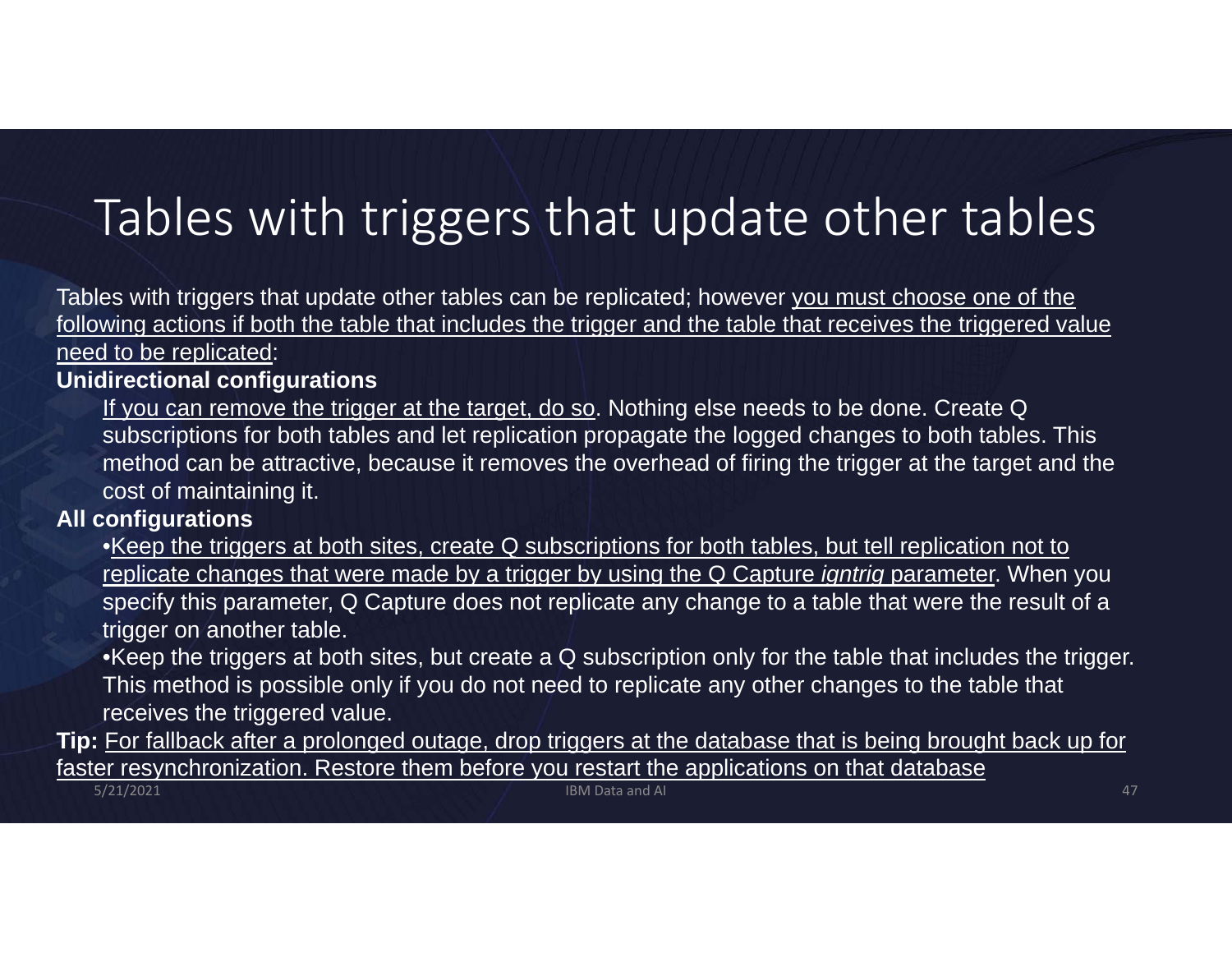# Agenda

- Database Migration Planning
- Resource Sizing
- Cluster Manager Impact
- Database Migration tools
	- Replication Challenges
- Db2 P‐Series optimization
- Db2 RHEL optimization
- Guidelines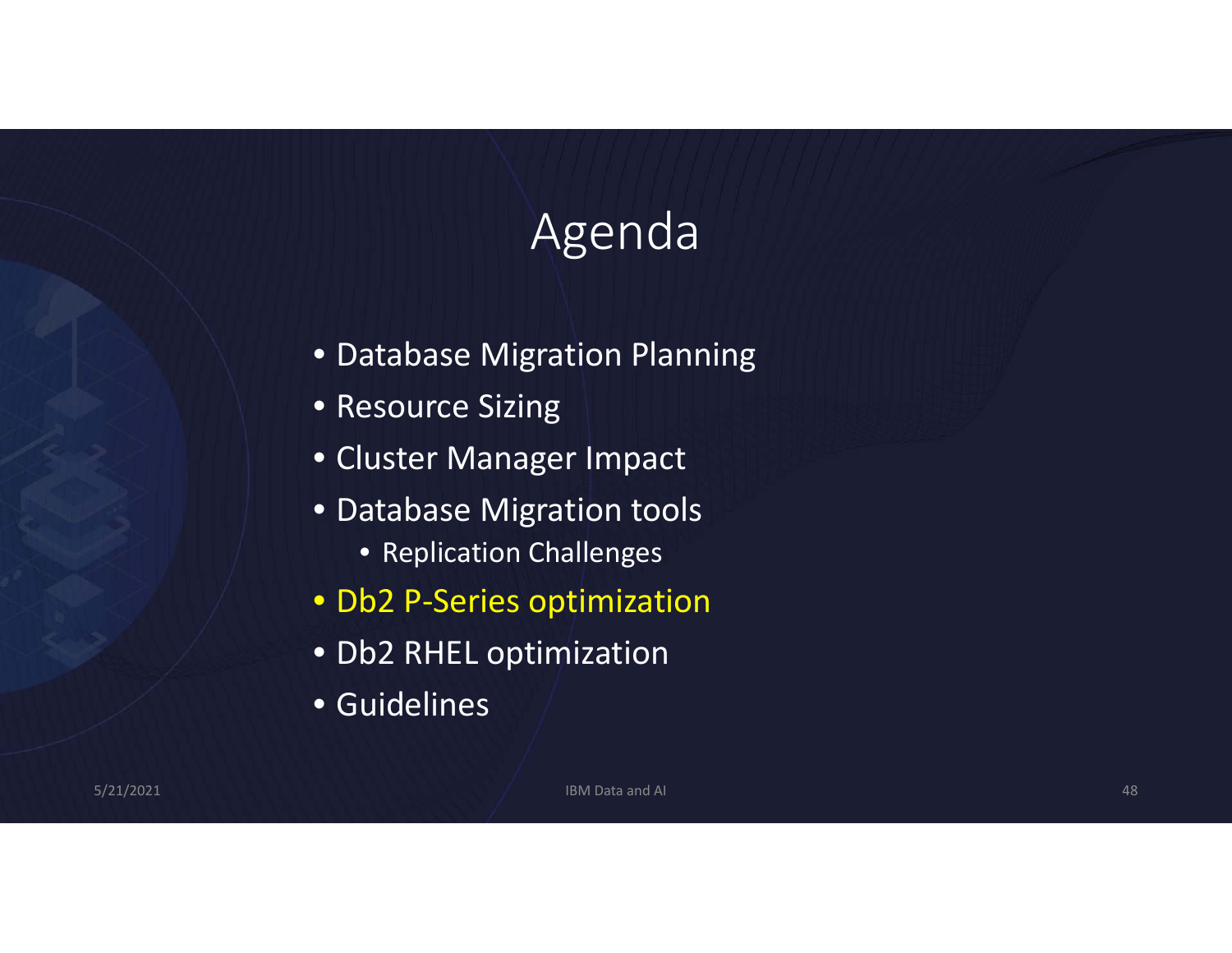# Db2 P‐Series "isims"

- Db2 does exploit several compiler optimizations for P‐ **Series**
- NX842 coprocessor can be used to offload backup/log compression
- Db2 makes extensive use of the P‐Series SIMDfunctionality for Columnar databases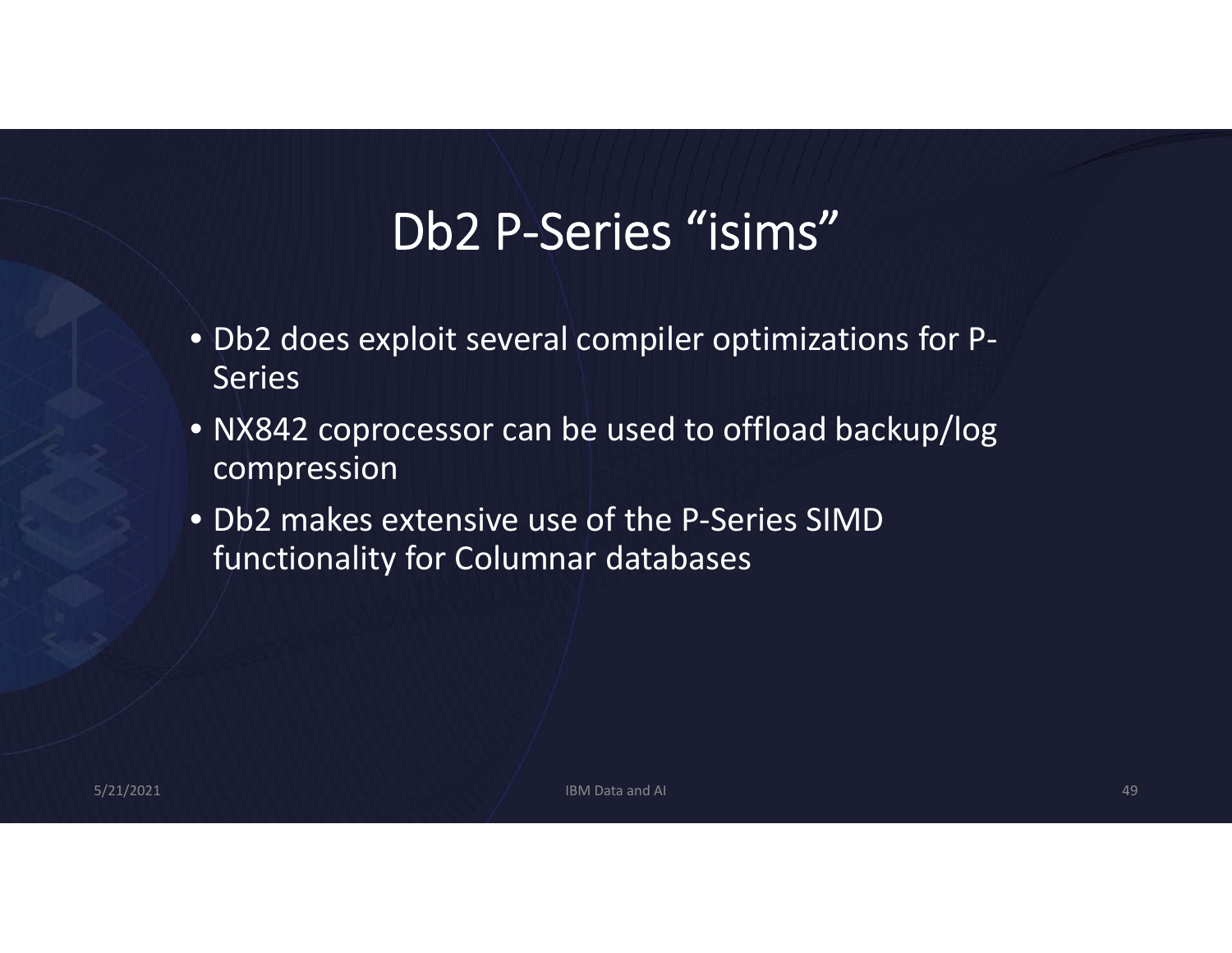# Agenda

- Database Migration Planning
- Resource Sizing
- Cluster Manager Impact
- Database Migration tools
	- Replication Challenges
- Db2 P‐Series optimization
- Db2 RHEL optimization
- Guidelines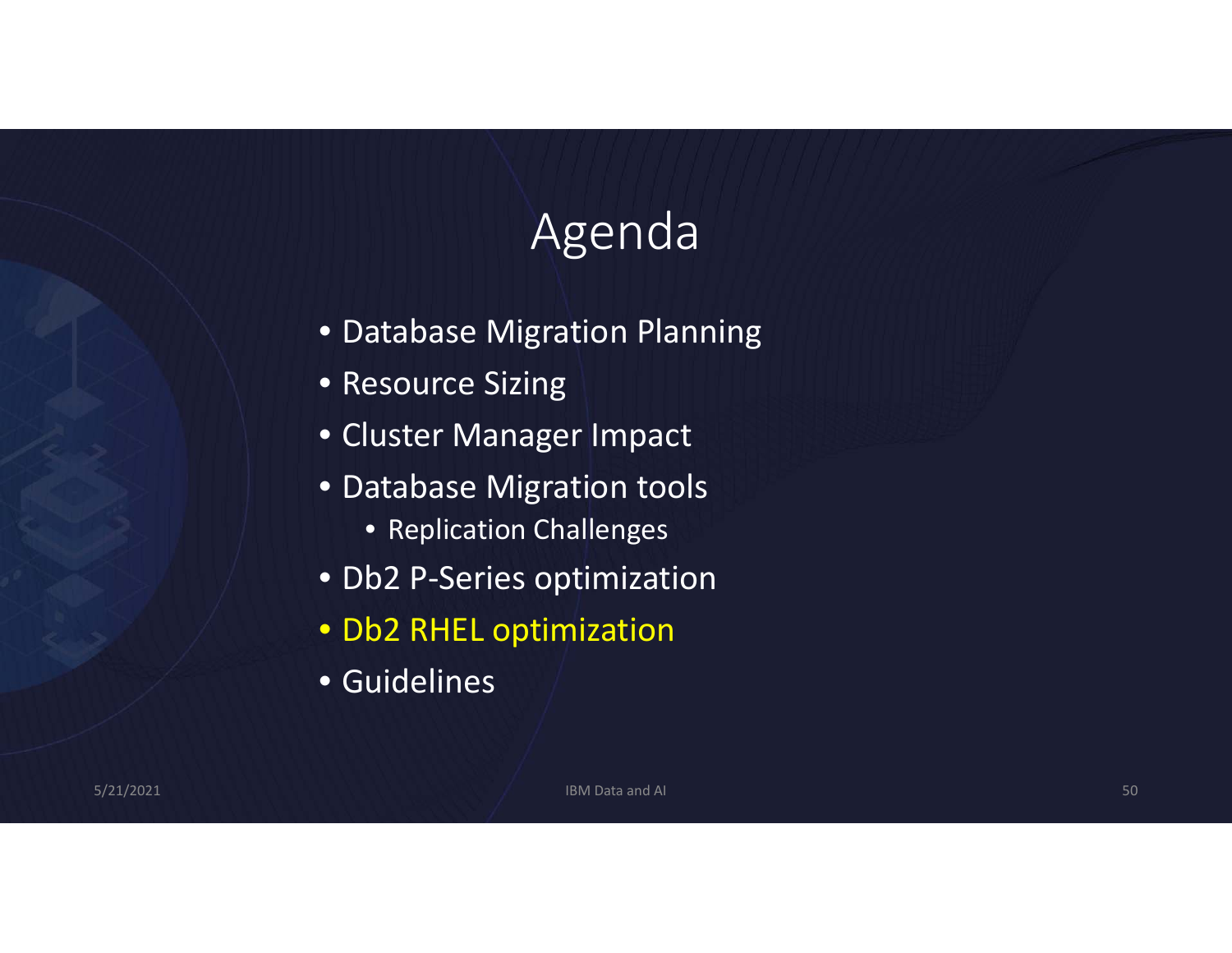# Db2 RHEL on X86 "isims"

- Preferred OS for Db2 development
- RHEL Kernel changes are made as part of DB2 installation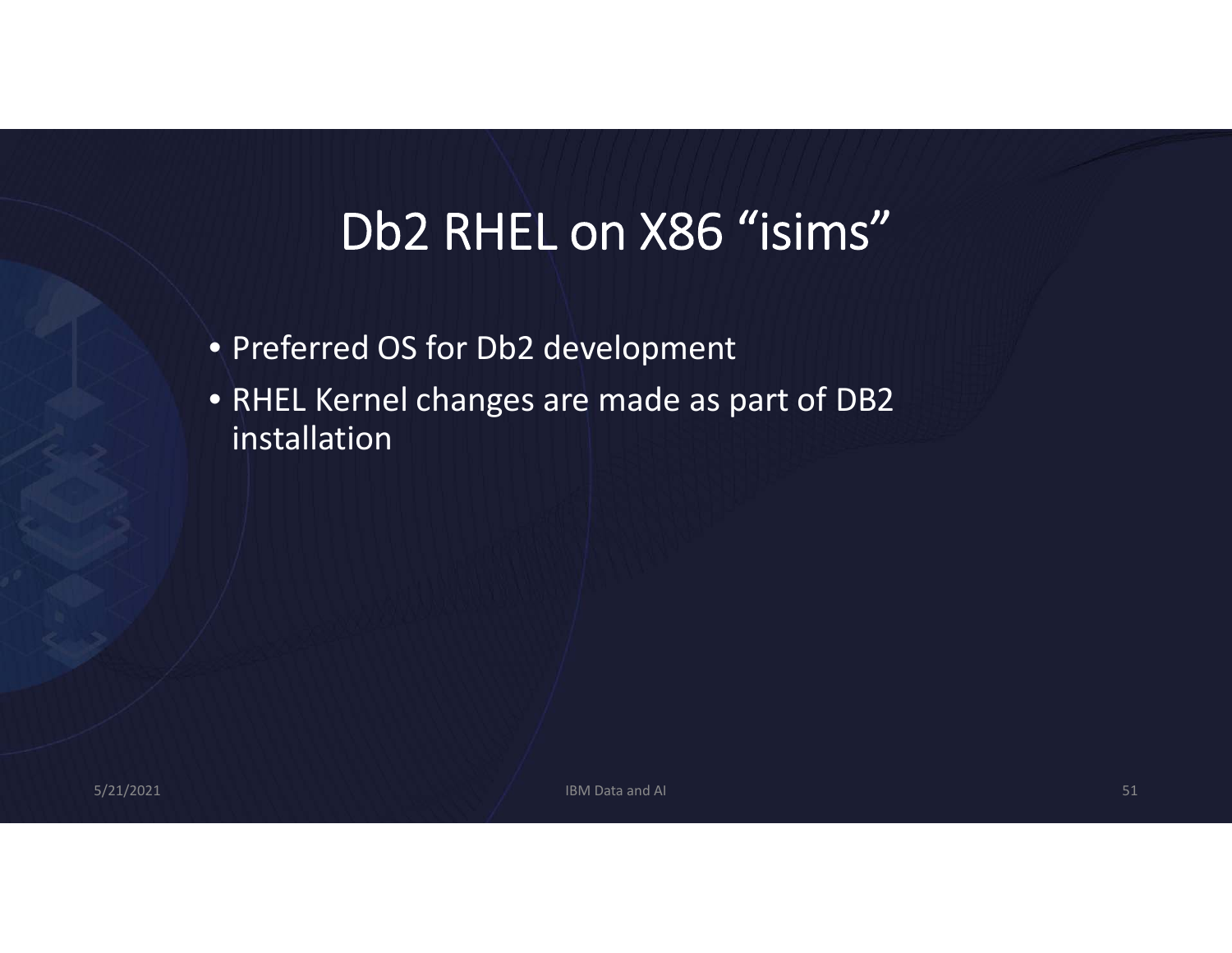# Agenda

- Database Migration Planning
- Resource Sizing
- Cluster Manager Impact
- Database Migration tools
	- Replication Challenges
- Db2 P‐Series optimization
- Db2 RHEL optimization
- Guidelines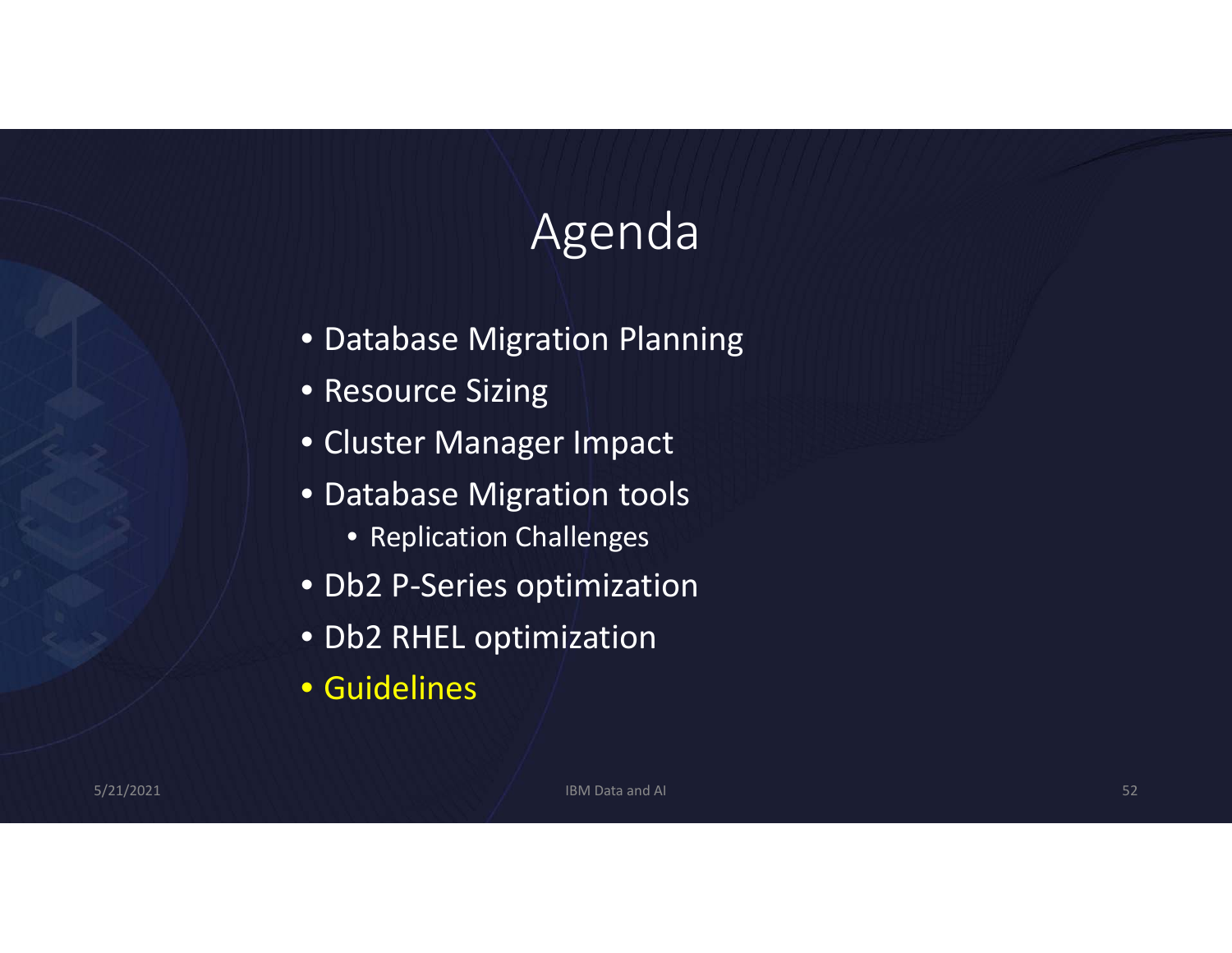### Guidelines

- If the database is <sup>&</sup>lt; 250GB, use db2move
- For larger databases or those with very small outage windows consider using Q Repl.
- This is the time to restructure your layout and configuration, take advantage of it.